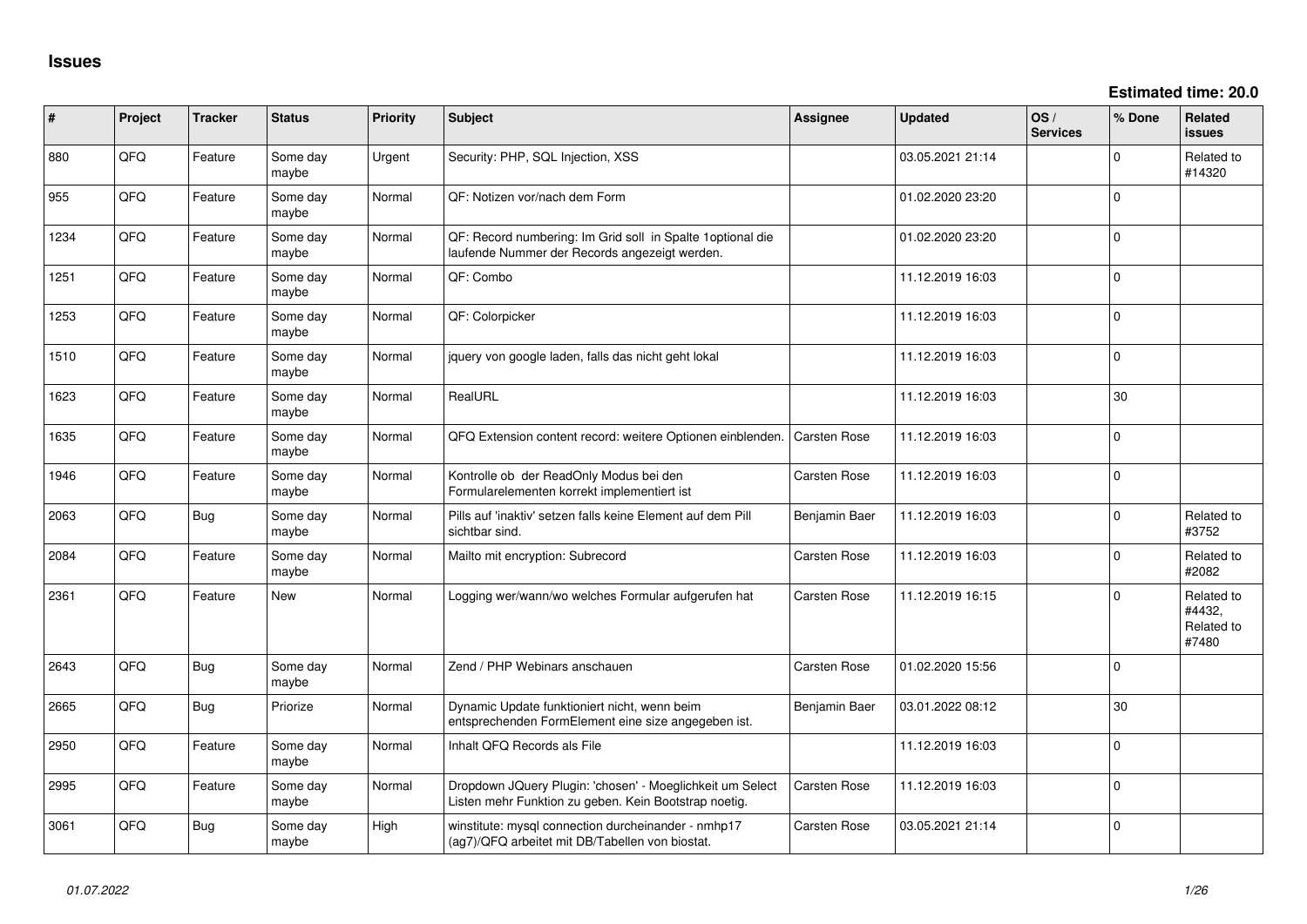| $\sharp$ | Project    | <b>Tracker</b> | <b>Status</b>     | <b>Priority</b> | <b>Subject</b>                                                                                                                | Assignee            | <b>Updated</b>   | OS/<br><b>Services</b> | % Done         | <b>Related</b><br><b>issues</b>             |
|----------|------------|----------------|-------------------|-----------------|-------------------------------------------------------------------------------------------------------------------------------|---------------------|------------------|------------------------|----------------|---------------------------------------------|
| 3109     | QFQ        | <b>Bug</b>     | Some day<br>maybe | High            | RealUrl: Links werden nicht korrekt gerendert                                                                                 | <b>Carsten Rose</b> | 03.05.2021 21:14 |                        | $\mathbf 0$    |                                             |
| 3130     | QFQ        | <b>Bug</b>     | Some day<br>maybe | Normal          | Debug Info's nicht korrekt nach 'New > Save'.                                                                                 | Carsten Rose        | 11.12.2019 16:03 |                        | $\overline{0}$ | Related to<br>#3253                         |
| 3216     | QFQ        | Feature        | Some day<br>maybe | Normal          | dynamic update für checkbox label2                                                                                            | <b>Carsten Rose</b> | 11.12.2019 16:03 |                        | $\mathbf{0}$   | Related to<br>#2081                         |
| 3267     | QFQ        | Feature        | Some day<br>maybe | Normal          | 2 Forms auf einer Seite: real + Read only                                                                                     | <b>Carsten Rose</b> | 11.12.2019 16:03 |                        | $\mathbf{0}$   |                                             |
| 3273     | QFQ        | Feature        | Some day<br>maybe | Low             | Dirty Flag in Form                                                                                                            | <b>Carsten Rose</b> | 11.12.2019 16:02 |                        | $\Omega$       |                                             |
| 3285     | QFQ        | Feature        | Some day<br>maybe | Normal          | Zeichenlimit pro Feld: textarea / editor                                                                                      | Carsten Rose        | 11.12.2019 16:02 |                        | $\mathbf 0$    |                                             |
| 3291     | QFQ        | Feature        | Some day<br>maybe | Normal          | AutoCron websiteToken                                                                                                         | Carsten Rose        | 11.12.2019 16:02 |                        | $\mathbf{0}$   | Related to<br>#4250                         |
| 3331     | QFQ        | Feature        | Some day<br>maybe | Normal          | Default Tooltip fuer page? Links: mit Form und Record ID                                                                      | Carsten Rose        | 11.12.2019 16:02 |                        | $\mathbf{0}$   |                                             |
| 3332     | QFQ        | Feature        | Some day<br>maybe | Normal          | Uploads: Thumbnails, Details zum hochgeladenen File                                                                           | Carsten Rose        | 11.12.2019 16:02 |                        | $\Omega$       | Related to<br>#3264,<br>Related to<br>#5333 |
| 3349     | QFQ        | Bug            | Some day<br>maybe | Normal          | config.qfq.ini: a) vertraegt keine '=' im Value (z.B. Passwort),<br>b) Values sollten in ticks einschliessbar sein (spaces, ) | <b>Carsten Rose</b> | 11.12.2019 16:02 |                        | $\mathbf{0}$   |                                             |
| 3350     | <b>OFO</b> | Feature        | Some day<br>maybe | Normal          | FormEditor: Hilfetext hinter 'checktype'                                                                                      | <b>Carsten Rose</b> | 11.12.2019 16:02 |                        | $\mathbf{0}$   |                                             |
| 3385     | QFQ        | Feature        | Some day<br>maybe | Normal          | templateGroup: insert/update/delete non primary records                                                                       | Carsten Rose        | 11.12.2019 16:02 |                        | $\mathbf 0$    |                                             |
| 3402     | QFQ        | Feature        | Some day<br>maybe | Normal          | Syntax Highlighting via CodeMirror                                                                                            | Carsten Rose        | 11.12.2019 16:02 |                        | 100            | Related to<br>#3207                         |
| 3415     | QFQ        | Feature        | Some day<br>maybe | Normal          | FE Login Box Templatefile                                                                                                     | Benjamin Baer       | 11.12.2019 16:02 |                        | $\mathbf{0}$   |                                             |
| 3432     | QFQ        | Feature        | <b>New</b>        | Normal          | subrecord: dynamicUpdate                                                                                                      | Carsten Rose        | 11.06.2020 21:10 |                        | $\mathbf 0$    | Related to<br>#5691                         |
| 3457     | QFQ        | Feature        | Some day<br>maybe | Normal          | LDAP: concat multi values to one single entry                                                                                 | Carsten Rose        | 11.12.2019 16:02 |                        | $\mathbf 0$    |                                             |
| 3458     | QFQ        | Feature        | Some day<br>maybe | Normal          | Display 'Edit Form Element'-Checkbox on form: should<br>depend on FE Group                                                    | Carsten Rose        | 11.12.2019 16:02 |                        | $\mathbf 0$    | Related to<br>#3447                         |
| 3495     | QFQ        | Feature        | Some day<br>maybe | Normal          | Predifined Parameter werden nicht in '+' (add new record)<br>SIP gerendert.                                                   |                     | 11.12.2019 16:02 |                        | $\overline{0}$ |                                             |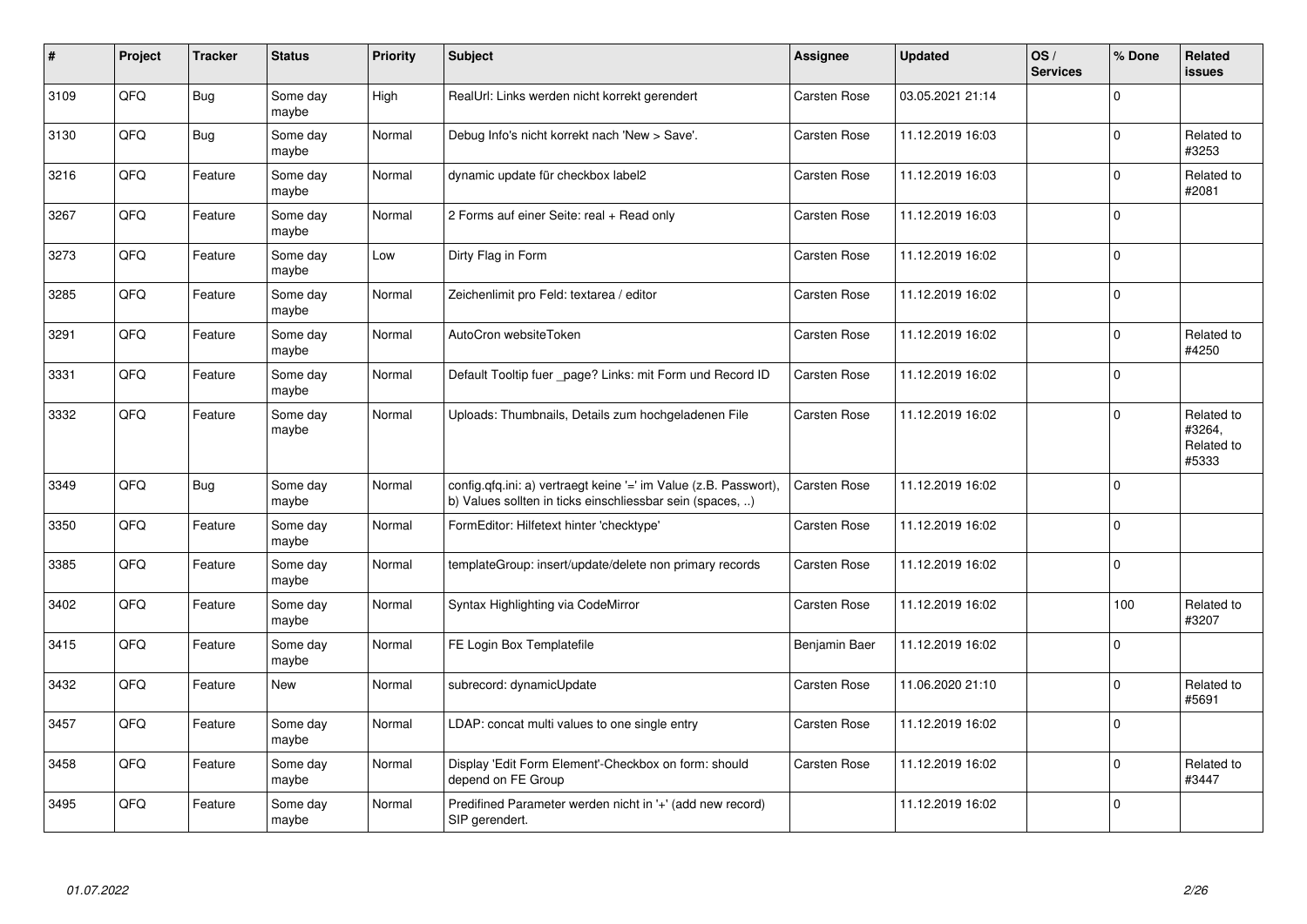| #    | <b>Project</b> | <b>Tracker</b> | <b>Status</b>     | <b>Priority</b> | <b>Subject</b>                                                                                                                               | Assignee            | <b>Updated</b>   | OS/<br><b>Services</b> | % Done   | Related<br><b>issues</b>                    |
|------|----------------|----------------|-------------------|-----------------|----------------------------------------------------------------------------------------------------------------------------------------------|---------------------|------------------|------------------------|----------|---------------------------------------------|
| 3504 | QFQ            | Feature        | New               | Normal          | Logging: welche Action FEs werden wann wie ausgefuehrt                                                                                       | <b>Carsten Rose</b> | 01.02.2020 23:21 |                        | $\Omega$ | Related to<br>#5458,<br>Related to<br>#4092 |
| 3537 | QFQ            | Feature        | Some day<br>maybe | Low             | SHOW COLUMNS FROM tableName - Extend '{{!'<br>definition                                                                                     | <b>Carsten Rose</b> | 11.12.2019 16:02 |                        | $\Omega$ |                                             |
| 3547 | QFQ            | <b>Bug</b>     | New               | Normal          | FE of type 'note' causes writing of empty fields.                                                                                            | <b>Carsten Rose</b> | 01.02.2020 23:21 |                        | $\Omega$ |                                             |
| 3567 | QFQ            | Feature        | Some day<br>maybe | Low             | 'Save', 'Close', 'New' als FormElement                                                                                                       |                     | 11.12.2019 16:02 |                        | $\Omega$ |                                             |
| 3570 | QFQ            | Bug            | Some day<br>maybe | High            | Formular mit prmitnew permitEdit=Always wird nicht<br>aufgerufen (ist leer)                                                                  | <b>Carsten Rose</b> | 03.05.2021 21:14 |                        | $\Omega$ |                                             |
| 3588 | QFQ            | Bug            | Some day<br>maybe | Normal          | templateGroup: versteckte Elemente werden weiterhin<br>gespeichert.                                                                          | Carsten Rose        | 11.12.2019 16:02 |                        | $\Omega$ |                                             |
| 3613 | QFQ            | <b>Bug</b>     | Some day<br>maybe | Normal          | note /note unchecked -> note div (col-md) wird weiterhin<br>gerendert                                                                        | Elias Villiger      | 01.02.2020 23:19 |                        | 100      |                                             |
| 3617 | QFQ            | Feature        | Some day<br>maybe | Normal          | Load javascripts at bottom                                                                                                                   |                     | 11.12.2019 16:02 |                        | $\Omega$ |                                             |
| 3646 | QFQ            | Feature        | Some day<br>maybe | Normal          | Moeglichkeit HTML Tags in Reports auszugeben (zu<br>enkodieren: htmlspecialchars)                                                            |                     | 11.12.2019 16:02 |                        | $\Omega$ | Related to<br>#14320                        |
| 3666 | QFQ            | Feature        | Some day<br>maybe | Normal          | a) Performance Messung: mysql_real_escape_string() im<br>Vergleich zu str replace(), b) doppeltes Aufrufen von<br>mysql real escape string() | Carsten Rose        | 11.12.2019 16:02 |                        | $\Omega$ |                                             |
| 3677 | QFQ            | Feature        | Some day<br>maybe | Normal          | wkhtmltopdf: FE User access prohibited, if client IP changes<br>- \$TYPO3_CONF_VARS[FE][lockIP]                                              | <b>Carsten Rose</b> | 11.12.2019 16:02 |                        | $\Omega$ |                                             |
| 3682 | QFQ            | <b>Bug</b>     | Some day<br>maybe | Normal          | Dynamic update: Radio buttons                                                                                                                | Carsten Rose        | 11.12.2019 16:02 |                        | $\Omega$ |                                             |
| 3692 | QFQ            | Feature        | Some day<br>maybe | Normal          | QFQ Webseite                                                                                                                                 | Benjamin Baer       | 11.12.2019 16:02 |                        | $\Omega$ | Related to<br>#5033                         |
| 3708 | QFQ            | Feature        | Some day<br>maybe | Normal          | Form: input - 'specialchars', 'none'  gewisse tags erlauben,<br>andere verbieten                                                             | Carsten Rose        | 11.12.2019 16:02 |                        | $\Omega$ | Related to<br>#14320                        |
| 3727 | QFQ            | Feature        | <b>New</b>        | High            | Security: Session Hijacking erschweren                                                                                                       | Carsten Rose        | 03.05.2021 21:14 |                        | 0        |                                             |
| 3750 | QFQ            | <b>Bug</b>     | Some day<br>maybe | Normal          | FE in a row: if one violates check, all are red                                                                                              | <b>Carsten Rose</b> | 11.12.2019 16:03 |                        | $\Omega$ |                                             |
| 3782 | QFQ            | Bug            | Priorize          | Normal          | Bei fehlerhafter Eingabe (z.B. Datum) sollte das erwartete<br>Format angezeigt werden                                                        | Carsten Rose        | 01.02.2020 10:13 |                        | $\Omega$ |                                             |
| 3811 | QFQ            | <b>Bug</b>     | Some day<br>maybe | Normal          | Dynamic Update: extraButtonInfo - Text aktualisieren                                                                                         | Carsten Rose        | 11.12.2019 16:03 |                        | $\Omega$ | Related to<br>#11517                        |
| 3848 | QFQ            | Feature        | Some day<br>maybe | High            | Antivirus check fuer Upload files in qfq?                                                                                                    | <b>Carsten Rose</b> | 03.05.2021 21:14 |                        | $\Omega$ | Related to<br>#4131                         |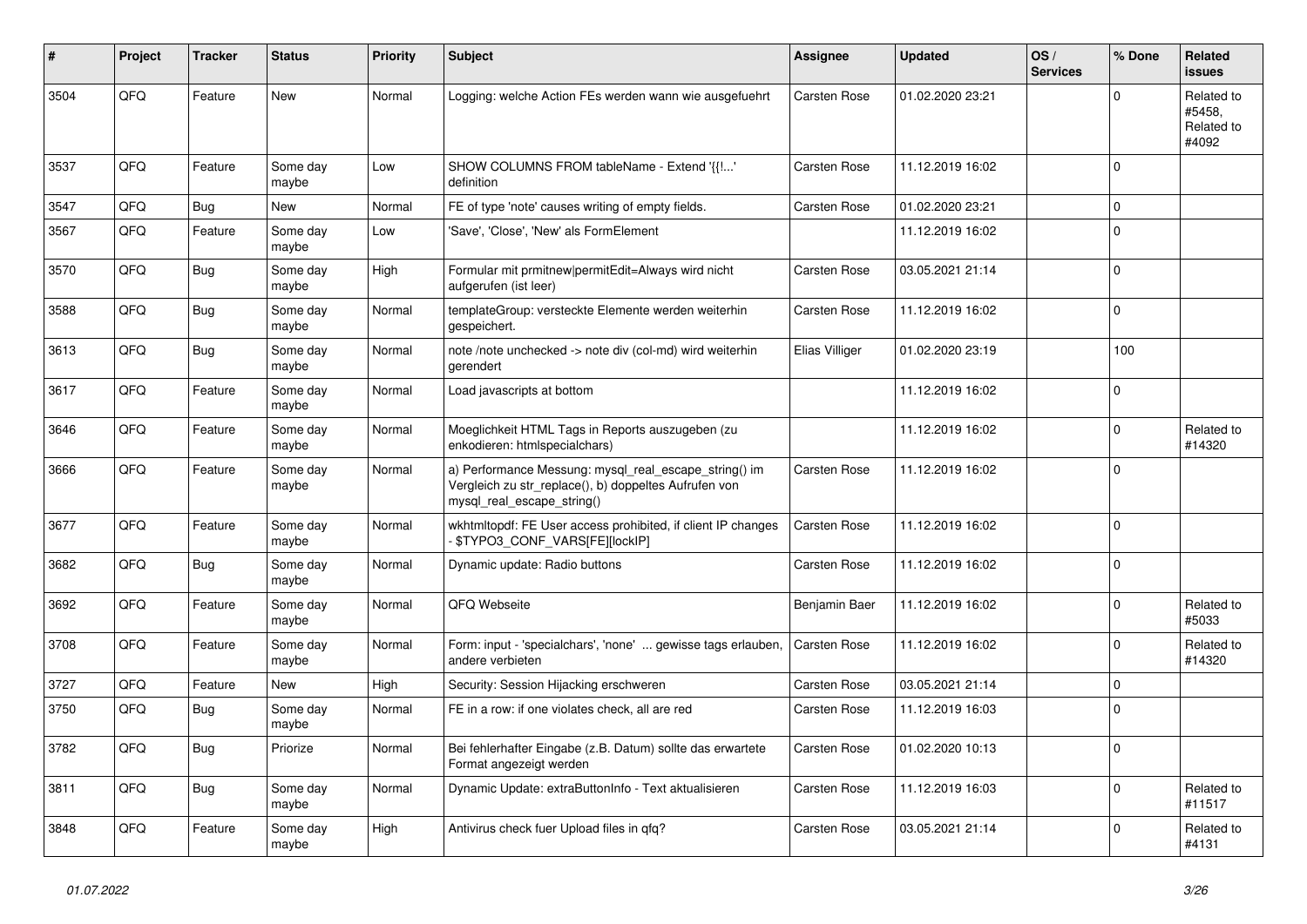| #    | Project | <b>Tracker</b> | <b>Status</b>     | <b>Priority</b> | <b>Subject</b>                                                                                                                                           | <b>Assignee</b>     | <b>Updated</b>   | OS/<br><b>Services</b> | % Done       | Related<br><b>issues</b>                    |
|------|---------|----------------|-------------------|-----------------|----------------------------------------------------------------------------------------------------------------------------------------------------------|---------------------|------------------|------------------------|--------------|---------------------------------------------|
| 3864 | QFQ     | Feature        | New               | Normal          | Encrypt / decrypt field                                                                                                                                  | Enis Nuredini       | 30.06.2022 16:29 |                        | $\Omega$     |                                             |
| 3867 | QFQ     | Feature        | Priorize          | Normal          | Readonly Formular: Template Groups add/delete<br>ausbeldnen                                                                                              | Carsten Rose        | 05.05.2021 22:12 |                        | $\Omega$     |                                             |
| 3877 | QFQ     | Feature        | Some day<br>maybe | Normal          | FormEditor: die Felder die aktuell nicht gebraucht werden nur<br>auf readonly/disabled setzen (nicht ausblenden > das irritiert.                         | <b>Carsten Rose</b> | 11.12.2019 16:03 |                        | $\Omega$     |                                             |
| 3878 | QFQ     | Feature        | Some day<br>maybe | Normal          | Form 'FormElement': Spalte 'name' typeAhead mit<br>Spaltennamen der Primarytable.                                                                        |                     | 11.12.2019 16:03 |                        | $\Omega$     |                                             |
| 3879 | QFQ     | Feature        | Some day<br>maybe | Normal          | Form 'FormElement': Beim Feld 'name' rechts in der Notiz<br>einen Link einblenden - a) aktuelle Definition anzeigen, b)<br>Spalte in der Tabelle anlegen |                     | 11.12.2019 16:03 |                        | $\Omega$     |                                             |
| 3880 | QFQ     | Feature        | Some day<br>maybe | Normal          | Form 'Form': anlegen einer Tabelle                                                                                                                       |                     | 14.01.2021 10:12 |                        | $\Omega$     |                                             |
| 3882 | QFQ     | Bug            | Some day<br>maybe | Normal          | templateGroup: disable 'add' if limit is reached - funktioniert<br>nicht wenn bereits records existierten                                                | <b>Carsten Rose</b> | 11.12.2019 16:03 |                        | $\Omega$     |                                             |
| 3895 | QFQ     | <b>Bug</b>     | Some day<br>maybe | Normal          | typeahead pedantic: on lehrkredit Idap webpass - if only one<br>person is in dropdown, such person can't be selected                                     | <b>Carsten Rose</b> | 11.12.2019 16:03 |                        | $\mathbf 0$  |                                             |
| 3900 | QFQ     | Feature        | Some day<br>maybe | Normal          | Extend documentation of 'Copy / Paste'                                                                                                                   | <b>Carsten Rose</b> | 11.12.2019 16:03 |                        | $\Omega$     | Related to<br>#3899                         |
| 3905 | QFQ     | Feature        | Some day<br>maybe | Normal          | Documentation: Best Practice anhand eines Online<br>Bewerbungstools                                                                                      | Carsten Rose        | 11.12.2019 16:03 |                        | $\Omega$     |                                             |
| 3941 | QFQ     | Feature        | Some day<br>maybe | Normal          | sqlAfter: es sollten mehrere moeglich sein                                                                                                               | <b>Carsten Rose</b> | 11.12.2019 16:03 |                        | $\Omega$     | Related to<br>#3942                         |
| 3942 | QFQ     | Feature        | Some day<br>maybe | Normal          | Action Elemente: neu generierte IDs via FE weitergeben                                                                                                   | Carsten Rose        | 11.12.2019 16:03 |                        | $\Omega$     | Related to<br>#3941                         |
| 3947 | QFQ     | Feature        | Some day<br>maybe | Normal          | Attack detectect: logout current user                                                                                                                    | <b>Carsten Rose</b> | 11.12.2019 16:03 |                        | $\Omega$     | Related to<br>#5458,<br>Related to<br>#6299 |
| 3967 | QFQ     | Feature        | Some day<br>maybe | High            | Report: Checkbox, Radio, Dropdown, Input welches ohne<br>Submit funktioniert - 'Inline-Form'                                                             | Carsten Rose        | 03.05.2021 21:14 |                        | $\Omega$     |                                             |
| 3990 | QFQ     | Feature        | Some day<br>maybe | High            | custom class definition: add space automatically                                                                                                         | Carsten Rose        | 03.05.2021 21:14 |                        | $\Omega$     |                                             |
| 3991 | QFQ     | Feature        | Some day<br>maybe | Normal          | report: Columnname '_skipWrap' skips 'fbeg', 'fend'                                                                                                      | <b>Carsten Rose</b> | 11.12.2019 16:03 |                        | $\Omega$     |                                             |
| 4008 | QFQ     | Bug            | Some day<br>maybe | Normal          | FormElemen.type=sendmail: wrong 'TO' if 'real<br>name <rea@mail.to>' is used</rea@mail.to>                                                               | Carsten Rose        | 11.12.2019 16:03 |                        | $\mathbf 0$  |                                             |
| 4018 | QFQ     | Feature        | New               | Normal          | typeahead: long query parameter / answer triggers 'Attack<br>detected' and purges current SIP storage.                                                   | Carsten Rose        | 29.06.2022 22:46 |                        | $\mathbf{0}$ | Related to<br>#9077                         |
| 4023 | QFQ     | Feature        | New               | Normal          | prepared statements - FE action: salveld, sqlInsert,<br>sqlUpdate, sqlDelete, sqlBefore, sqlAfter                                                        | Carsten Rose        | 11.12.2019 16:15 |                        | $\mathbf 0$  |                                             |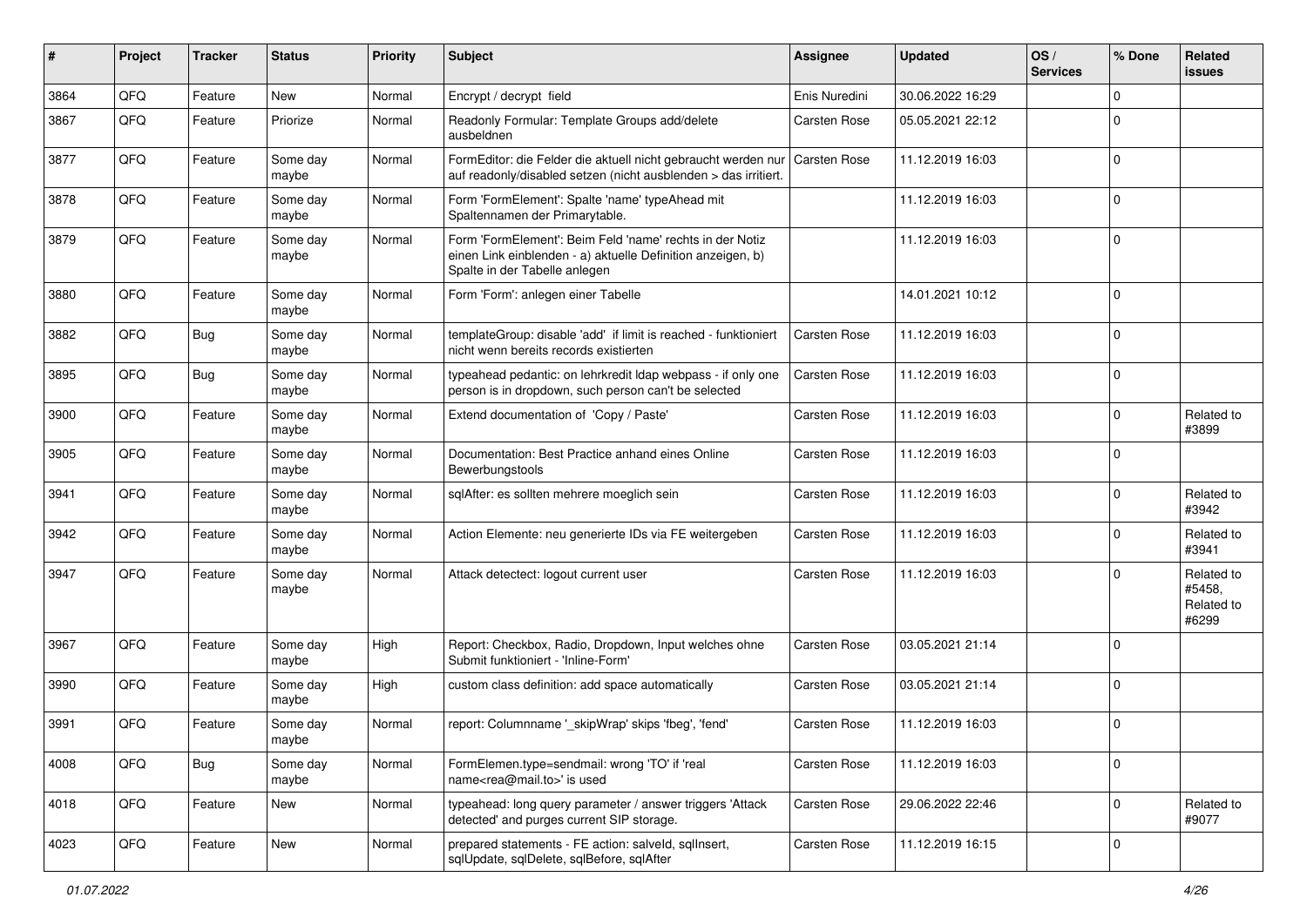| $\pmb{\#}$ | <b>Project</b> | <b>Tracker</b> | <b>Status</b>     | <b>Priority</b> | <b>Subject</b>                                                                                                          | <b>Assignee</b>     | <b>Updated</b>   | OS/<br><b>Services</b> | % Done         | <b>Related</b><br><b>issues</b>             |
|------------|----------------|----------------|-------------------|-----------------|-------------------------------------------------------------------------------------------------------------------------|---------------------|------------------|------------------------|----------------|---------------------------------------------|
| 4026       | QFQ            | Feature        | Some day<br>maybe | Normal          | sglLog.sgl: log number of FE.id                                                                                         | <b>Carsten Rose</b> | 11.12.2019 16:03 |                        | $\Omega$       | Related to<br>#5458                         |
| 4027       | QFQ            | Feature        | Some day<br>maybe | Normal          | Missing: orange 'check' / 'bullet'                                                                                      |                     | 11.12.2019 16:03 |                        | $\mathbf{0}$   |                                             |
| 4050       | QFQ            | Feature        | <b>New</b>        | Normal          | sql.log: 1) FormElement ID which causes a specific action,<br>2) Result in the same row.                                | <b>Carsten Rose</b> | 15.04.2020 11:35 |                        | $\overline{0}$ | Related to<br>#5458                         |
| 4082       | QFQ            | Feature        | <b>New</b>        | Normal          | Dynamic Update: modeSql - useful default                                                                                | <b>Carsten Rose</b> | 01.02.2020 23:22 |                        | $\pmb{0}$      |                                             |
| 4092       | QFQ            | Bug            | Some day<br>maybe | Normal          | 1) Logging verbessern wann welches FE warum ausgefuehrt<br>wird, 2) Documentation: Best Practice Template Group         | Carsten Rose        | 01.02.2020 23:19 |                        | $\overline{0}$ | Related to<br>#3504                         |
| 4122       | QFQ            | <b>Bug</b>     | Some day<br>maybe | Normal          | file: Render Mode hat keinen Effekt                                                                                     |                     | 11.12.2019 16:03 |                        | $\overline{0}$ |                                             |
| 4138       | QFQ            | Bug            | Some day<br>maybe | Normal          | style fehlt                                                                                                             |                     | 11.12.2019 16:03 |                        | $\overline{0}$ |                                             |
| 4194       | QFQ            | Feature        | In Progress       | Normal          | Bootstrap 4 ist jetzt offiziel                                                                                          |                     | 03.05.2021 20:47 |                        | $\Omega$       | Related to<br>#10114                        |
| 4197       | QFQ            | Feature        | Some day<br>maybe | Normal          | Unit Test fuer JSON Stream von QuickFormQuery.php ><br>doForm()                                                         | <b>Carsten Rose</b> | 11.12.2019 16:03 |                        | $\overline{0}$ |                                             |
| 4250       | QFQ            | Feature        | New               | Normal          | AutoCron in QFQ via PHP                                                                                                 | <b>Carsten Rose</b> | 01.02.2020 23:21 |                        | $\Omega$       | Related to<br>#3292,<br>Related to<br>#3291 |
| 4258       | QFQ            | Feature        | Some day<br>maybe | High            | System Defaults: Forms                                                                                                  | <b>Carsten Rose</b> | 03.05.2021 21:14 |                        | $\Omega$       |                                             |
| 4259       | QFQ            | Feature        | Some day<br>maybe | Normal          | Instant trigger a cron job                                                                                              | <b>Carsten Rose</b> | 11.12.2019 16:03 |                        | $\mathbf 0$    |                                             |
| 4279       | QFQ            | <b>Bug</b>     | Some day<br>maybe | High            | config.linkVars lost                                                                                                    | Carsten Rose        | 03.05.2021 21:14 |                        | $\pmb{0}$      |                                             |
| 4293       | QFQ            | Bug            | Some day<br>maybe | Normal          | Download broken if token 'd:' is missing - but no error<br>message                                                      | <b>Carsten Rose</b> | 11.12.2019 16:03 |                        | $\mathbf{0}$   | Related to<br>#7514                         |
| 4328       | QFQ.           | Bug            | Some day<br>maybe | Normal          | Error Message: Show FE name/number on problems in FE                                                                    | <b>Carsten Rose</b> | 01.02.2020 23:20 |                        | $\mathbf 0$    |                                             |
| 4330       | QFQ            | Feature        | Some day<br>maybe | Normal          | Error Message: report missing {{ / }} in sqlUpdate, sqlInsert,<br>sqlDelete, sqlAfter, sqlBefore in FE action elements. | <b>Carsten Rose</b> | 01.02.2020 23:20 |                        | $\mathbf{0}$   |                                             |
| 4343       | QFQ            | Feature        | Some day<br>maybe | Normal          | Link: Classifier to add 'attributes'                                                                                    | <b>Carsten Rose</b> | 01.02.2020 23:20 |                        | $\mathbf 0$    | Related to<br>#14077                        |
| 4349       | QFQ            | Feature        | Some day<br>maybe | Normal          | link download: downloaded external URL to<br>deliver/concatenate - check mimetipe and handle it correctly               | <b>Carsten Rose</b> | 11.12.2019 16:02 |                        | $\mathbf{0}$   |                                             |
| 4365       | QFQ            | Feature        | Some day<br>maybe | Normal          | Multi Language: new way of config                                                                                       | <b>Carsten Rose</b> | 01.02.2020 23:20 |                        | $\mathbf{0}$   |                                             |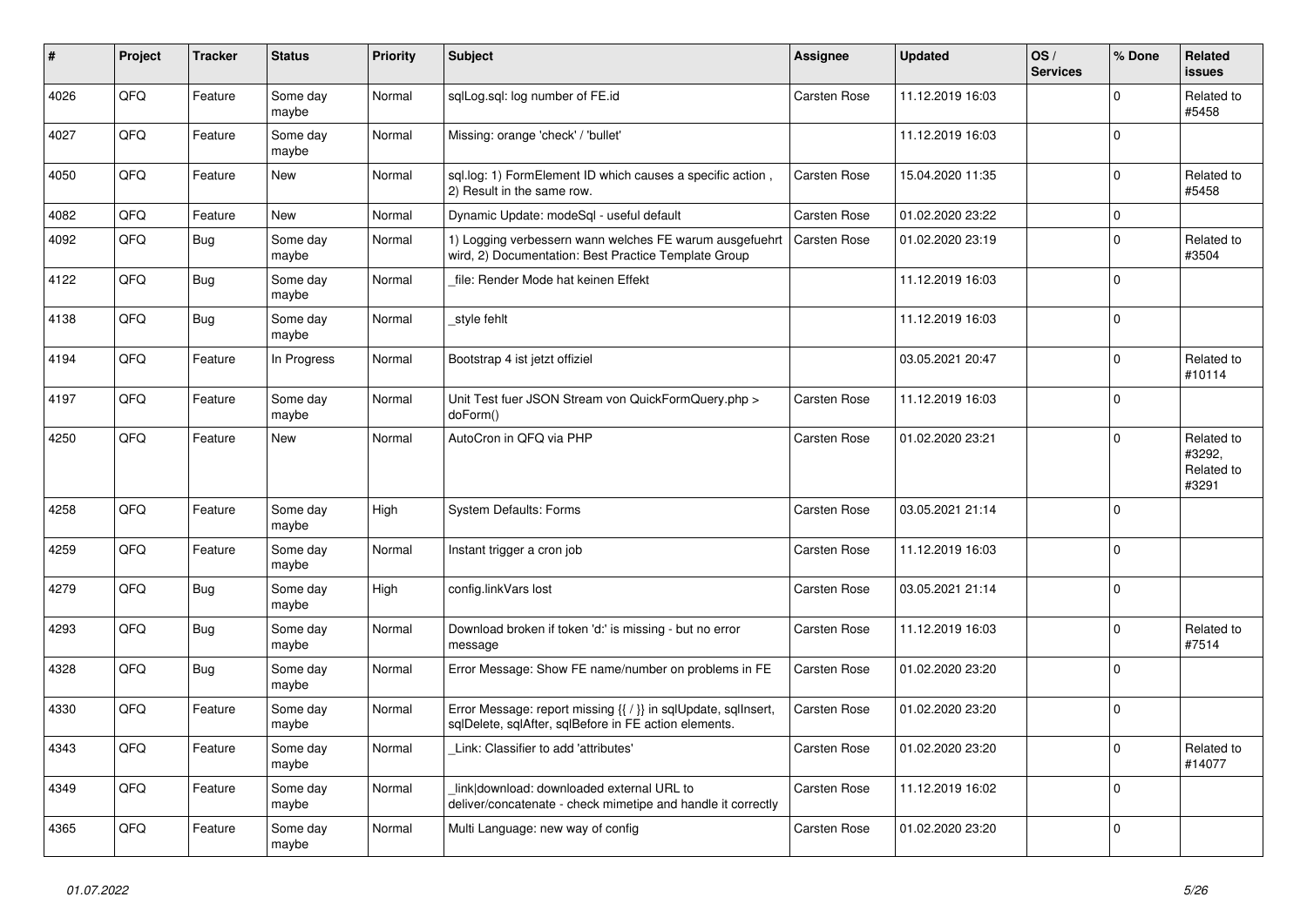| ∦    | Project | <b>Tracker</b> | <b>Status</b>     | <b>Priority</b> | <b>Subject</b>                                                                                                                                           | <b>Assignee</b>     | <b>Updated</b>   | OS/<br><b>Services</b> | % Done         | Related<br><b>issues</b>                    |
|------|---------|----------------|-------------------|-----------------|----------------------------------------------------------------------------------------------------------------------------------------------------------|---------------------|------------------|------------------------|----------------|---------------------------------------------|
| 4398 | QFQ     | <b>Bug</b>     | Some day<br>maybe | Normal          | Typeahead: mouse click in a prefilled input opens a single<br>item dropdown with the current value - click on it seems to<br>set the value, not the key. | Benjamin Baer       | 01.02.2020 23:20 |                        | $\Omega$       | Related to<br>#4457                         |
| 4413 | QFQ     | Feature        | New               | Normal          | fieldset: show/hidden, modeSql, dynamicUpdate                                                                                                            | <b>Carsten Rose</b> | 09.02.2022 15:19 |                        | $\mathbf 0$    |                                             |
| 4420 | QFQ     | Feature        | Some day<br>maybe | Normal          | Client: Local Storage - store the changes of a form, local in<br>the browser.                                                                            | Benjamin Baer       | 11.12.2019 16:02 |                        | $\Omega$       |                                             |
| 4433 | QFQ     | Feature        | Some day<br>maybe | Normal          | Log when SIP will be destroyed by QFQ for any (security)<br>reason                                                                                       |                     | 01.02.2020 23:20 |                        | $\Omega$       | Related to<br>#4432,<br>Related to<br>#5458 |
| 4435 | QFQ     | Feature        | Some day<br>maybe | Normal          | Report: striptags - specify allowed tags                                                                                                                 |                     | 01.02.2020 23:20 |                        | $\Omega$       |                                             |
| 4439 | QFQ     | Feature        | Some day<br>maybe | Normal          | Log: report all actions fired by an FE Element, incl. the<br>original directive (slaveld, sqllnsert, )                                                   |                     | 01.02.2020 23:20 |                        | $\Omega$       | Related to<br>#4432,<br>Related to<br>#5458 |
| 4440 | QFQ     | Feature        | Some day<br>maybe | Normal          | Manual.rst: explain how to. expand PHP Session to 4h                                                                                                     |                     | 11.12.2019 16:02 |                        | $\Omega$       |                                             |
| 4441 | QFQ     | <b>Bug</b>     | Some day<br>maybe | Normal          | \$_SERVER Vars sollten nur aus dem Store genommen<br>werden - Code entsprechend anpassen.                                                                |                     | 11.12.2019 16:02 |                        | $\mathbf 0$    |                                             |
| 4442 | QFQ     | Feature        | Some day<br>maybe | Normal          | Special Column Name: _link - new symbol G (Glyph) to<br>choose any available symbol                                                                      |                     | 11.12.2019 16:02 |                        | $\Omega$       |                                             |
| 4443 | QFQ     | Feature        | Some day<br>maybe | Normal          | Form: multiple secondary tables                                                                                                                          |                     | 01.02.2020 23:20 |                        | $\Omega$       |                                             |
| 4444 | QFQ     | Feature        | Some day<br>maybe | Normal          | FE.type=upload: detect mime type                                                                                                                         |                     | 11.12.2019 16:02 |                        | $\Omega$       | Related to<br>#4303                         |
| 4445 | QFQ     | Feature        | Some day<br>maybe | Normal          | template group: Option to simulate fieldset                                                                                                              |                     | 28.06.2021 14:11 |                        | $\mathbf 0$    |                                             |
| 4446 | QFQ     | Feature        | Some day<br>maybe | Normal          | New FE get same feldContainerId as last modifed FE                                                                                                       |                     | 01.02.2020 23:20 |                        | $\mathbf 0$    |                                             |
| 4454 | QFQ     | <b>Bug</b>     | Some day<br>maybe | Normal          | Required Elements: multiple elements in a row - whole row<br>marked if only one input is empty.                                                          | Benjamin Baer       | 01.02.2020 23:20 |                        | $\mathbf 0$    |                                             |
| 4457 | QFQ     | Bug            | Priorize          | Normal          | typeahead: pressing return to select an item, saves the form<br>and closes the form.                                                                     | Benjamin Baer       | 03.01.2022 08:01 |                        | $\Omega$       | Related to<br>#4398                         |
| 4528 | QFO     | <b>Bug</b>     | Some day<br>maybe | Normal          | extraButtonLock mit SQLAhead Bug                                                                                                                         | Carsten Rose        | 01.02.2020 23:19 |                        | $\mathbf 0$    |                                             |
| 4536 | QFQ     | Feature        | Some day<br>maybe | Normal          | FE upload: problem with delete if mutliple uploads an<br>FE.name="                                                                                       |                     | 01.02.2020 23:20 |                        | $\overline{0}$ |                                             |
| 4546 | QFG     | <b>Bug</b>     | Some day<br>maybe | Normal          | NH: SIP storage is destroyed                                                                                                                             |                     | 01.02.2020 23:20 |                        | $\Omega$       |                                             |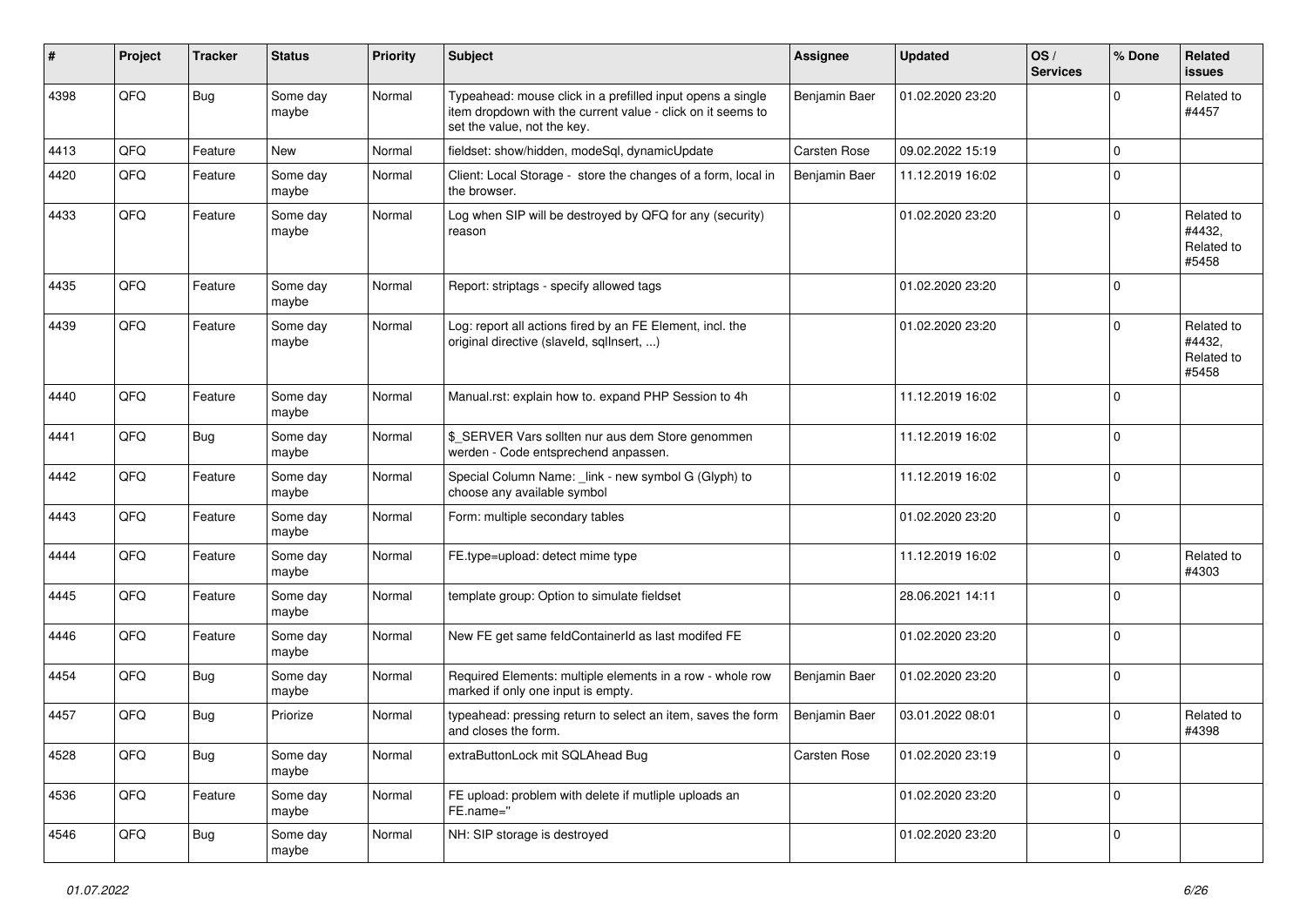| ∦    | Project | <b>Tracker</b> | <b>Status</b>     | <b>Priority</b> | <b>Subject</b>                                                                                                                                                | <b>Assignee</b>     | <b>Updated</b>   | OS/<br><b>Services</b> | % Done         | Related<br><b>issues</b>                       |
|------|---------|----------------|-------------------|-----------------|---------------------------------------------------------------------------------------------------------------------------------------------------------------|---------------------|------------------|------------------------|----------------|------------------------------------------------|
| 4549 | QFQ     | <b>Bug</b>     | Some day<br>maybe | Normal          | TemplateGroups: FE.type SELECT loose selected value<br>after save                                                                                             | <b>Carsten Rose</b> | 01.02.2020 23:20 |                        | $\Omega$       | Related to<br>#4548.<br>Related to<br>#4771    |
| 4551 | QFQ     | Feature        | Some day<br>maybe | Normal          | Set 'pills' via dynamicUpdate to show/hide/disabled                                                                                                           |                     | 01.02.2020 23:20 |                        | $\mathbf 0$    | Related to<br>#3752                            |
| 4583 | QFQ     | <b>Bug</b>     | Some day<br>maybe | Normal          | Dynamic Update bei TypeAhead Feldern                                                                                                                          | <b>Carsten Rose</b> | 01.02.2020 23:19 |                        | $\mathbf 0$    |                                                |
| 4606 | QFQ     | Feature        | Some day<br>maybe | Normal          | link: qualifier to render bootstrap button                                                                                                                    | <b>Carsten Rose</b> | 01.02.2020 23:19 |                        | $\mathbf 0$    |                                                |
| 4626 | QFQ     | Feature        | Some day<br>maybe | Normal          | Mobile View: 'classBody=qfq-form-right' makes no sense                                                                                                        |                     | 01.02.2020 23:20 |                        | $\overline{0}$ |                                                |
| 4627 | QFQ     | Feature        | Some day<br>maybe | Normal          | dbupdate: all tables - check 'create', 'modified' if it is possible<br>to change to default 'CURRENT_TIMESTAMP' and modified<br>'ON UPDATE CURRENT_TIMESTAMP' |                     | 01.02.2020 23:20 |                        | $\mathbf 0$    |                                                |
| 4640 | QFQ     | Feature        | Some day<br>maybe | Normal          | Rename System Forms                                                                                                                                           |                     | 01.02.2020 23:20 |                        | $\mathbf 0$    |                                                |
| 4650 | QFQ     | Feature        | Some day<br>maybe | Normal          | Convert html to doc/rtf                                                                                                                                       | Carsten Rose        | 01.02.2020 23:20 |                        | $\mathbf 0$    | Related to<br>#10704                           |
| 4651 | QFQ     | <b>Bug</b>     | Some day<br>maybe | Normal          | "Loading document" Modal wird angezeigt bei uzhcd type=2<br>Ansicht                                                                                           | <b>Carsten Rose</b> | 01.02.2020 23:20 |                        | $\overline{0}$ |                                                |
| 4652 | QFQ     | Feature        | Some day<br>maybe | Normal          | UZH CD: Weiterleitung auf benutzerdefinierte 403/404 Seite                                                                                                    | Carsten Rose        | 01.02.2020 23:20 |                        | $\mathbf 0$    |                                                |
| 4659 | QFQ     | <b>Bug</b>     | Some day<br>maybe | Normal          | infoButtonExtra                                                                                                                                               | <b>Carsten Rose</b> | 01.02.2020 23:20 |                        | $\mathbf 0$    |                                                |
| 4719 | QFQ     | Feature        | Some day<br>maybe | Normal          | Custom Message in Client in case of 'Browser tab close,<br>modification will be lost'                                                                         |                     | 01.02.2020 23:20 |                        | $\mathbf 0$    |                                                |
| 4756 | QFQ     | <b>Bug</b>     | New               | Normal          | Form dirty even nothing changes                                                                                                                               | Carsten Rose        | 11.12.2019 16:16 |                        | $\mathbf 0$    |                                                |
| 4757 | QFQ     | Feature        | Some day<br>maybe | Normal          | Test subrecord: download links ok? Links ok?                                                                                                                  | <b>Carsten Rose</b> | 01.02.2020 23:20 |                        | $\mathbf 0$    |                                                |
| 4771 | QFQ     | <b>Bug</b>     | Some day<br>maybe | Normal          | qfq: select-down-values empty after save (edit-form for<br>program administrators)                                                                            | Carsten Rose        | 01.02.2020 23:20 |                        | $\overline{0}$ | Related to<br>#4549, Has<br>duplicate<br>#4282 |
| 4816 | QFQ     | Feature        | Some day<br>maybe | Normal          | Templates for QFQ Reports (Tables, Radios, )                                                                                                                  |                     | 01.02.2020 23:20 |                        | $\mathbf 0$    |                                                |
| 4839 | QFO     | Feature        | Some day<br>maybe | Normal          | qfq-handle in <head> Abschnitt</head>                                                                                                                         | <b>Carsten Rose</b> | 11.12.2019 16:02 |                        | $\mathbf 0$    |                                                |
| 4869 | QFO     | Feature        | Some day<br>maybe | Normal          | Dynamic Update (show, hide, readonly?, required?) for<br><b>Template Group Elements</b>                                                                       | <b>Carsten Rose</b> | 01.02.2020 23:19 |                        | $\mathbf 0$    | Related to<br>#4865                            |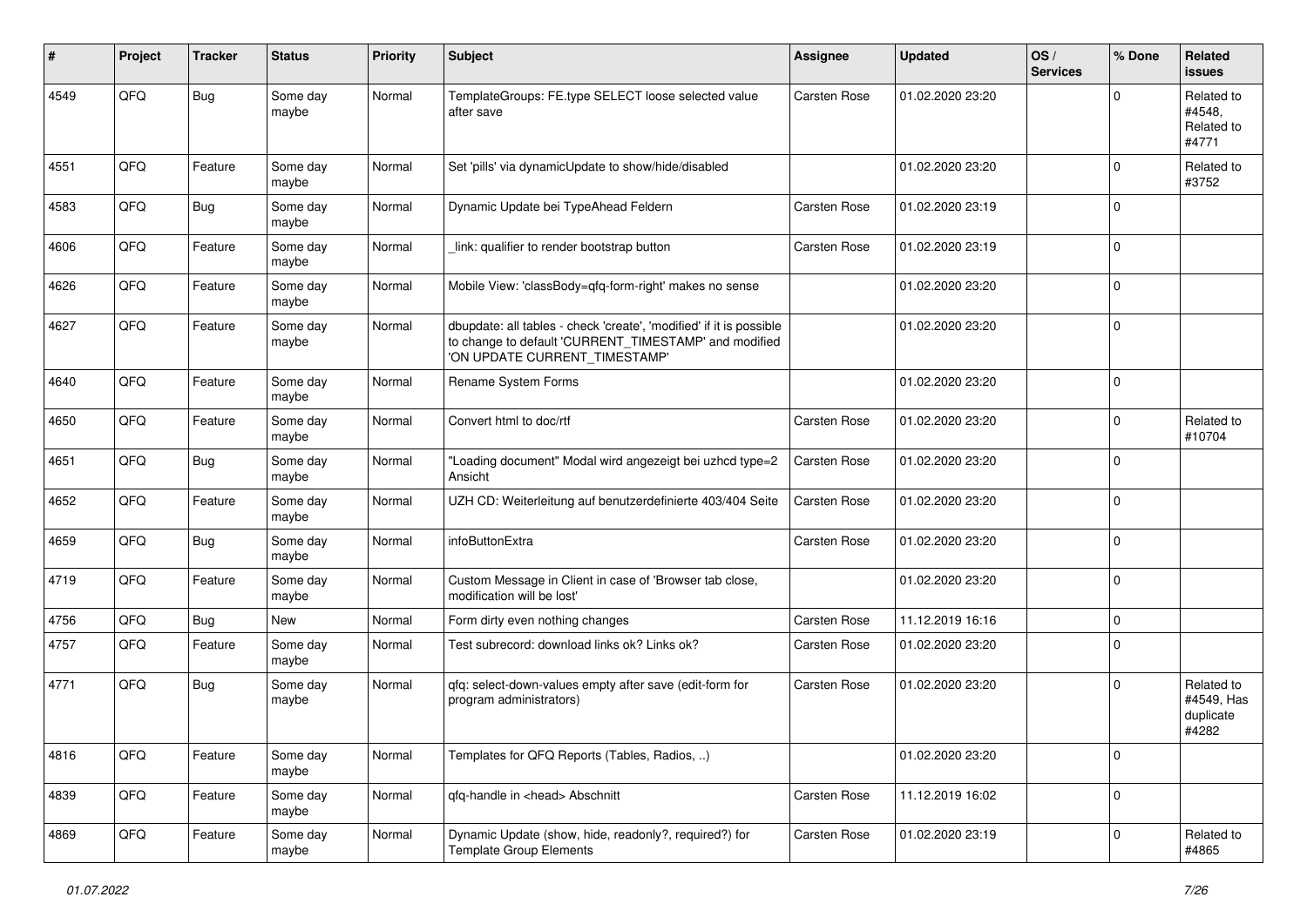| #    | Project | <b>Tracker</b> | <b>Status</b>     | <b>Priority</b> | <b>Subject</b>                                                                                                       | <b>Assignee</b>     | <b>Updated</b>   | OS/<br><b>Services</b> | % Done         | <b>Related</b><br><b>issues</b>             |
|------|---------|----------------|-------------------|-----------------|----------------------------------------------------------------------------------------------------------------------|---------------------|------------------|------------------------|----------------|---------------------------------------------|
| 4872 | QFQ     | Feature        | Some day<br>maybe | Normal          | Fields of Typo3 page available in STORE TYPO3                                                                        | <b>Carsten Rose</b> | 01.02.2020 23:19 |                        | $\overline{0}$ |                                             |
| 4956 | QFQ     | Feature        | Some day<br>maybe | Normal          | Sendmail: Benutzerdefinierte Headers                                                                                 | Carsten Rose        | 11.12.2019 16:02 |                        | $\overline{0}$ |                                             |
| 4974 | QFQ     | Feature        | Some day<br>maybe | Normal          | Long polling - inform all listening clients of changes                                                               |                     | 11.12.2019 16:02 |                        | $\pmb{0}$      |                                             |
| 5021 | QFQ     | <b>Bug</b>     | Some day<br>maybe | Normal          | FE.typ=extra - during save displays error 'datum2' already<br>filled in STORE SIP - the value is stored nevertheless | Carsten Rose        | 01.02.2020 23:19 |                        | $\Omega$       | Related to<br>#3875                         |
| 5024 | QFQ     | Feature        | Some day<br>maybe | Normal          | Fabric: Generate PDF with edits                                                                                      | Benjamin Baer       | 01.02.2020 23:20 |                        | $\overline{0}$ | Related to<br>#10704                        |
| 5129 | QFQ     | Feature        | Some day<br>maybe | Normal          | Reports: SQL fuer x Achse und y Achse                                                                                |                     | 11.12.2019 16:02 |                        | $\mathbf{0}$   |                                             |
| 5131 | QFQ     | Feature        | New               | Normal          | Activate Spin Gear ('wait/busy' indicator) via LINK attribute                                                        | <b>Carsten Rose</b> | 01.02.2020 23:21 |                        | $\mathbf 0$    |                                             |
| 5132 | QFQ     | Feature        | Some day<br>maybe | Normal          | Error Message sendmail missing attachment: more details                                                              | Carsten Rose        | 01.02.2020 23:19 |                        | $\mathbf 0$    |                                             |
| 5160 | QFQ     | Feature        | Some day<br>maybe | Normal          | QFQ collaborative / together.js, ShareJS, y-js, collaborative,                                                       |                     | 11.12.2019 16:02 |                        | $\mathbf 0$    |                                             |
| 5221 | QFQ     | <b>Bug</b>     | New               | High            | Download Dialog: Bleibt stehen in FF wenn Datei<br>automatisch gespeichert wird.                                     | Carsten Rose        | 03.05.2021 21:14 |                        | $\Omega$       |                                             |
| 5305 | QFQ     | <b>Bug</b>     | <b>New</b>        | Normal          | Upload FormElement: nicht disabled by readonly Form                                                                  | <b>Carsten Rose</b> | 16.06.2021 13:43 |                        | $\overline{0}$ | Related to<br>#9347,<br>Related to<br>#9834 |
| 5342 | QFQ     | Feature        | Some day<br>maybe | Normal          | link - with HTML Attributes                                                                                          |                     | 01.02.2020 23:20 |                        | $\mathbf 0$    | Related to<br>#14077                        |
| 5345 | QFQ     | Feature        | <b>New</b>        | Normal          | Report: UPDATE / INSERT / DELETE statements should<br>trigger subqueries, depending on the result.                   | Carsten Rose        | 27.05.2020 16:11 |                        | $\Omega$       |                                             |
| 5366 | QFQ     | Feature        | Priorize          | Normal          | Saving with keyboard shortcuts                                                                                       | Benjamin Baer       | 21.03.2022 09:47 |                        | $\pmb{0}$      |                                             |
| 5389 | QFQ     | Feature        | Some dav<br>maybe | Normal          | QFQ Design: Multline label / note                                                                                    | Benjamin Baer       | 01.02.2020 23:19 |                        | $\Omega$       |                                             |
| 5428 | QFQ     | Feature        | Some day<br>maybe | Normal          | secure thumbnail: late render on access.                                                                             | <b>Carsten Rose</b> | 01.02.2020 23:20 |                        | $\overline{0}$ |                                             |
| 5452 | QFQ     | Feature        | Some day<br>maybe | Normal          | Thumbnails from PDF: bad quality                                                                                     |                     | 01.02.2020 23:20 |                        | $\overline{0}$ |                                             |
| 5455 | QFQ     | Feature        | Some day<br>maybe | Normal          | Mail Redirects grld abhaengig                                                                                        |                     | 01.02.2020 23:20 |                        | $\pmb{0}$      |                                             |
| 5459 | QFQ     | <b>Bug</b>     | New               | High            | Multi DB: spread system tables between 'QFQ' and 'Data'-DB                                                           | <b>Carsten Rose</b> | 03.05.2021 21:14 |                        | $\Omega$       | Related to<br>#4720                         |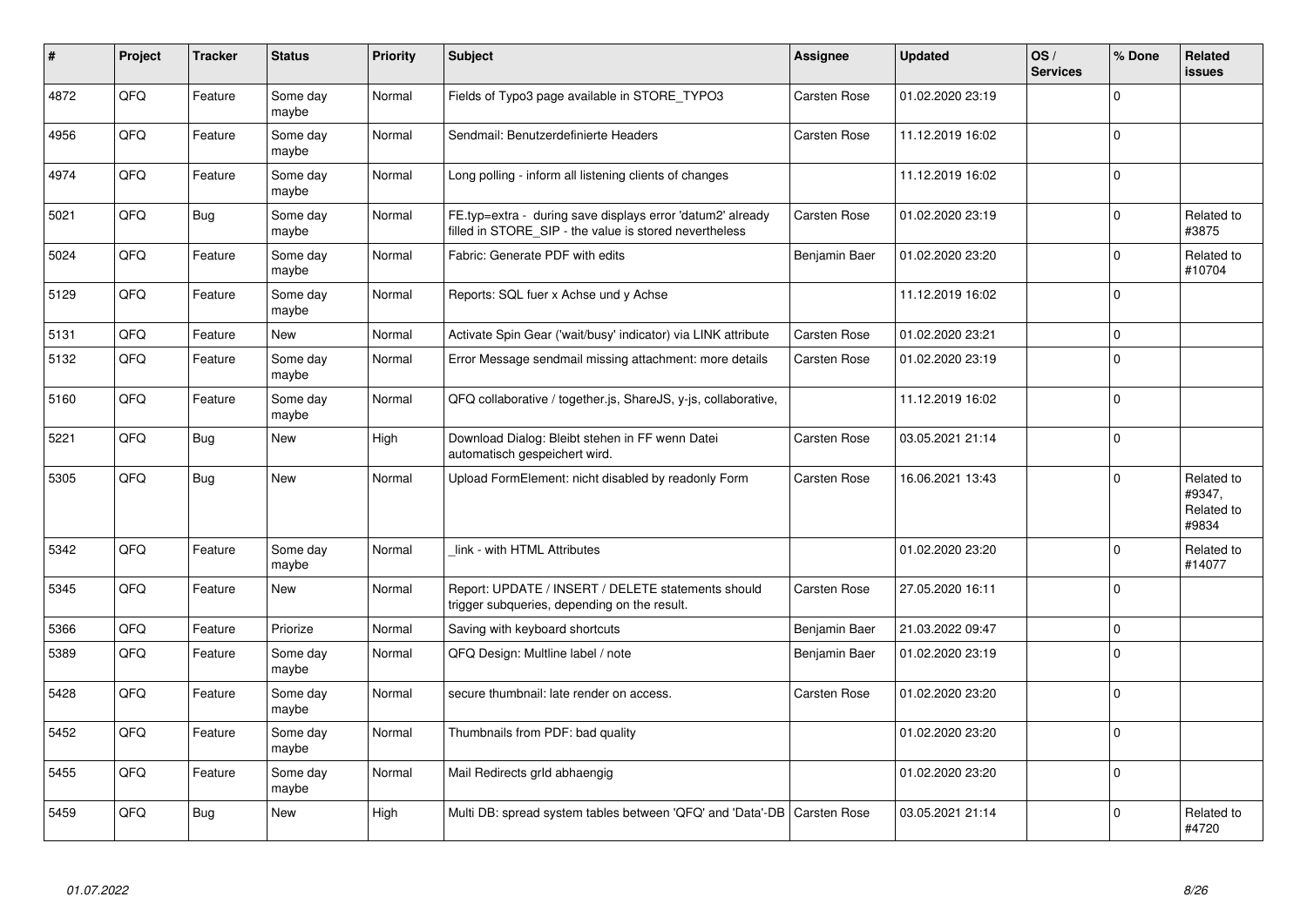| #    | Project | <b>Tracker</b> | <b>Status</b>     | <b>Priority</b> | <b>Subject</b>                                                                    | Assignee            | <b>Updated</b>   | OS/<br><b>Services</b> | % Done         | <b>Related</b><br><b>issues</b>             |
|------|---------|----------------|-------------------|-----------------|-----------------------------------------------------------------------------------|---------------------|------------------|------------------------|----------------|---------------------------------------------|
| 5480 | QFQ     | Feature        | Some day<br>maybe | Normal          | QFQ: Dokumentation mit Screenshots versehen                                       | <b>Carsten Rose</b> | 01.02.2020 23:20 |                        | $\Omega$       | Related to<br>#9879                         |
| 5548 | QFQ     | Feature        | Some day<br>maybe | Normal          | 801 Textfiles/Scriptfiles als Thumbnail                                           | <b>Carsten Rose</b> | 07.03.2022 16:26 |                        | $\mathbf 0$    |                                             |
| 5557 | QFQ     | <b>Bug</b>     | Some day<br>maybe | Normal          | Form load: STORE_RECORD filled, but should be empty                               | <b>Carsten Rose</b> | 01.02.2020 23:19 |                        | $\mathbf{0}$   |                                             |
| 5559 | QFQ     | <b>Bug</b>     | <b>New</b>        | Normal          | FE.type = Upload: 'accept' might contain variables                                | <b>Carsten Rose</b> | 11.05.2020 21:23 |                        | $\mathbf 0$    |                                             |
| 5562 | QFQ     | Feature        | Priorize          | Normal          | Drag'n'Drop fuer Uploads                                                          | Benjamin Baer       | 21.03.2022 09:52 |                        | $\Omega$       | Related to<br>#9706                         |
| 5576 | QFQ     | <b>Bug</b>     | New               | Normal          | Using MySQL 'DROP' requires privilege - wich is not really<br>necessary.          | <b>Carsten Rose</b> | 01.02.2020 23:21 |                        | $\overline{0}$ |                                             |
| 5579 | QFQ     | Feature        | Some day<br>maybe | Normal          | Enhance Doc / Presentation: variable type 'link column type'                      | Carsten Rose        | 01.02.2020 23:19 |                        | $\mathbf 0$    |                                             |
| 5665 | QFQ     | Feature        | Some day<br>maybe | Normal          | Versuch das '{{!' nicht mehr noetig ist.                                          | Carsten Rose        | 01.02.2020 23:20 |                        | $\Omega$       | Related to<br>#7432.<br>Related to<br>#7434 |
| 5695 | QFQ     | Feature        | In Progress       | Normal          | Multiform                                                                         | <b>Carsten Rose</b> | 02.01.2021 18:38 |                        | $\mathbf 0$    |                                             |
| 5706 | QFQ     | <b>Bug</b>     | Some day<br>maybe | Normal          | upload: fileDestination needs to be sanatized                                     | <b>Carsten Rose</b> | 01.02.2020 23:19 |                        | $\pmb{0}$      |                                             |
| 5715 | QFQ     | Feature        | <b>New</b>        | High            | PDF Caching                                                                       | <b>Carsten Rose</b> | 03.05.2021 21:14 |                        | $\mathbf 0$    | Related to<br>#5851,<br>Related to<br>#6357 |
| 5768 | QFQ     | <b>Bug</b>     | Some day<br>maybe | Normal          | '{{pageLanguage:T}}' missing if QFQ is called via api                             | Carsten Rose        | 01.02.2020 23:19 |                        | $\Omega$       |                                             |
| 5782 | QFQ     | Feature        | <b>New</b>        | Normal          | NextCloud API                                                                     | <b>Carsten Rose</b> | 01.02.2020 10:02 |                        | $\mathbf{0}$   |                                             |
| 5783 | QFQ     | Feature        | Some day<br>maybe | Normal          | <b>BPMN View/Edit</b>                                                             |                     | 11.12.2019 16:02 |                        | $\mathbf 0$    |                                             |
| 5805 | QFQ     | Feature        | Some day<br>maybe | Normal          | TypeAHead SQL value instead of key stored                                         |                     | 01.02.2020 23:19 |                        | $\pmb{0}$      | Related to<br>#5444                         |
| 5850 | QFQ     | Feature        | Some day<br>maybe | Normal          | Deployment: In QFQ Doc best practice fuer zeitgemaesses<br>Deployment beschreiben |                     | 01.02.2020 23:20 |                        | $\mathbf{0}$   |                                             |
| 5851 | QFQ     | Feature        | Some day<br>maybe | Normal          | Queue System implementieren: MQTT, RabbitMQ                                       |                     | 01.02.2020 23:20 |                        | $\Omega$       | Related to<br>#5715                         |
| 5852 | QFQ     | Feature        | Some day<br>maybe | Normal          | Logging: mail.log / sql.log - im FE anzeigen und via AJAX<br>aktualisieren        | Carsten Rose        | 01.02.2020 23:19 |                        | $\pmb{0}$      | Related to<br>#5885                         |
| 5877 | QFQ     | <b>Bug</b>     | Some day<br>maybe | Normal          | FE.type=note:bsColumn strange behaviour                                           |                     | 01.02.2020 23:19 |                        | $\overline{0}$ |                                             |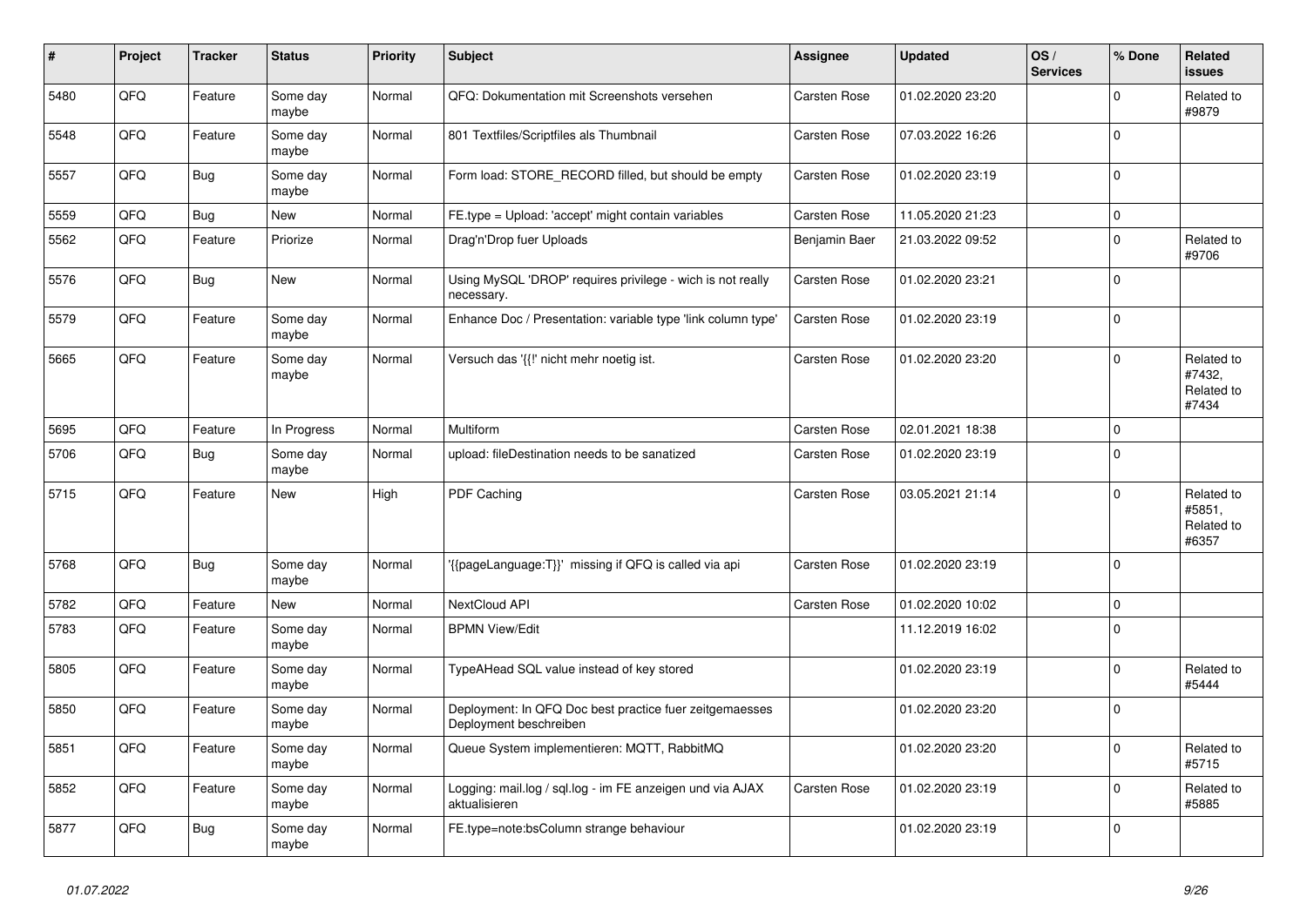| $\#$ | Project | <b>Tracker</b> | <b>Status</b>     | <b>Priority</b> | <b>Subject</b>                                                                                        | <b>Assignee</b>     | <b>Updated</b>   | OS/<br><b>Services</b> | % Done   | <b>Related</b><br><b>issues</b>             |
|------|---------|----------------|-------------------|-----------------|-------------------------------------------------------------------------------------------------------|---------------------|------------------|------------------------|----------|---------------------------------------------|
| 5892 | QFQ     | Feature        | Some day<br>maybe | Normal          | QFQ should use T3 API to manipulate FE GROUP<br>membership                                            |                     | 01.02.2020 23:20 |                        | $\Omega$ |                                             |
| 5893 | QFQ     | Feature        | Some day<br>maybe | Normal          | Edit on double-click                                                                                  |                     | 01.02.2020 23:19 |                        | $\Omega$ | Related to<br>#5894                         |
| 5894 | QFQ     | Feature        | Feedback          | Normal          | Typeahead in Report: show/hide rows dynamically                                                       | Carsten Rose        | 18.02.2022 08:50 |                        | $\Omega$ | Related to<br>#5893,<br>Related to<br>#5885 |
| 5895 | QFQ     | Feature        | Some day<br>maybe | Normal          | Tutorial: List of all QFQ Features                                                                    |                     | 01.02.2020 23:19 |                        | 0        |                                             |
| 5923 | QFQ     | Feature        | Some day<br>maybe | Normal          | fillStoreSystemBySqlLate                                                                              |                     | 01.02.2020 23:19 |                        | $\Omega$ |                                             |
| 5942 | QFQ     | Feature        | Priorize          | Normal          | 'L' and 'type': append to links, generate via '_link' by using 'u:'                                   | <b>Carsten Rose</b> | 01.02.2020 10:13 |                        | $\Omega$ |                                             |
| 5983 | QFQ     | Feature        | Some day<br>maybe | Normal          | Form Submit (save & update): normalize date/-time FE                                                  | Carsten Rose        | 01.02.2020 23:19 |                        | $\Omega$ |                                             |
| 5991 | QFQ     | Bug            | Some day<br>maybe | Normal          | URLs with 'I' or long parameter are problematic                                                       | Carsten Rose        | 01.02.2020 23:19 |                        | $\Omega$ |                                             |
| 6083 | QFQ     | Feature        | Some day<br>maybe | Normal          | Dynamic Update: Value Check via SQL                                                                   |                     | 11.12.2019 16:02 |                        | $\Omega$ |                                             |
| 6084 | QFQ     | Feature        | Some day<br>maybe | Normal          | New escape type: 'D' - convert date                                                                   |                     | 01.02.2020 23:19 |                        | $\Omega$ |                                             |
| 6116 | QFQ     | <b>Bug</b>     | Priorize          | High            | value of checkbox not saved                                                                           | <b>Carsten Rose</b> | 07.12.2021 17:19 |                        | $\Omega$ |                                             |
| 6140 | QFQ     | <b>Bug</b>     | Priorize          | Normal          | QFQ DnD Sort: Locked fields                                                                           | Benjamin Baer       | 21.03.2022 09:56 |                        | $\Omega$ |                                             |
| 6224 | QFQ     | Feature        | Priorize          | Normal          | Dynamic update: fade in/out fields                                                                    | Benjamin Baer       | 21.03.2022 09:50 |                        | $\Omega$ |                                             |
| 6250 | QFQ     | Feature        | In Progress       | Normal          | Enhance layout: a) Subrecord, b) Subrecord-Title                                                      | Carsten Rose        | 01.02.2020 23:22 |                        | $\Omega$ | Related to<br>#5391                         |
| 6261 | QFQ     | Feature        | <b>New</b>        | Normal          | Persistent SIP                                                                                        | <b>Carsten Rose</b> | 12.06.2021 09:07 |                        | $\Omega$ | Related to<br>#10819                        |
| 6288 | QFQ     | Feature        | Some day<br>maybe | Normal          | Best Practice: Erklaeren wie man ein Formular ganz in<br>'weiss' erstellen kann                       |                     | 11.12.2019 16:02 |                        | 0        |                                             |
| 6289 | QFQ     | Feature        | <b>New</b>        | Normal          | Form: Log                                                                                             | <b>Carsten Rose</b> | 01.02.2020 23:21 |                        | $\Omega$ |                                             |
| 6292 | QFQ     | Feature        | New               | Normal          | Download: File speichern mit Hash aber original Filename in<br>der Datenbank vermerken fuer Downloads | <b>Carsten Rose</b> | 01.02.2020 23:21 |                        | $\Omega$ |                                             |
| 6299 | QFQ     | Feature        | Some day<br>maybe | Normal          | Attack detection: log table with invalid SIP access                                                   |                     | 11.12.2019 16:02 |                        | $\Omega$ | Related to<br>#3947                         |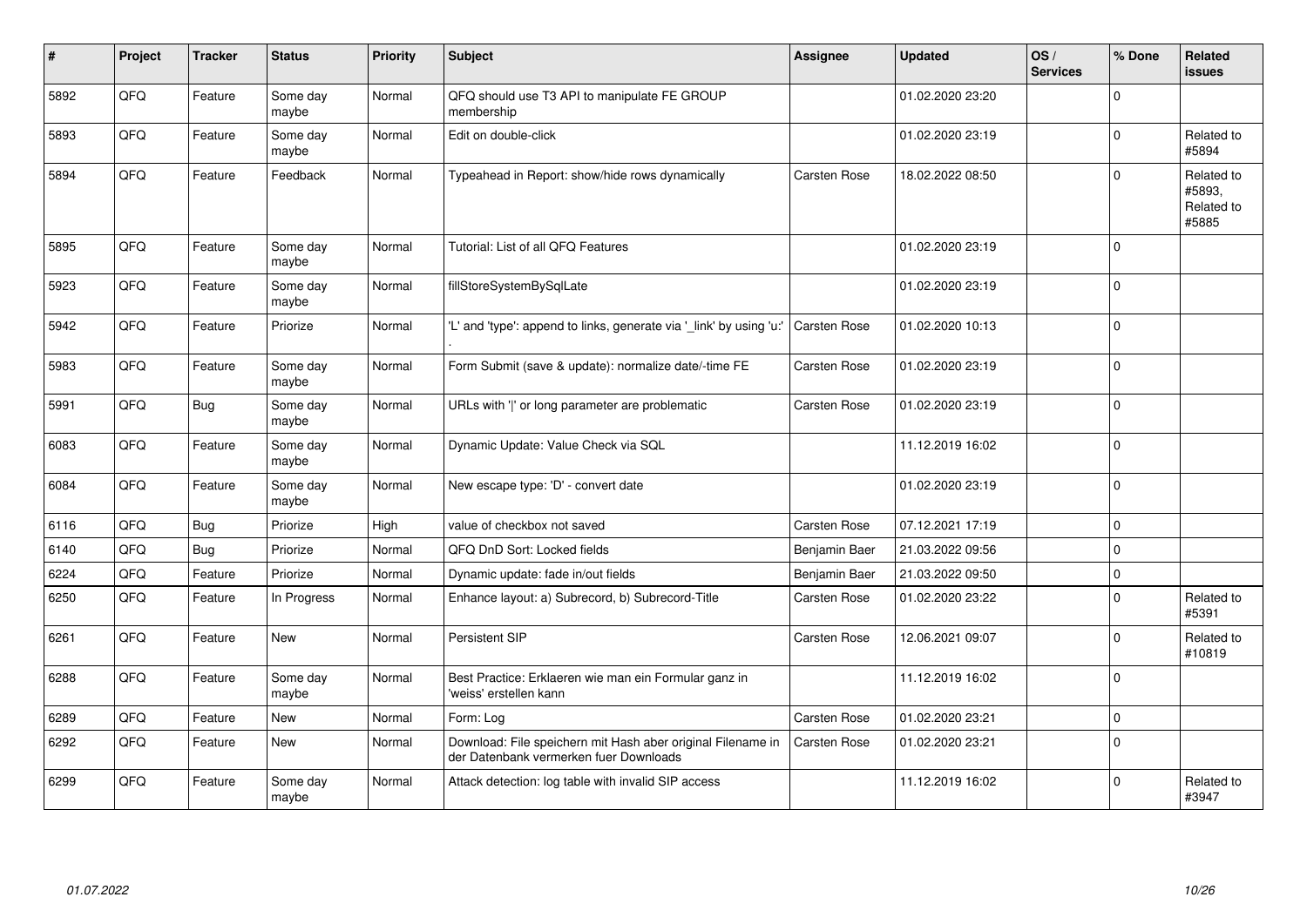| #    | Project | <b>Tracker</b> | <b>Status</b>     | <b>Priority</b> | <b>Subject</b>                                                                                                             | <b>Assignee</b>     | <b>Updated</b>   | OS/<br><b>Services</b> | % Done         | Related<br><b>issues</b>                    |
|------|---------|----------------|-------------------|-----------------|----------------------------------------------------------------------------------------------------------------------------|---------------------|------------------|------------------------|----------------|---------------------------------------------|
| 6437 | QFQ     | Feature        | <b>New</b>        | Normal          | Neuer Mode Button bei FormElementen                                                                                        | <b>Carsten Rose</b> | 01.02.2020 23:21 |                        |                | Related to<br>#9668.<br>Blocked by<br>#9678 |
| 6462 | QFQ     | <b>Bug</b>     | New               | Normal          | File Upload: Nutzlose Fehlermeldung wenn Datei zu gross                                                                    | <b>Carsten Rose</b> | 01.02.2020 23:21 |                        | $\Omega$       | Related to<br>#6139                         |
| 6483 | QFQ     | Bug            | <b>New</b>        | Normal          | R Store funktioniert nicht bei 'Report Notation' im FE                                                                     | <b>Carsten Rose</b> | 01.02.2020 23:21 |                        | $\mathbf 0$    |                                             |
| 6515 | QFQ     | Feature        | Some day<br>maybe | Normal          | Formular: Felder dynamisch ein/ausblenden                                                                                  |                     | 11.12.2019 16:02 |                        | $\Omega$       |                                             |
| 6566 | QFQ     | <b>Bug</b>     | Priorize          | Normal          | Link Function 'delete': provided parameter missing on page<br>reload                                                       | Benjamin Baer       | 03.01.2022 08:08 |                        | $\mathbf 0$    |                                             |
| 6574 | QFQ     | <b>Bug</b>     | Priorize          | Normal          | qfq.log: Fehlermeldung wurde angezeigt, aber nicht geloggt                                                                 | <b>Carsten Rose</b> | 01.02.2020 10:13 |                        | $\mathbf 0$    |                                             |
| 6594 | QFQ     | Feature        | New               | Normal          | Excel: on download, check if there is a valid sip                                                                          | <b>Carsten Rose</b> | 01.02.2020 23:21 |                        | $\mathbf 0$    |                                             |
| 6602 | QFQ     | Feature        | New               | Normal          | Formlet: in Report auf Mausklick ein mini-form oeffnen                                                                     | <b>Carsten Rose</b> | 11.12.2019 16:16 |                        | $\mathbf 0$    |                                             |
| 6609 | QFQ     | Feature        | New               | Normal          | Formlet: JSON API erweitern                                                                                                | <b>Carsten Rose</b> | 01.02.2020 23:21 |                        | 50             |                                             |
| 6677 | QFQ     | <b>Bug</b>     | New               | Normal          | Error message FE Action Element: no/wrong FE reference<br>who cause the problem.                                           | <b>Carsten Rose</b> | 01.02.2020 23:21 |                        | $\Omega$       |                                             |
| 6704 | QFQ     | Feature        | Some day<br>maybe | Normal          | Upload Mode: Bilder in Notizen rechts sollen aktuellen<br>Upload repräsentieren.                                           |                     | 01.02.2020 23:19 |                        | $\Omega$       | Related to<br>#3264                         |
| 6715 | QFQ     | Feature        | Some day<br>maybe | Normal          | Code-Refactoring: dbArray vereinheitlichen                                                                                 | <b>Carsten Rose</b> | 11.12.2019 16:02 |                        | $\mathbf 0$    |                                             |
| 6723 | QFQ     | Feature        | New               | Normal          | Report QFQ Installation and Version                                                                                        | <b>Carsten Rose</b> | 12.06.2021 09:07 |                        | $\Omega$       |                                             |
| 6765 | QFQ     | Feature        | New               | Normal          | Moeglichkeit via QFQ eigene Logs zu schreiben                                                                              | <b>Carsten Rose</b> | 01.02.2020 23:21 |                        | $\Omega$       |                                             |
| 6801 | QFQ     | Feature        | Priorize          | Normal          | Fabric: Maximize / Fulllscreen                                                                                             | Benjamin Baer       | 21.03.2022 09:56 |                        | 0              |                                             |
| 6855 | QFQ     | Feature        | New               | Normal          | With {{feUser:U}}!={{feUser:T}}: Save / Delete: only possible<br>with {{feUserSave:U}}='yes' and '{{feUserDelete:U}}='yes' | <b>Carsten Rose</b> | 01.02.2020 23:21 |                        | $\mathbf 0$    |                                             |
| 6870 | QFQ     | Feature        | Priorize          | Normal          | Click on '_link' triggers an API call                                                                                      | Benjamin Baer       | 03.01.2022 08:25 |                        | $\Omega$       |                                             |
| 6912 | QFQ     | <b>Bug</b>     | New               | Normal          | error Message Var 'deadline' already set in SIP - in Form<br>with FE.value={{deadline:R:::{{deadlinePeriod:Y}}}}           | Carsten Rose        | 01.02.2020 23:21 |                        | $\Omega$       |                                             |
| 6970 | QFQ     | Feature        | Some day<br>maybe | Normal          | tablesorter: default fuer 'sortReset' aendern von 'Ctrl' zu 'Alt'                                                          | Benjamin Baer       | 01.02.2020 23:21 |                        | $\Omega$       |                                             |
| 6972 | QFQ     | Feature        | Some day<br>maybe | Normal          | Fabric Clipboard / cross browser tab                                                                                       | Benjamin Baer       | 01.02.2020 23:21 |                        | 0              |                                             |
| 6992 | QFQ     | Feature        | Some day<br>maybe | Normal          | DB exception: Syntax Highlight                                                                                             |                     | 11.12.2019 16:01 |                        | $\mathbf 0$    | Related to<br>#5450                         |
| 6998 | QFQ     | Feature        | Priorize          | Normal          | Form: with debug=on show column information as tooltip of<br>column label                                                  | Carsten Rose        | 01.02.2020 10:13 |                        | $\overline{0}$ |                                             |
| 7002 | QFG     | Bug            | New               | Normal          | Dynamic Update: row does not disappear / appear                                                                            | Carsten Rose        | 01.02.2020 23:22 |                        | $\mathbf{0}$   |                                             |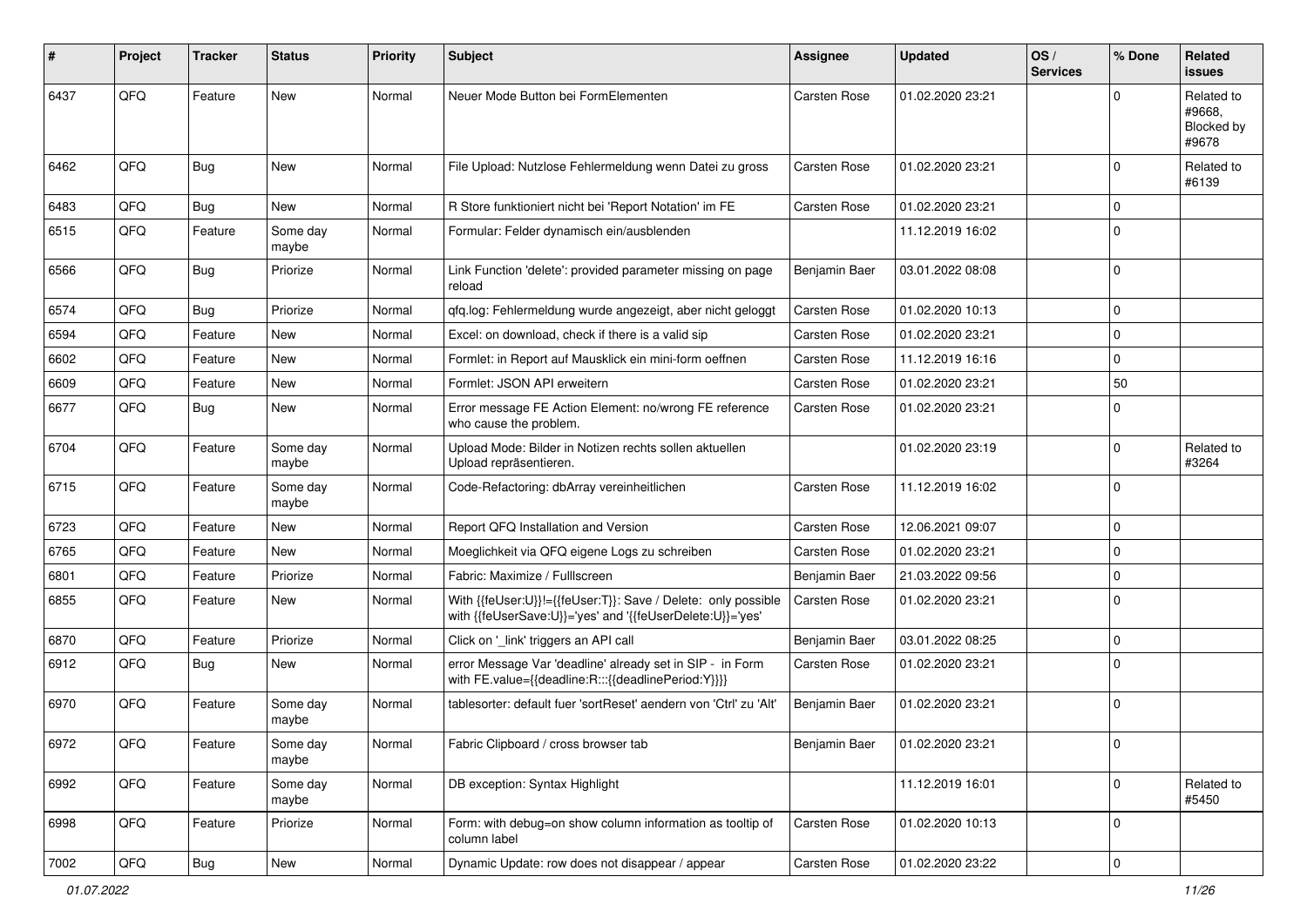| #    | Project | <b>Tracker</b> | <b>Status</b>     | <b>Priority</b> | <b>Subject</b>                                                                                 | <b>Assignee</b>     | <b>Updated</b>   | OS/<br><b>Services</b> | % Done      | Related<br><b>issues</b>  |
|------|---------|----------------|-------------------|-----------------|------------------------------------------------------------------------------------------------|---------------------|------------------|------------------------|-------------|---------------------------|
| 7014 | QFQ     | Bug            | <b>New</b>        | Normal          | Sending invalid emails succeeds when<br>debug.redirectAllMailTo is set                         | <b>Carsten Rose</b> | 01.02.2020 23:21 |                        | 0           |                           |
| 7099 | QFQ     | Feature        | New               | Normal          | Redesign FormEditor                                                                            | <b>Carsten Rose</b> | 01.02.2020 23:21 |                        | $\mathbf 0$ |                           |
| 7100 | QFQ     | Feature        | Some day<br>maybe | Normal          | Download: log access, max downloads, time limit                                                |                     | 01.02.2020 23:19 |                        | $\mathbf 0$ |                           |
| 7101 | QFQ     | <b>Bug</b>     | Some day<br>maybe | Normal          | 'form' in SIP and 'report' - breaks                                                            |                     | 01.02.2020 23:20 |                        | $\Omega$    |                           |
| 7102 | QFQ     | Feature        | <b>New</b>        | Normal          | Comment sign in report: '#' and '--'                                                           | Carsten Rose        | 01.02.2020 23:21 |                        | $\Omega$    |                           |
| 7104 | QFQ     | Feature        | Some day<br>maybe | Normal          | Manual: hint about escaping if '\r' appears in mail body                                       |                     | 11.12.2019 16:01 |                        | 0           |                           |
| 7105 | QFQ     | Feature        | Some day<br>maybe | Normal          | Beispiel wie man in einer zweiten Tabelle speichert.                                           |                     | 11.12.2019 16:01 |                        | $\mathbf 0$ |                           |
| 7106 | QFQ     | Feature        | Some day<br>maybe | Normal          | Beispiel Nummerierung von Rows in Report                                                       |                     | 11.12.2019 16:01 |                        | 0           |                           |
| 7107 | QFQ     | Feature        | Some day<br>maybe | Normal          | Showcase Registration Tool: Anmeldung / Administration :<br>Liste Anmeldungen / Emaileinaldung | Carsten Rose        | 11.12.2019 16:01 |                        | $\mathbf 0$ |                           |
| 7108 | QFQ     | Feature        | Some day<br>maybe | Normal          | QFQ Wrap Elements                                                                              |                     | 11.12.2019 16:01 |                        | $\Omega$    |                           |
| 7109 | QFQ     | Feature        | New               | Normal          | Dynamic Updates: row/element hide                                                              | Carsten Rose        | 01.02.2020 23:22 |                        | $\Omega$    | Has<br>duplicate<br>#4081 |
| 7119 | QFQ     | Feature        | <b>New</b>        | Normal          | Upload: scaleDownWidth, scaleDownHeight                                                        | <b>Carsten Rose</b> | 01.02.2020 23:21 |                        | $\Omega$    |                           |
| 7175 | QFQ     | Feature        | <b>New</b>        | Normal          | Upload: md5 hash as filename                                                                   | <b>Carsten Rose</b> | 01.02.2020 23:21 |                        | 0           |                           |
| 7217 | QFQ     | Feature        | Priorize          | Normal          | Download: notice User if `_sip=?` is missing                                                   | <b>Carsten Rose</b> | 01.02.2020 10:13 |                        | 0           |                           |
| 7219 | QFQ     | Bug            | New               | Normal          | typeSheadSql / typeAheadSqlPrefetch: change to curly<br>braces                                 | <b>Carsten Rose</b> | 01.02.2020 23:21 |                        | $\Omega$    |                           |
| 7229 | QFQ     | Feature        | Some day<br>maybe | Normal          | New FormElement.type: Button                                                                   |                     | 01.02.2021 12:32 |                        | 0           |                           |
| 7239 | QFQ     | Feature        | New               | Normal          | TinyMCE: html tag whitelist                                                                    | Carsten Rose        | 01.02.2020 23:21 |                        | $\Omega$    | Related to<br>#14320      |
| 7261 | QFQ     | Bug            | <b>New</b>        | Normal          | Report pathFilename for user without path, only the filename                                   | <b>Carsten Rose</b> | 01.02.2020 23:21 |                        | 0           |                           |
| 7278 | QFQ     | Feature        | Some day<br>maybe | Normal          | Form: Wert vordefinieren der immer gesetzt wird                                                |                     | 02.05.2021 09:27 |                        | $\Omega$    |                           |
| 7280 | QFQ     | Feature        | New               | Normal          | recently used table                                                                            | <b>Carsten Rose</b> | 01.02.2020 23:21 |                        | $\mathbf 0$ |                           |
| 7281 | QFQ     | <b>Bug</b>     | Some day<br>maybe | Normal          | Subrecords: on large screen separator line too short                                           |                     | 01.02.2020 23:19 |                        | $\mathbf 0$ |                           |
| 7290 | QFQ     | Feature        | Priorize          | Normal          | FormEditor: title as textarea if LEN(title)>60                                                 | Carsten Rose        | 01.02.2020 10:13 |                        | $\mathbf 0$ | Blocked by<br>#7682       |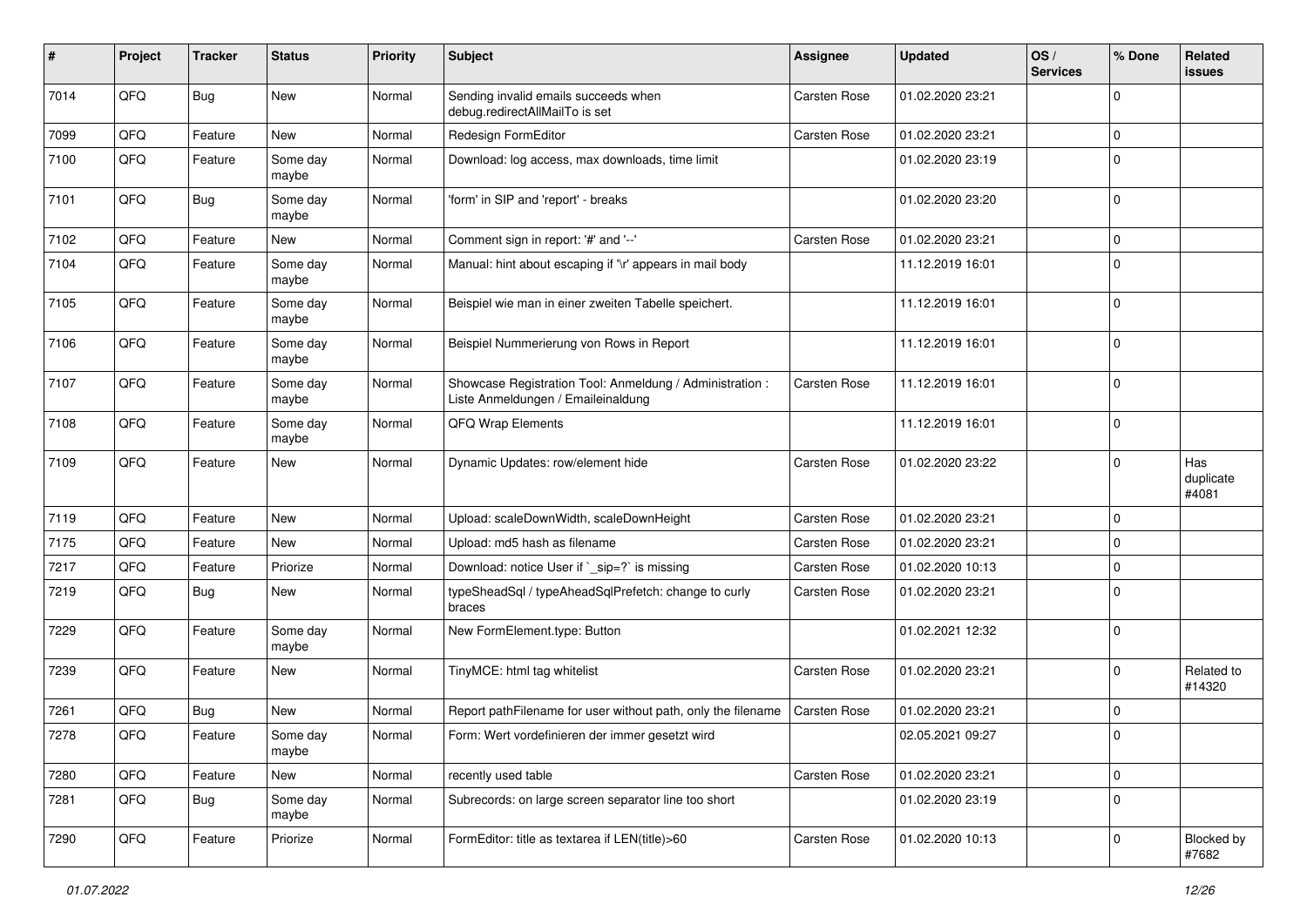| #    | Project | <b>Tracker</b> | <b>Status</b>     | <b>Priority</b> | <b>Subject</b>                                                                            | <b>Assignee</b>     | <b>Updated</b>   | OS/<br><b>Services</b> | % Done         | Related<br>issues   |
|------|---------|----------------|-------------------|-----------------|-------------------------------------------------------------------------------------------|---------------------|------------------|------------------------|----------------|---------------------|
| 7336 | QFQ     | Feature        | Some day<br>maybe | Normal          | PDF Upload: disallow PDFs with specific Meta information                                  | <b>Carsten Rose</b> | 11.12.2019 16:01 |                        | $\Omega$       |                     |
| 7342 | QFQ     | Feature        | New               | Normal          | add content = hide_this                                                                   | Carsten Rose        | 01.02.2020 23:21 |                        | 0              |                     |
| 7402 | QFQ     | <b>Bug</b>     | Some day<br>maybe | Normal          | thumbnail cache: outdated picture when permission denied<br>and permission resolved.      |                     | 01.02.2020 23:20 |                        | $\Omega$       |                     |
| 7452 | QFQ     | Feature        | Some day<br>maybe | Normal          | automate deployment new QFQ version                                                       | Carsten Rose        | 16.09.2021 15:10 |                        | $\Omega$       |                     |
| 7453 | QFQ     | Feature        | Some day<br>maybe | Normal          | import / export forms QFQ                                                                 | Carsten Rose        | 16.09.2021 15:10 |                        | $\Omega$       |                     |
| 7456 | QFQ     | <b>Bug</b>     | Some day<br>maybe | Low             | Todos in Code: solve or make ticket                                                       | Carsten Rose        | 16.09.2021 15:10 |                        | 0              |                     |
| 7480 | QFQ     | Feature        | New               | Normal          | Record History (Undo / Redo)                                                              | Carsten Rose        | 11.12.2019 16:16 |                        | $\mathbf 0$    | Related to<br>#2361 |
| 7481 | QFQ     | Feature        | New               | Normal          | Detect 'BaseUrl' automatically                                                            | Carsten Rose        | 01.02.2020 23:21 |                        | $\mathbf 0$    |                     |
| 7512 | QFQ     | <b>Bug</b>     | <b>New</b>        | Normal          | FE: inputType=number >> 'pattern' is not respected                                        | Carsten Rose        | 01.02.2020 23:22 |                        | $\mathbf 0$    |                     |
| 7513 | QFQ     | Bug            | New               | Normal          | Radios not correct aligned                                                                | <b>Carsten Rose</b> | 01.02.2020 23:22 |                        | $\Omega$       |                     |
| 7519 | QFQ     | Feature        | New               | Normal          | Select: Multi                                                                             | Carsten Rose        | 01.02.2020 23:22 |                        | $\Omega$       |                     |
| 7520 | QFQ     | Feature        | New               | Normal          | QR Code:  AS _qr ( AS _link)                                                              | Carsten Rose        | 01.02.2020 23:22 |                        | $\Omega$       |                     |
| 7521 | QFQ     | Feature        | New               | Normal          | TemplateGroup: fe.type=upload                                                             | Carsten Rose        | 01.02.2020 23:21 |                        | $\Omega$       | Related to<br>#9706 |
| 7522 | QFQ     | Feature        | Priorize          | Normal          | Inserting default index.html to folder (Avoid Apache Indexing)                            | <b>Carsten Rose</b> | 01.02.2020 10:13 |                        | $\Omega$       |                     |
| 7524 | QFQ     | Bug            | New               | Normal          | QFQ throws a 'General Error' if 'fileadmin/protected/log/' is<br>not writeable            | <b>Carsten Rose</b> | 01.02.2020 23:22 |                        | $\Omega$       |                     |
| 7547 | QFQ     | Bug            | New               | Normal          | Error Message in afterSave: wrong parameter column<br>reported                            | Carsten Rose        | 01.02.2020 23:22 |                        | $\Omega$       |                     |
| 7574 | QFQ     | Bug            | <b>New</b>        | Normal          | Substitute error: form element not reported / dont parse<br>Form.note                     | Carsten Rose        | 01.02.2020 23:21 |                        | 0              |                     |
| 7602 | QFQ     | Feature        | ToDo              | High            | Multi Select: with checkboxes                                                             | Benjamin Baer       | 22.03.2022 09:07 |                        | $\mathbf 0$    |                     |
| 7616 | QFQ     | <b>Bug</b>     | Priorize          | Normal          | Selectlist with Enum & Dynamic Update                                                     | Carsten Rose        | 01.02.2020 10:13 |                        | $\Omega$       |                     |
| 7630 | QFQ     | Feature        | Priorize          | Normal          | detailed error message for simple upload                                                  | Carsten Rose        | 01.02.2020 10:13 |                        | $\Omega$       |                     |
| 7650 | QFG     | Bug            | New               | High            | Optional do not show 'required' sign on FormElement                                       | Carsten Rose        | 03.05.2021 21:14 |                        | $\overline{0}$ |                     |
| 7656 | QFQ     | Bug            | Priorize          | Normal          | FE with required, 'pattern' and 'extraButtonLock': always<br>complain about missing value | Carsten Rose        | 01.02.2020 10:13 |                        | $\overline{0}$ |                     |
| 7660 | QFQ     | Feature        | New               | Normal          | IMAP: import mails to DB, move / delete mails                                             | Carsten Rose        | 01.02.2020 09:52 |                        | 0              |                     |
| 7681 | QFQ     | Feature        | New               | Normal          | Optional switch off 'check for modified record'                                           | Carsten Rose        | 01.02.2020 23:21 |                        | $\mathbf 0$    |                     |
| 7683 | QFQ     | Feature        | New               | Normal          | Special column names in '{{ SELECT  AS _link }}' should<br>be detected                    | Carsten Rose        | 01.02.2020 23:21 |                        | 0              |                     |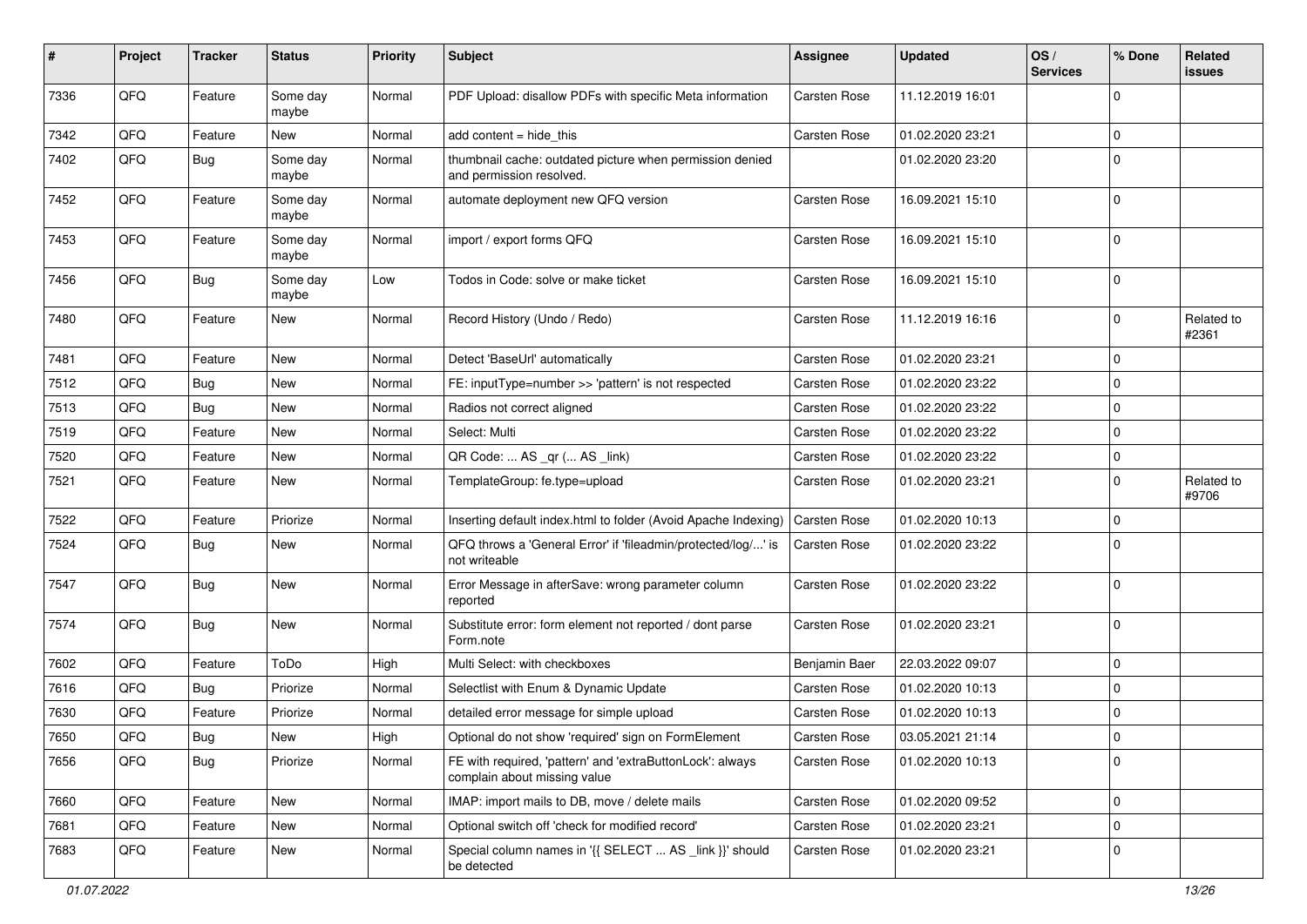| #    | Project | <b>Tracker</b> | <b>Status</b>     | <b>Priority</b> | <b>Subject</b>                                                                                        | Assignee            | <b>Updated</b>   | OS/<br><b>Services</b> | % Done         | Related<br><b>issues</b>                                               |
|------|---------|----------------|-------------------|-----------------|-------------------------------------------------------------------------------------------------------|---------------------|------------------|------------------------|----------------|------------------------------------------------------------------------|
| 7685 | QFQ     | <b>Bug</b>     | New               | Normal          | Open FormElement from QFQ error message and save<br>modified record: error about missing {{formId:F}} | <b>Carsten Rose</b> | 01.02.2020 23:22 |                        | $\Omega$       |                                                                        |
| 7730 | QFQ     | Feature        | Priorize          | Normal          | SELECT Box: title in between                                                                          | Benjamin Baer       | 01.02.2020 23:22 |                        | $\mathbf{0}$   |                                                                        |
| 7732 | QFQ     | Feature        | Some day<br>maybe | Normal          | Javascript: Lazy Loading der add on libs                                                              | Benjamin Baer       | 08.06.2022 10:38 |                        | $\mathbf 0$    | Related to<br>#12611,<br>Related to<br>#12490.<br>Related to<br>#10013 |
| 7795 | QFQ     | Bug            | <b>New</b>        | Normal          | Readonly Form: Typeahead-Felder                                                                       | Carsten Rose        | 01.02.2020 23:22 |                        | $\Omega$       | Related to<br>#10640                                                   |
| 7812 | QFQ     | Feature        | <b>New</b>        | Normal          | FE 'Subrecord' - new option 'subrecordShowFilter',<br>'subrecordPaging'                               | <b>Carsten Rose</b> | 01.02.2020 23:22 |                        | $\mathbf{0}$   |                                                                        |
| 7850 | QFQ     | Feature        | <b>New</b>        | High            | Upload records: non 'pathFileName' column                                                             | <b>Carsten Rose</b> | 03.05.2021 21:14 |                        | $\mathbf{0}$   |                                                                        |
| 7890 | QFQ     | <b>Bug</b>     | New               | Normal          | FormElement 'required': extraButtonInfo not aligned                                                   | <b>Carsten Rose</b> | 11.06.2021 21:17 |                        | $\overline{0}$ | Related to<br>#11517                                                   |
| 7899 | QFQ     | <b>Bug</b>     | <b>New</b>        | High            | Fe.type=password / retype / required: always complain about<br>missing value                          | Carsten Rose        | 03.05.2021 21:14 |                        | $\Omega$       |                                                                        |
| 7920 | QFQ     | Feature        | <b>New</b>        | Normal          | FE: Syntax Highlight, Zeinlenumbruch                                                                  | <b>Carsten Rose</b> | 01.02.2020 10:03 |                        | $\mathbf 0$    |                                                                        |
| 7921 | QFQ     | Feature        | Some day<br>maybe | Normal          | Rest API Export: URL kuerzer machen                                                                   |                     | 01.02.2020 23:19 |                        | $\overline{0}$ |                                                                        |
| 7924 | QFQ     | Feature        | New               | Normal          | Radio/Checkbox with Tooltip                                                                           | Carsten Rose        | 01.02.2020 23:22 |                        | $\Omega$       |                                                                        |
| 7965 | QFQ     | Feature        | Priorize          | Normal          | Input type 'text' with visual format - currency                                                       | Benjamin Baer       | 03.01.2022 07:45 |                        | $\mathbf{0}$   |                                                                        |
| 8034 | QFQ     | Feature        | Priorize          | Normal          | FormElement 'data': 22.22.2222 should not be accepted                                                 | <b>Carsten Rose</b> | 01.02.2020 10:13 |                        | $\mathbf 0$    |                                                                        |
| 8037 | QFQ     | <b>Bug</b>     | Priorize          | Normal          | FE.type=upload (advanced mode): {{slaveld:V}} missing<br>during dynamic update                        | <b>Carsten Rose</b> | 01.02.2020 10:13 |                        | $\overline{0}$ |                                                                        |
| 8044 | QFQ     | Feature        | Priorize          | Normal          | Transaction: a) Form, b) Report                                                                       | <b>Carsten Rose</b> | 05.05.2021 22:14 |                        | $\mathbf 0$    | Related to<br>#8043                                                    |
| 8049 | QFQ     | <b>Bug</b>     | <b>New</b>        | Normal          | FE.type=note, column 'value': text moves some pixel to top<br>after save                              | Carsten Rose        | 01.02.2020 23:22 |                        | $\Omega$       |                                                                        |
| 8056 | QFQ     | Feature        | Some day<br>maybe | Normal          | Termin Organisation (Reservation)                                                                     |                     | 01.02.2020 23:19 |                        | $\mathbf 0$    | Related to<br>#8658                                                    |
| 8082 | QFQ     | Feature        | Priorize          | High            | Contact form without saving record                                                                    | <b>Carsten Rose</b> | 07.12.2021 15:20 |                        | $\Omega$       | Related to<br>#8587.<br><b>Blocks</b><br>#11850                        |
| 8083 | QFQ     | Bug            | New               | High            | FormEditor: primary table list does not respect<br>'indexDb={{indexData:Y}}'                          | <b>Carsten Rose</b> | 03.05.2021 21:14 |                        | $\mathbf 0$    | Has<br>duplicate<br>#6678                                              |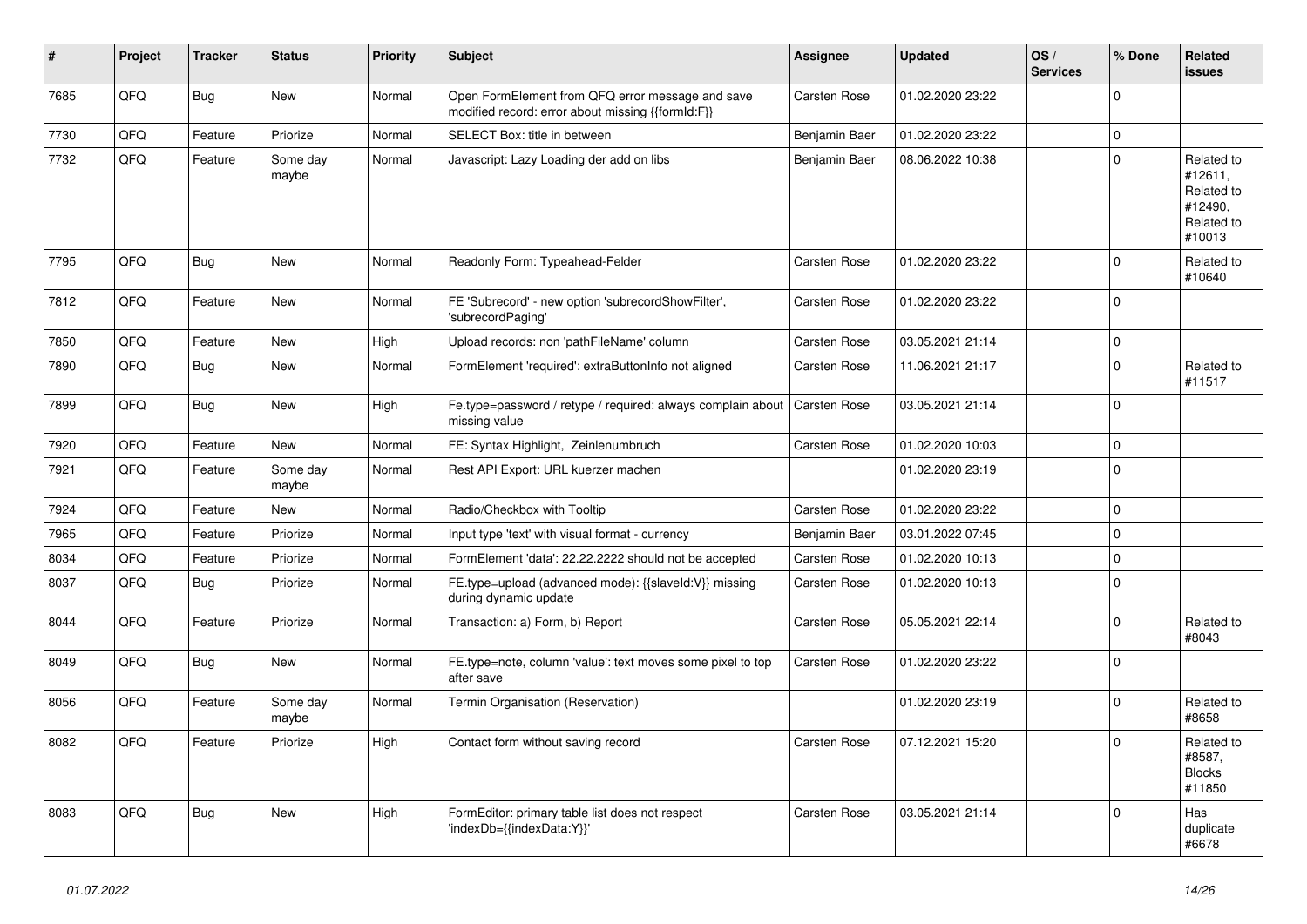| #    | Project | <b>Tracker</b> | <b>Status</b>     | <b>Priority</b> | Subject                                                                                                | <b>Assignee</b>     | <b>Updated</b>   | OS/<br><b>Services</b> | % Done         | Related<br><b>issues</b> |
|------|---------|----------------|-------------------|-----------------|--------------------------------------------------------------------------------------------------------|---------------------|------------------|------------------------|----------------|--------------------------|
| 8089 | QFQ     | Feature        | New               | Normal          | Copy/Paste for FormElements                                                                            | <b>Carsten Rose</b> | 01.02.2020 23:22 |                        | $\Omega$       |                          |
| 8101 | QFQ     | Feature        | Some day<br>maybe | Normal          | Password hash: support further hashing methods                                                         | Carsten Rose        | 16.09.2021 15:10 |                        | $\Omega$       |                          |
| 8106 | QFQ     | <b>Bug</b>     | Some day<br>maybe | Normal          | Dynamic Update: Feld kann nicht auf empty zurückgesetzt<br>werden                                      | Carsten Rose        | 11.12.2019 16:01 |                        | $\Omega$       |                          |
| 8187 | QFQ     | Feature        | New               | Normal          | Subrecord: enable/hide new button - make new/edit/delete<br>customizeable.                             | Carsten Rose        | 06.03.2021 18:44 |                        | $\Omega$       | Related to<br>#11326     |
| 8204 | QFQ     | Feature        | Priorize          | High            | Position 'required mark'                                                                               | Carsten Rose        | 16.06.2021 13:44 |                        | 0              |                          |
| 8217 | QFQ     | Feature        | New               | Normal          | if-elseif-else construct                                                                               | Carsten Rose        | 16.03.2021 18:41 |                        | $\Omega$       | Related to<br>#10716     |
| 8277 | QFQ     | Feature        | Priorize          | Normal          | fe.parameter.default=                                                                                  | <b>Carsten Rose</b> | 01.02.2020 23:17 |                        | $\Omega$       | Related to<br>#8113      |
| 8316 | QFQ     | <b>Bug</b>     | Feedback          | Normal          | Documentation/Behaviour for Nested Queries and<br>Record-Store confusing                               | Nicola Chiapolini   | 20.11.2019 09:14 |                        | $\mathbf 0$    |                          |
| 8336 | QFQ     | Feature        | New               | Normal          | Form > modified > Close New: a) Optional disable popup, b)<br>custom text, c) mode on save: closelstay | <b>Carsten Rose</b> | 01.02.2020 23:22 |                        | $\Omega$       | Related to<br>#8335      |
| 8431 | QFQ     | <b>Bug</b>     | New               | High            | autocron.php with wrong path                                                                           | <b>Carsten Rose</b> | 03.05.2021 21:14 |                        | $\mathbf 0$    |                          |
| 8520 | QFQ     | Feature        | Some day<br>maybe | Normal          | Bring QFQ to Composer                                                                                  | <b>Carsten Rose</b> | 16.09.2021 15:10 |                        | $\mathbf 0$    |                          |
| 8522 | QFQ     | Feature        | Some day<br>maybe | Normal          | build QFQ - npm warnings                                                                               | Benjamin Baer       | 01.02.2020 23:19 |                        | 50             |                          |
| 8584 | QFQ     | Feature        | Priorize          | Normal          | FE 'Action' - never assign to Container (except Template<br>Group)                                     | Carsten Rose        | 01.02.2020 10:13 |                        | $\Omega$       |                          |
| 8585 | QFQ     | Feature        | Priorize          | Normal          | Enhance Error message for 'unknown form'                                                               | <b>Carsten Rose</b> | 01.02.2020 10:13 |                        | 0              |                          |
| 8586 | QFQ     | Feature        | Some day<br>maybe | Normal          | QFQ: Enhance Error message for 'record not found'                                                      | <b>Carsten Rose</b> | 16.09.2021 15:10 |                        | $\mathbf 0$    |                          |
| 8668 | QFQ     | Bug            | New               | High            | Pill disabled: dyamic mode 'hidden' not respected - FE is still<br>required                            | <b>Carsten Rose</b> | 03.05.2021 21:14 |                        | $\Omega$       |                          |
| 8702 | QFQ     | Feature        | New               | Normal          | Load Record which is locked: missing user info                                                         | <b>Carsten Rose</b> | 11.12.2019 16:16 |                        | $\Omega$       | Related to<br>#9789      |
| 8719 | QFQ     | Feature        | New               | Normal          | extraButtonLock: add support for 0/1                                                                   | <b>Carsten Rose</b> | 01.02.2020 23:22 |                        | $\mathbf 0$    |                          |
| 8806 | QFQ     | Feature        | New               | Normal          | SQL Function nl2br                                                                                     | <b>Carsten Rose</b> | 01.02.2020 23:22 |                        | $\Omega$       |                          |
| 8891 | QFQ     | <b>Bug</b>     | New               | High            | formSubmitLog: do not log passwords                                                                    | Enis Nuredini       | 25.03.2022 09:06 |                        | $\mathbf 0$    |                          |
| 8892 | QFQ     | Feature        | Some day<br>maybe | Normal          | Display and Edit SQL Comments in Form Editor                                                           | Carsten Rose        | 11.12.2019 16:01 |                        | $\mathbf 0$    |                          |
| 8894 | QFQ     | Feature        | Some day<br>maybe | Normal          | Documentation Tags Usable in QFQ Application                                                           | Carsten Rose        | 11.12.2019 16:01 |                        | $\overline{0}$ |                          |
| 8962 | QFG     | Feature        | New               | High            | allow for form fields with identical names                                                             | Carsten Rose        | 03.05.2021 21:14 |                        | $\mathbf 0$    |                          |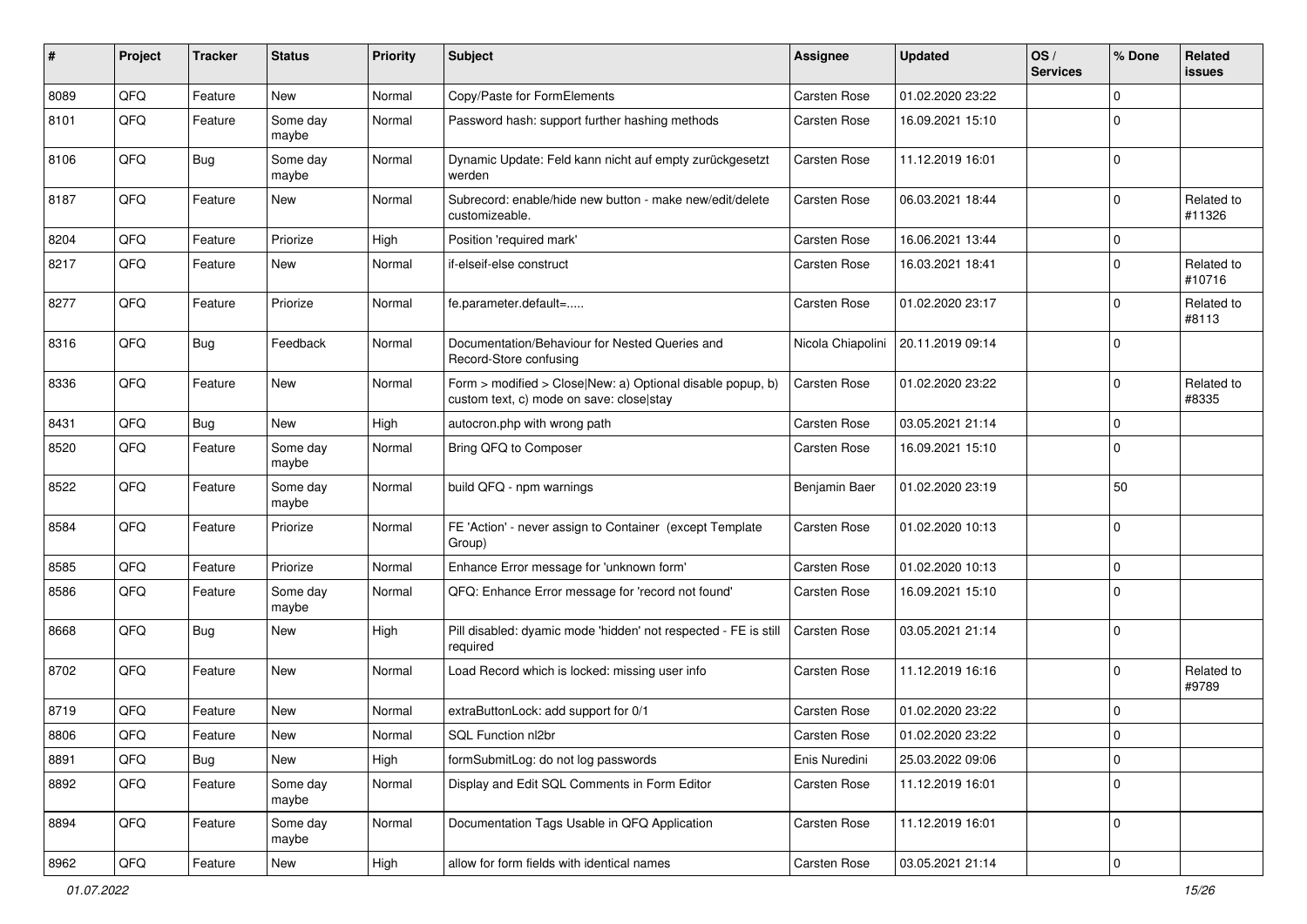| #    | Project | <b>Tracker</b> | <b>Status</b>     | <b>Priority</b> | <b>Subject</b>                                                                 | <b>Assignee</b>     | <b>Updated</b>   | OS/<br><b>Services</b> | % Done         | Related<br><b>issues</b> |
|------|---------|----------------|-------------------|-----------------|--------------------------------------------------------------------------------|---------------------|------------------|------------------------|----------------|--------------------------|
| 8963 | QFQ     | Feature        | Priorize          | Normal          | Setting values in a store: flexible way                                        | Carsten Rose        | 05.05.2021 22:10 |                        | ∩              | Related to<br>#8975      |
| 8975 | QFQ     | Feature        | New               | Normal          | Report Notation: 2.0                                                           | <b>Carsten Rose</b> | 01.02.2020 23:22 |                        | $\mathbf 0$    | Related to<br>#8963      |
| 9013 | QFQ     | <b>Bug</b>     | New               | Normal          | Error in Twig template not handled                                             | <b>Carsten Rose</b> | 20.10.2021 13:43 |                        | $\Omega$       |                          |
| 9020 | QFQ     | <b>Bug</b>     | Some day<br>maybe | Normal          | radio mit buttonClass und dynamicUpdate lassen sich nicht<br>kombinieren       |                     | 11.12.2019 16:01 |                        | $\Omega$       |                          |
| 9024 | QFQ     | <b>Bug</b>     | Some day<br>maybe | Normal          | QFQ Einarbeitung                                                               |                     | 01.02.2020 15:56 |                        | $\Omega$       |                          |
| 9052 | QFQ     | Feature        | Feedback          | High            | Report: CodeMirror with SQL Syntax Highlight in FE                             | Enis Nuredini       | 08.06.2022 10:25 |                        | $\mathbf 0$    |                          |
| 9077 | QFQ     | <b>Bug</b>     | New               | Normal          | typeAheadSql: report broken SQL                                                | Carsten Rose        | 29.06.2022 22:35 |                        | $\mathbf 0$    | Related to<br>#4018      |
| 9121 | QFQ     | <b>Bug</b>     | Priorize          | High            | sip links have r and __dbIndexData set                                         | Carsten Rose        | 12.06.2021 10:41 |                        | $\Omega$       |                          |
| 9126 | QFQ     | <b>Bug</b>     | Some day<br>maybe | Normal          | hidden Form elements are present in page source                                |                     | 02.01.2021 18:41 |                        | $\Omega$       |                          |
| 9127 | QFQ     | <b>Bug</b>     | New               | Normal          | Error Message: change 'roll over' color - text not readable                    | <b>Carsten Rose</b> | 01.02.2020 23:22 |                        | $\mathbf 0$    |                          |
| 9128 | QFQ     | Feature        | New               | Normal          | Error Message: not replaced variables- a) replace back to '{{'<br>b) underline | <b>Carsten Rose</b> | 01.02.2020 23:22 |                        | $\mathbf 0$    | Related to<br>#9129      |
| 9129 | QFQ     | Feature        | New               | Normal          | sqlValidate: Message as notification, not as error                             | <b>Carsten Rose</b> | 01.02.2020 23:22 |                        | $\Omega$       | Related to<br>#9128      |
| 9130 | QFQ     | Feature        | Some day<br>maybe | Normal          | tablesorter: Automatic Row numbering / Zeilenummer                             | Benjamin Baer       | 01.02.2020 23:22 |                        | $\Omega$       |                          |
| 9135 | QFQ     | Feature        | Priorize          | Normal          | Progress Bar generic / replace old hourglass download<br>popup                 | Benjamin Baer       | 03.01.2022 07:43 |                        | $\Omega$       |                          |
| 9136 | QFQ     | Feature        | New               | Normal          | Create ZIP files with dynamic PDFs                                             | <b>Carsten Rose</b> | 01.02.2020 23:22 |                        | $\mathbf 0$    |                          |
| 9173 | QFQ     | <b>Bug</b>     | Priorize          | Urgent          | Stale Record Lock: Firefox                                                     | <b>Carsten Rose</b> | 03.05.2021 21:14 |                        | $\Omega$       | Related to<br>#9789      |
| 9177 | QFQ     | <b>Bug</b>     | New               | Normal          | Bug? QFQ tries to save an action FE, which has real<br>existing column name    | <b>Carsten Rose</b> | 01.02.2020 23:22 |                        | $\overline{0}$ |                          |
| 9208 | QFQ     | Feature        | New               | Normal          | Manage 'recent' records                                                        | <b>Carsten Rose</b> | 01.02.2020 23:22 |                        | $\Omega$       |                          |
| 9221 | QFQ     | Feature        | New               | Normal          | typeAhead: Zeichenlimite ausschalten                                           | Carsten Rose        | 29.06.2022 22:36 |                        | $\Omega$       |                          |
| 9275 | QFQ     | Bug            | New               | Normal          | auteron: t3 page, which takes to long to respond, is not<br>reported properly  | <b>Carsten Rose</b> | 01.02.2020 23:22 |                        | 100            |                          |
| 9281 | QFQ     | <b>Bug</b>     | Some day<br>maybe | Normal          | Allow STRICT_TRANS_TABLES                                                      | Carsten Rose        | 02.01.2021 18:43 |                        | $\mathbf 0$    |                          |
| 9317 | QFQ     | <b>Bug</b>     | New               | Normal          | FE.type=note: with dynamic show/hidden an empty label<br>causes trouble        | Carsten Rose        | 01.02.2020 23:22 |                        | $\overline{0}$ |                          |
| 9346 | QFG     | Feature        | Priorize          | Normal          | beforeSave: check if an upload is given                                        | Carsten Rose        | 11.06.2021 21:18 |                        | $\mathbf{0}$   |                          |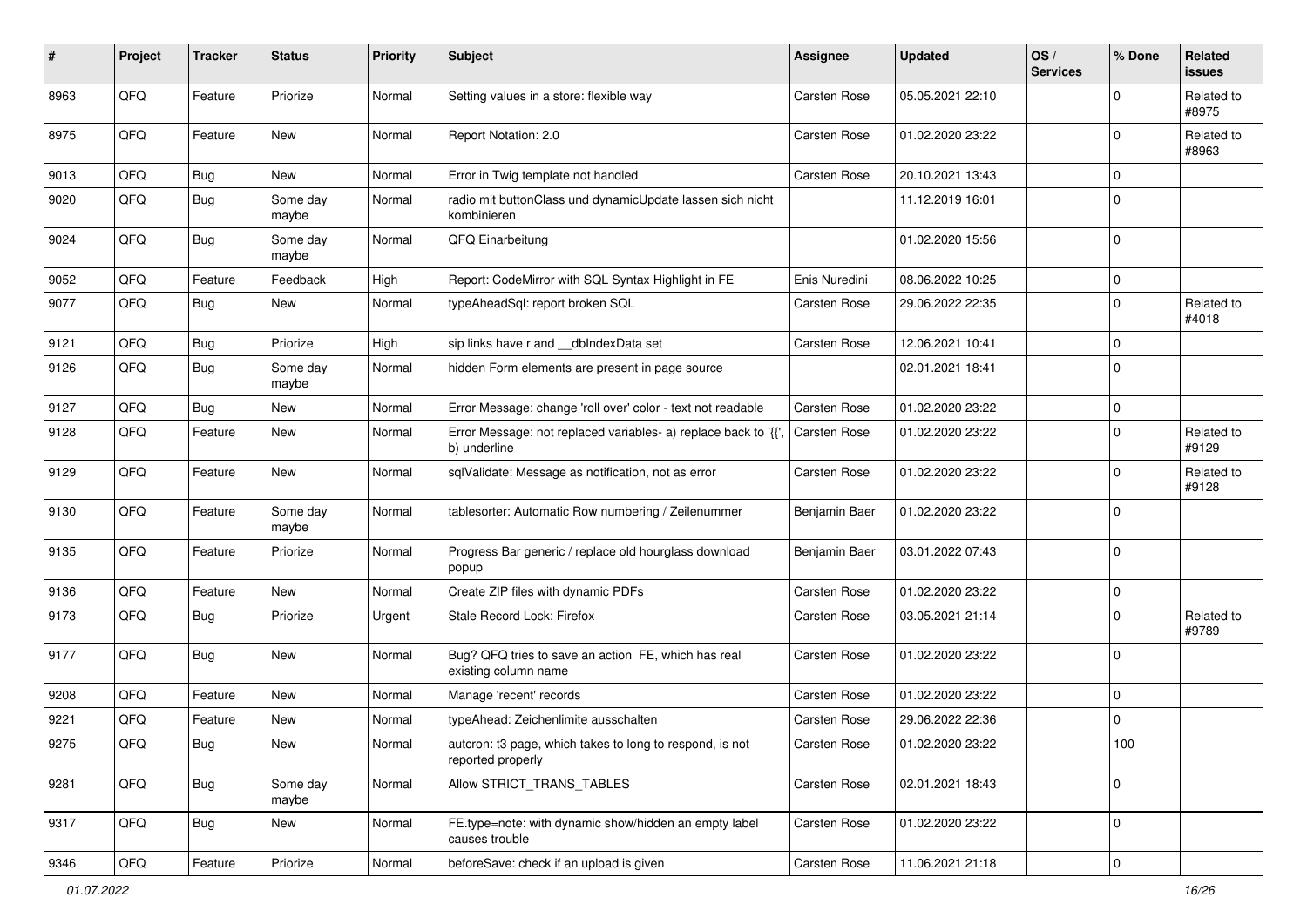| $\sharp$ | Project | <b>Tracker</b> | <b>Status</b>     | <b>Priority</b> | <b>Subject</b>                                                           | <b>Assignee</b>     | <b>Updated</b>   | OS/<br><b>Services</b> | % Done      | Related<br><b>issues</b>                                             |
|----------|---------|----------------|-------------------|-----------------|--------------------------------------------------------------------------|---------------------|------------------|------------------------|-------------|----------------------------------------------------------------------|
| 9347     | QFQ     | Bug            | <b>New</b>        | High            | FE.type=upload with dynamic show/hidden: required not<br>detected        | <b>Carsten Rose</b> | 12.06.2021 10:40 |                        | $\mathbf 0$ | Related to<br>#5305,<br>Related to<br>#12398                         |
| 9348     | QFQ     | Feature        | <b>New</b>        | Normal          | defaultThumbnailSize: pre render thumbnails                              | <b>Carsten Rose</b> | 12.06.2021 09:05 |                        | $\mathbf 0$ |                                                                      |
| 9352     | QFQ     | Feature        | New               | Normal          | FE 'Native' fire slaveld, sqlAfter, sqllns                               | <b>Carsten Rose</b> | 01.02.2020 23:22 |                        | $\mathbf 0$ |                                                                      |
| 9394     | QFQ     | Feature        | Priorize          | Normal          | REST: allow for non numerical ids in get requests                        | Carsten Rose        | 05.05.2021 22:10 |                        | $\mathbf 0$ |                                                                      |
| 9517     | QFQ     | Feature        | In Progress       | High            | Input multiple tags with typeahead                                       | <b>Carsten Rose</b> | 03.05.2021 21:14 |                        | 40          | Related to<br>#10150                                                 |
| 9531     | QFQ     | <b>Bug</b>     | New               | High            | FE File: Dynamic Update / modeSql / required detected even<br>it not set | <b>Carsten Rose</b> | 11.06.2021 20:32 |                        | $\mathbf 0$ | Related to<br>#12398                                                 |
| 9533     | QFQ     | <b>Bug</b>     | New               | Normal          | FE.type=upload: Check in 'beforeSave' if upload is given                 | Carsten Rose        | 01.02.2020 23:22 |                        | $\mathbf 0$ | Related to<br>#11523                                                 |
| 9534     | QFQ     | <b>Bug</b>     | Priorize          | Urgent          | FE.type=upload: 'Unknown Mode: ID"                                       | <b>Carsten Rose</b> | 03.05.2021 21:14 |                        | $\mathbf 0$ | Related to<br>#9532                                                  |
| 9535     | QFQ     | Bug            | Feedback          | Normal          | Report:  AS '_vertical' - column to wide - vertical >> rot45,<br>rot90   | Benjamin Baer       | 01.02.2020 15:56 |                        | $\mathbf 0$ |                                                                      |
| 9537     | QFQ     | Feature        | New               | Normal          | FormEditor: Edit fieldset in FrontEnd                                    | <b>Carsten Rose</b> | 01.02.2020 23:22 |                        | $\pmb{0}$   |                                                                      |
| 9548     | QFQ     | Feature        | Feedback          | High            | FormElement: Pattern mismatch - optional report only on<br>focus lost    | Benjamin Baer       | 03.05.2021 21:14 |                        | $\mathbf 0$ |                                                                      |
| 9579     | QFQ     | Feature        | Some day<br>maybe | Normal          | Multiform with Process Row                                               | <b>Carsten Rose</b> | 11.12.2019 16:01 |                        | $\pmb{0}$   |                                                                      |
| 9602     | QFQ     | Feature        | New               | Normal          | Form definition as JSON                                                  | <b>Carsten Rose</b> | 01.02.2020 23:21 |                        | $\mathbf 0$ | Related to<br>#9600                                                  |
| 9668     | QFQ     | Feature        | Priorize          | Normal          | Form.mode: rename 'hidden' to 'hide'                                     | <b>Carsten Rose</b> | 05.05.2021 22:14 |                        | $\mathbf 0$ | Related to<br>#6437                                                  |
| 9669     | QFQ     | <b>Bug</b>     | Some day<br>maybe | Normal          | Checkbox / Template Group: radio/checkbox visible broken<br>after 'add'  | <b>Carsten Rose</b> | 16.06.2021 13:47 |                        | $\mathbf 0$ | Related to<br>#8091                                                  |
| 9691     | QFQ     | <b>Bug</b>     | In Progress       | Normal          | Checkbox: dynamic update > readonly                                      | Carsten Rose        | 01.02.2020 23:22 |                        | 50          | Related to<br>#9834                                                  |
| 9704     | QFQ     | Feature        | Some day<br>maybe | Normal          | Thumbnails Generieren beim Splitten von PDF Files                        | <b>Carsten Rose</b> | 11.12.2019 16:01 |                        | $\mathbf 0$ |                                                                      |
| 9706     | QFQ     | Feature        | New               | Normal          | Multi File Upload (hidden template group)                                | <b>Carsten Rose</b> | 01.02.2020 23:22 |                        | $\mathbf 0$ | Related to<br>#7521,<br>Related to<br>#5562,<br>Related to<br>#13330 |
| 9707     | QFQ     | Feature        | New               | Normal          | SIP security: encode pageld and check pageld on decode                   | Carsten Rose        | 01.02.2020 23:22 |                        | $\mathbf 0$ |                                                                      |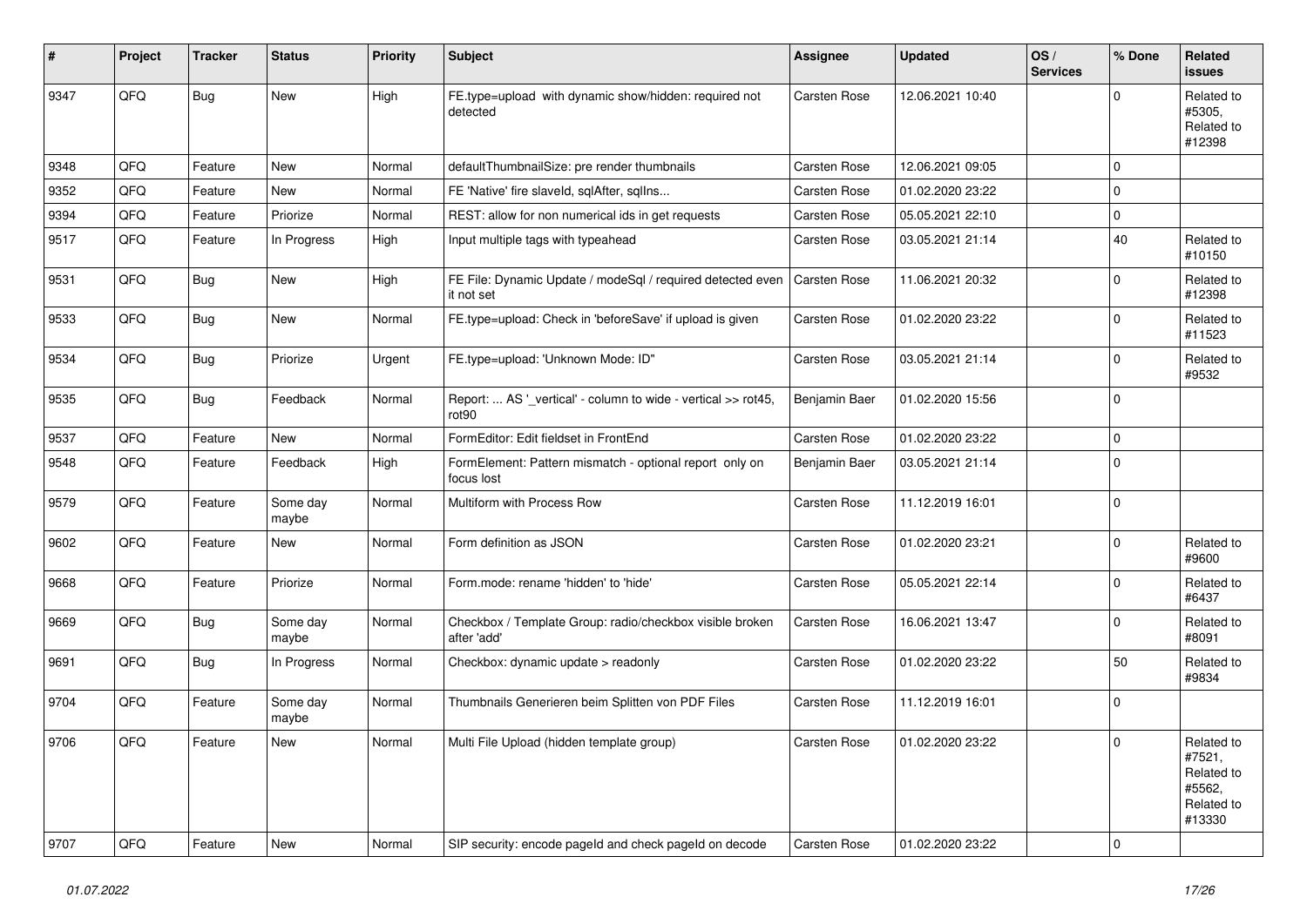| ∦     | Project | <b>Tracker</b> | <b>Status</b> | <b>Priority</b> | <b>Subject</b>                                                                                                                        | <b>Assignee</b>     | <b>Updated</b>   | OS/<br><b>Services</b> | % Done      | <b>Related</b><br><b>issues</b>                                         |
|-------|---------|----------------|---------------|-----------------|---------------------------------------------------------------------------------------------------------------------------------------|---------------------|------------------|------------------------|-------------|-------------------------------------------------------------------------|
| 9773  | QFQ     | Bug            | New           | Normal          | form.parameter.formModeGlobal=requiredOff                                                                                             | <b>Carsten Rose</b> | 01.02.2020 15:56 |                        | $\Omega$    |                                                                         |
| 9777  | QFQ     | Feature        | New           | Normal          | Logging QFQ Variables                                                                                                                 | Carsten Rose        | 16.12.2019 17:17 |                        | $\mathbf 0$ |                                                                         |
| 9781  | QFQ     | Feature        | New           | Normal          | Button: CSS class to make buttons smaller                                                                                             | Carsten Rose        | 01.02.2020 23:22 |                        | $\Omega$    |                                                                         |
| 9783  | QFQ     | Bug            | New           | Normal          | Email with special characters                                                                                                         | Carsten Rose        | 01.02.2020 23:22 |                        | $\mathbf 0$ |                                                                         |
| 9789  | QFQ     | <b>Bug</b>     | In Progress   | High            | Record Lock: release to early on 'leave page'                                                                                         | <b>Carsten Rose</b> | 10.01.2022 09:25 |                        | 100         | Related to<br>#10081.<br>Related to<br>#9173,<br>Related to<br>#8702    |
| 9811  | QFQ     | Feature        | <b>New</b>    | Normal          | Report: tag every n'th row                                                                                                            | Carsten Rose        | 01.02.2020 23:22 |                        | $\Omega$    |                                                                         |
| 9834  | QFQ     | Bug            | Priorize      | Normal          | Input elements with tag 'disabled' are missing on<br>form-submit: server option 'processReadOnly' broken                              | <b>Carsten Rose</b> | 07.12.2021 16:43 |                        | $\Omega$    | Related to<br>#9691,<br>Related to<br>#5305, Has<br>duplicate<br>#12331 |
| 9853  | QFQ     | Feature        | New           | Normal          | Check das SQL / QFQ / Mail Logfile geschrieben wird                                                                                   |                     | 09.01.2020 11:15 |                        | $\Omega$    |                                                                         |
| 9855  | QFQ     | Bug            | <b>New</b>    | Normal          | <b>Reauired Check</b>                                                                                                                 |                     | 01.02.2020 15:56 |                        | $\mathbf 0$ |                                                                         |
| 9862  | QFQ     | Bug            | Priorize      | Normal          | Failed writing to sql mail qfq.log should throw an exception                                                                          | <b>Carsten Rose</b> | 01.02.2020 10:13 |                        | $\Omega$    |                                                                         |
| 9898  | QFQ     | Bug            | Feedback      | Normal          | Formular trotz Timeout gespeichert                                                                                                    | Benjamin Baer       | 01.02.2020 15:56 |                        | $\Omega$    |                                                                         |
| 9900  | QFQ     | Feature        | Priorize      | Normal          | Generic API Call: tt-content record >> JSON                                                                                           | Carsten Rose        | 01.02.2020 10:13 |                        | $\Omega$    |                                                                         |
| 9927  | QFQ     | Feature        | New           | Normal          | QFQ Update: a) Update nur machen wenn BE User<br>eingeloggt ist., b) Bei Fehler genaue Meldung welcher<br>Updateschritt Probleme hat. | <b>Carsten Rose</b> | 22.01.2020 12:59 |                        | $\Omega$    |                                                                         |
| 9928  | QFQ     | Feature        | Priorize      | Normal          | SpecialColumnName: a) Deprecated: ' AS "_+tag "', b)<br>New: ' AS "_ <tag1><tag2>"'</tag2></tag1>                                     | <b>Carsten Rose</b> | 01.02.2020 23:17 |                        | $\Omega$    | Related to<br>#9929                                                     |
| 9947  | QFQ     | <b>Bug</b>     | Priorize      | Normal          | Unwanted error message if missing 'typeAheadSqlPrefetch'                                                                              | <b>Carsten Rose</b> | 01.02.2020 10:13 |                        | $\Omega$    |                                                                         |
| 9958  | QFQ     | <b>Bug</b>     | Priorize      | Normal          | Broken subrecord query: no error message                                                                                              | Carsten Rose        | 05.02.2021 15:15 |                        | $\mathbf 0$ |                                                                         |
| 9968  | QFQ     | Feature        | Priorize      | Normal          | Tooltip in Links for Developer                                                                                                        | Carsten Rose        | 01.02.2020 23:17 |                        | $\Omega$    |                                                                         |
| 9975  | QFQ     | Bug            | Priorize      | Normal          | Dropdown Menu: 'r:3' broken                                                                                                           | <b>Carsten Rose</b> | 01.02.2020 10:13 |                        | $\Omega$    |                                                                         |
| 9983  | QFQ     | Feature        | New           | Normal          | Report Notation: new keyword 'range'                                                                                                  | <b>Carsten Rose</b> | 01.02.2020 15:55 |                        | $\mathbf 0$ |                                                                         |
| 10003 | QFQ     | Feature        | Priorize      | Normal          | fieldset: stronger visualize group                                                                                                    | Benjamin Baer       | 12.02.2020 08:13 |                        | $\mathbf 0$ |                                                                         |
| 10005 | QFQ     | Feature        | Priorize      | Normal          | Report / special column name:  AS _calendar                                                                                           | Carsten Rose        | 03.06.2020 17:28 |                        | $\mathbf 0$ |                                                                         |
| 10011 | QFQ     | Feature        | Priorize      | Normal          | Offer new STORE_TYPO3 Variable 'beUser', 'beEmail'                                                                                    | Carsten Rose        | 08.05.2021 09:51 |                        | $\Omega$    | Related to<br>#10012,<br>Related to<br>#12511                           |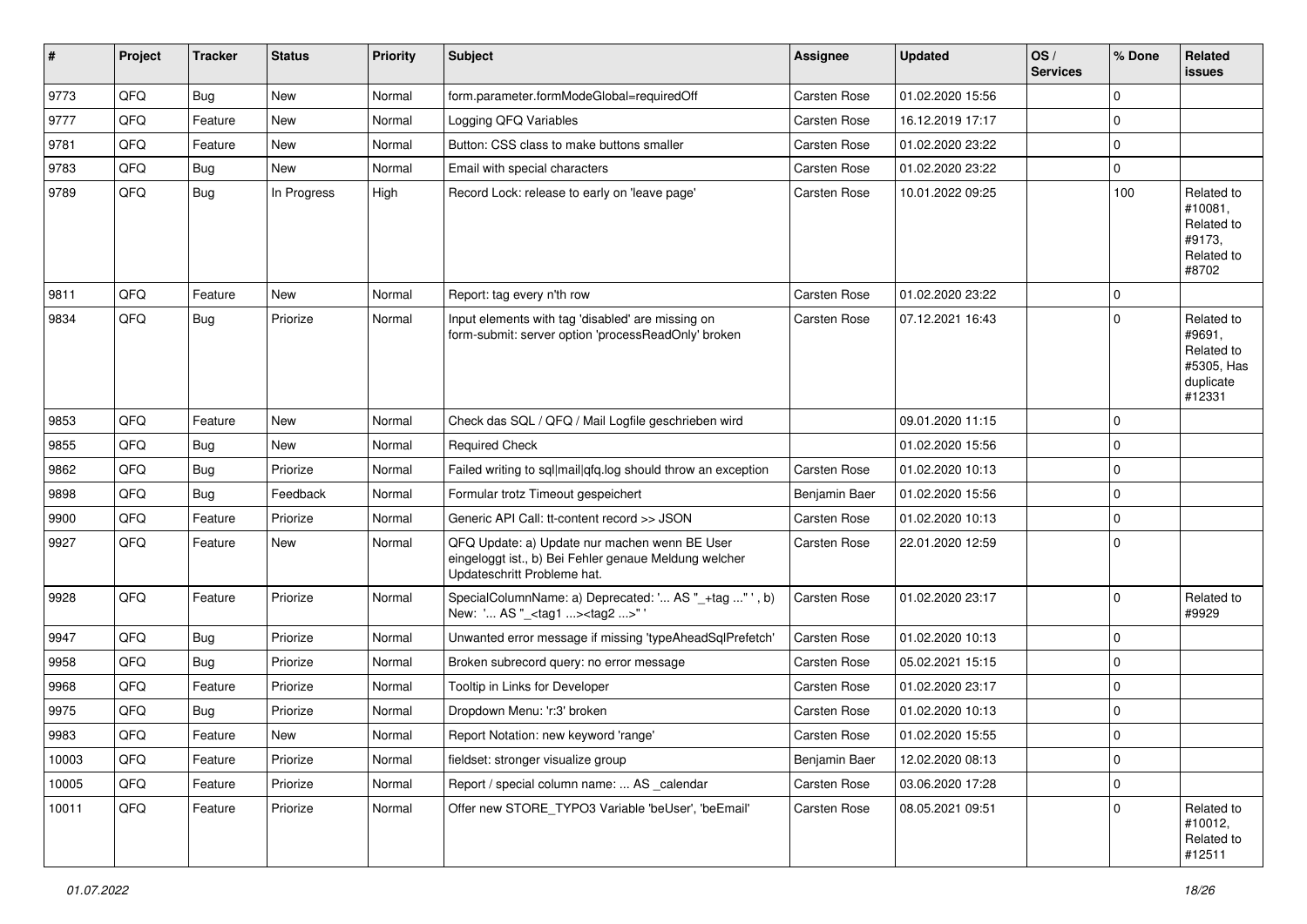| #     | Project | <b>Tracker</b> | <b>Status</b>     | <b>Priority</b> | <b>Subject</b>                                                                           | <b>Assignee</b>     | <b>Updated</b>   | OS/<br><b>Services</b> | % Done              | Related<br><b>issues</b>                                               |
|-------|---------|----------------|-------------------|-----------------|------------------------------------------------------------------------------------------|---------------------|------------------|------------------------|---------------------|------------------------------------------------------------------------|
| 10012 | QFQ     | Feature        | Priorize          | Normal          | redirectAllMailTo: {{beEmail:T}}                                                         | Carsten Rose        | 08.05.2021 09:54 |                        | $\Omega$            | Related to<br>#12412,<br>Related to<br>#12413,<br>Related to<br>#10011 |
| 10013 | QFQ     | Feature        | Some day<br>maybe | Normal          | FE.typ=editor: CodeMirror                                                                | <b>Carsten Rose</b> | 08.06.2022 10:37 |                        | $\Omega$            | Related to<br>#12611,<br>Related to<br>#12490,<br>Related to<br>#7732  |
| 10014 | QFQ     | Feature        | New               | Normal          | Manual.rst: describe behaviour and process order of<br>fillStoreVar, slaveId, sqlBefore, | <b>Carsten Rose</b> | 01.02.2020 22:31 |                        | $\mathbf 0$         |                                                                        |
| 10015 | QFQ     | Feature        | Priorize          | Normal          | Monospace in Textarea                                                                    | <b>Carsten Rose</b> | 03.02.2020 13:40 |                        | $\mathbf 0$         |                                                                        |
| 10080 | QFQ     | Feature        | New               | Normal          | Popup on 'save' / 'close': configure dialog (answer<br>yes/no/cancle/)                   | Carsten Rose        | 28.03.2021 20:52 |                        | $\mathbf 0$         | Is duplicate<br>of #12262                                              |
| 10081 | QFQ     | <b>Bug</b>     | New               | High            | Stale record lock after 'forbidden' character                                            | <b>Carsten Rose</b> | 03.05.2021 21:12 |                        | $\mathbf 0$         | Related to<br>#10082,<br>Related to<br>#9789                           |
| 10082 | QFQ     | <b>Bug</b>     | New               | Normal          | FE.type=SELECT - 'sanatize' Class                                                        | <b>Carsten Rose</b> | 07.05.2020 09:36 |                        | $\mathbf 0$         | Related to<br>#10081                                                   |
| 10095 | QFQ     | Feature        | Some day<br>maybe | Normal          | Generic Gitlab Integration into QFQ                                                      | Carsten Rose        | 16.09.2021 15:10 |                        | $\mathbf 0$         |                                                                        |
| 10114 | QFQ     | Feature        | New               | High            | Symbol (Link): 'G:' (Glyphicon) replaced by 'i:' (icon)                                  |                     | 07.12.2021 17:19 |                        | $\mathbf 0$         | Related to<br>#3797,<br>Related to<br>#4194                            |
| 10115 | QFQ     | Feature        | New               | Normal          | TypeAhead: static list                                                                   | <b>Carsten Rose</b> | 26.02.2020 16:42 |                        | 100                 |                                                                        |
| 10116 | QFQ     | Feature        | Some day<br>maybe | Normal          | TypeAhead: Tag - show inside 'input' element                                             | Carsten Rose        | 16.09.2021 15:09 |                        | $\Omega$            |                                                                        |
| 10119 | QFQ     | Feature        | New               | Normal          | Dropdown (selectlist) & TypeAhead: format and catagorize list                            | Carsten Rose        | 07.05.2020 09:36 |                        | $\mathbf 0$         |                                                                        |
| 10124 | QFQ     | Feature        | Feedback          | Normal          | qfq AAI-Login                                                                            | Karin Niffeler      | 07.05.2020 09:36 |                        | $\mathbf 0$         |                                                                        |
| 10322 | QFG     | Bug            | New               | Normal          | FormElement / Radio: missing column 'enum' >> FE not<br>reported                         | Carsten Rose        | 07.05.2020 09:37 |                        | $\mathbf 0$         |                                                                        |
| 10324 | QFQ     | <b>Bug</b>     | New               | Normal          | Excel Export mit Template funktioniert nur, wenn Template<br>vor uid kommt               |                     | 30.03.2020 11:20 |                        | $\mathbf 0$         | Related to<br>#10257                                                   |
| 10345 | QFQ     | Feature        | New               | Normal          | Templates - Patterns QFQ Style                                                           |                     | 03.05.2021 21:01 |                        | $\mathbf 0$         | Related to<br>#10713                                                   |
| 10384 | QFQ     | Feature        | New               | Normal          | Parameter Exchange QFQ Instances                                                         |                     | 07.05.2020 09:38 |                        | $\mathsf{O}\xspace$ |                                                                        |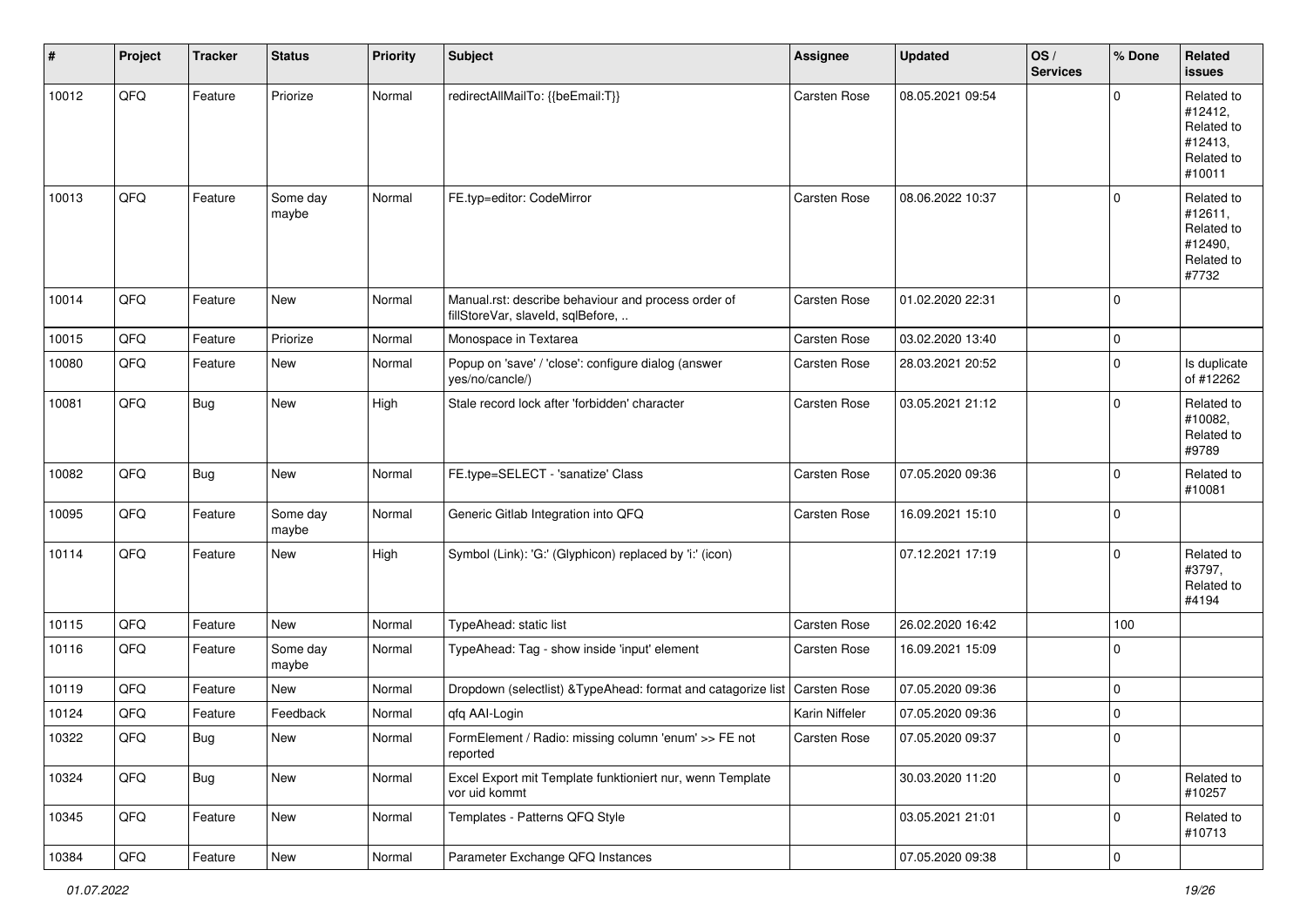| #     | Project | <b>Tracker</b> | <b>Status</b>     | <b>Priority</b> | <b>Subject</b>                                                                      | <b>Assignee</b>     | <b>Updated</b>   | OS/<br><b>Services</b> | % Done      | Related<br>issues                                                    |
|-------|---------|----------------|-------------------|-----------------|-------------------------------------------------------------------------------------|---------------------|------------------|------------------------|-------------|----------------------------------------------------------------------|
| 10443 | QFQ     | Feature        | In Progress       | Normal          | Konzept_api / _live                                                                 | Carsten Rose        | 07.05.2020 09:39 |                        | $\mathbf 0$ |                                                                      |
| 10463 | QFQ     | Feature        | New               | Normal          | Report_link: expliztes setzen von HTML Tags (Bedarf fuer<br>'data-selenium' & 'id') | Enis Nuredini       | 23.03.2022 09:23 |                        | $\mathbf 0$ | Related to<br>#7648                                                  |
| 10506 | QFQ     | <b>Bug</b>     | New               | High            | Template Group broken on MultiDB instance                                           | <b>Carsten Rose</b> | 03.05.2021 21:12 |                        | $\mathbf 0$ | Related to<br>#10505                                                 |
| 10508 | QFQ     | Bug            | New               | High            | Multi Form broken on Multi DB Instance                                              | <b>Carsten Rose</b> | 03.05.2021 21:12 |                        | $\mathbf 0$ |                                                                      |
| 10569 | QFQ     | Feature        | Priorize          | Normal          | link _blank more safe                                                               | Enis Nuredini       | 25.03.2022 12:44 |                        | $\mathbf 0$ |                                                                      |
| 10588 | QFQ     | Bug            | New               | Normal          | typeahed Tag: Doku anpassen                                                         | <b>Carsten Rose</b> | 12.11.2020 23:45 |                        | $\mathbf 0$ |                                                                      |
| 10593 | QFQ     | Feature        | New               | Normal          | label2: text behind input element                                                   | Carsten Rose        | 16.05.2020 10:57 |                        | $\mathbf 0$ |                                                                      |
| 10640 | QFQ     | Bug            | New               | High            | TypeAhead Tag: FE editierbar trotz readOnly                                         | <b>Carsten Rose</b> | 03.05.2021 21:12 |                        | $\mathbf 0$ | Related to<br>#7795                                                  |
| 10658 | QFQ     | <b>Bug</b>     | <b>New</b>        | Normal          | processReadOnly broken                                                              | Carsten Rose        | 27.05.2020 17:55 |                        | $\mathbf 0$ |                                                                      |
| 10661 | QFQ     | Bug            | In Progress       | Normal          | Typo3 Warnungen                                                                     | <b>Carsten Rose</b> | 07.09.2021 13:23 |                        | $\mathbf 0$ | Related to<br>#12440                                                 |
| 10704 | QFQ     | <b>Bug</b>     | New               | Normal          | wkhtml problem rendering fullCalendar.js / fabric.js >><br>successor: puppeteer     | <b>Carsten Rose</b> | 12.11.2020 23:45 |                        | $\mathbf 0$ | Related to<br>#5024,<br>Related to<br>#4650,<br>Related to<br>#10715 |
| 10714 | QFQ     | Feature        | New               | Normal          | multi Table Form                                                                    | <b>Carsten Rose</b> | 16.03.2021 18:44 |                        | $\mathbf 0$ |                                                                      |
| 10716 | QFQ     | Feature        | Some day<br>maybe | Normal          | Business Logic mit Externen Skripten                                                | <b>Carsten Rose</b> | 16.09.2021 15:10 |                        | $\Omega$    | Related to<br>#10713,<br>Related to<br>#8217                         |
| 10738 | QFQ     | Feature        | Some day<br>maybe | Normal          | CORS headers for external API requests                                              |                     | 10.06.2020 14:00 |                        | $\mathbf 0$ |                                                                      |
| 10745 | QFQ     | Feature        | Some day<br>maybe | Normal          | <b>Tablesorter Excel Export</b>                                                     | <b>Carsten Rose</b> | 16.09.2021 15:09 |                        | $\mathbf 0$ |                                                                      |
| 10759 | QFQ     | <b>Bug</b>     | New               | Normal          | emptyMeansNull - Feld falsch aktualisiert                                           |                     | 12.11.2020 23:45 |                        | $\mathbf 0$ |                                                                      |
| 10763 | QFQ     | Feature        | New               | Normal          | form accessed and submitted despite logout?                                         |                     | 16.06.2020 11:43 |                        | $\mathbf 0$ |                                                                      |
| 10766 | QFQ     | <b>Bug</b>     | New               | High            | Radiobutton / parameter.buttonClass=btn-default: dynamic<br>update                  |                     | 03.05.2021 21:12 |                        | $\mathbf 0$ | Related to<br>#11237                                                 |
| 10782 | QFQ     | Feature        | Feedback          | Normal          | Tiny MCE: Image Upload                                                              | Enis Nuredini       | 16.05.2022 23:16 |                        | $\mathbf 0$ | Related to<br>#12452                                                 |
| 10793 | QFO     | Feature        | In Progress       | Normal          | Update NPM Packages                                                                 | Carsten Rose        | 07.09.2021 13:25 |                        | 30          |                                                                      |
| 10819 | QFQ     | Feature        | New               | Normal          | Persistent SIP - second try                                                         | Carsten Rose        | 29.06.2020 23:02 |                        | $\mathbf 0$ | Related to<br>#6261                                                  |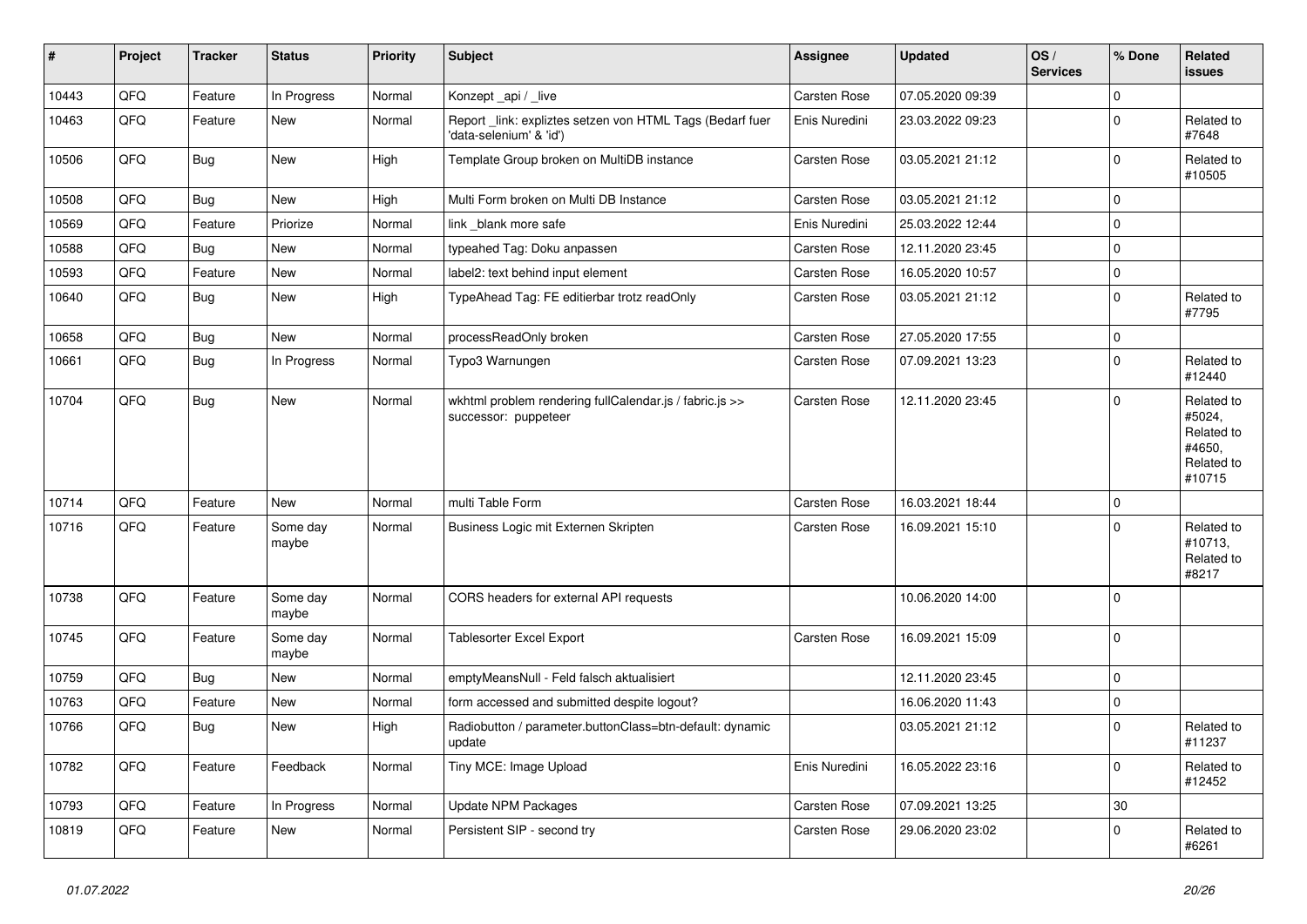| #     | Project | <b>Tracker</b> | <b>Status</b>     | <b>Priority</b> | Subject                                                                             | <b>Assignee</b>     | <b>Updated</b>   | OS/<br><b>Services</b> | % Done       | <b>Related</b><br><b>issues</b> |
|-------|---------|----------------|-------------------|-----------------|-------------------------------------------------------------------------------------|---------------------|------------------|------------------------|--------------|---------------------------------|
| 10874 | QFQ     | Feature        | <b>New</b>        | Normal          | Erstellen eines Foreign Keys in der Tabelle "FormElement"                           |                     | 13.07.2020 10:11 |                        | <sup>0</sup> |                                 |
| 10890 | QFQ     | Bug            | <b>New</b>        | Normal          | AutoCron hangs                                                                      |                     | 20.07.2020 13:56 |                        | $\Omega$     |                                 |
| 10937 | QFQ     | Bug            | <b>New</b>        | Normal          | Fehler mit abhängigen Select- Feldern beim Positionieren                            | Carsten Rose        | 12.11.2020 23:45 |                        | $\Omega$     |                                 |
| 10976 | QFQ     | Feature        | New               | Normal          | Excel Export Verbesserungen                                                         | <b>Carsten Rose</b> | 06.08.2020 10:56 |                        | $\mathbf 0$  |                                 |
| 10979 | QFQ     | Feature        | <b>New</b>        | Normal          | Ajax Calls an API - dataReport                                                      | Carsten Rose        | 11.05.2022 12:15 |                        | $\Omega$     |                                 |
| 10996 | QFQ     | Feature        | <b>New</b>        | Normal          | Download video via sip: no seek                                                     | <b>Carsten Rose</b> | 12.08.2020 14:18 |                        | 0            |                                 |
| 11036 | QFQ     | Feature        | Some day<br>maybe | Normal          | inline report editor permissions                                                    | <b>Carsten Rose</b> | 16.09.2021 15:09 |                        | <sup>0</sup> | Related to<br>#11323            |
| 11057 | QFQ     | <b>Bug</b>     | <b>New</b>        | High            | Checkboxes ohne span.checkmark im Report werden<br>ausgeblendet                     | Benjamin Baer       | 03.05.2021 21:12 |                        | $\Omega$     | Related to<br>#11039            |
| 11076 | QFQ     | Feature        | In Progress       | Normal          | SELECT  AS _websocket                                                               | <b>Carsten Rose</b> | 30.08.2020 17:49 |                        | 0            |                                 |
| 11080 | QFQ     | Feature        | New               | Normal          | Send MQTT messages                                                                  | <b>Carsten Rose</b> | 29.08.2020 19:49 |                        | 0            |                                 |
| 11195 | QFQ     | Bug            | New               | Low             | Dynamic Update: Note not updated if new text is empty<br>(v20.4)                    |                     | 25.09.2020 11:14 |                        | $\Omega$     |                                 |
| 11217 | QFQ     | Feature        | Some day<br>maybe | Normal          | <b>Extend Script Functionality</b>                                                  | <b>Carsten Rose</b> | 16.09.2021 15:10 |                        | $\Omega$     |                                 |
| 11237 | QFQ     | Bug            | <b>New</b>        | High            | Radiobutton / parameter.buttonClass= btn-default - kein dirty<br>Trigger            | Benjamin Baer       | 03.05.2021 21:12 |                        | <sup>0</sup> | Related to<br>#10766            |
| 11239 | QFQ     | <b>Bug</b>     | <b>New</b>        | Normal          | Radiobutton (plain): horizontales Rendern abhängig vom<br>Datentyp in der Datenbank | <b>Carsten Rose</b> | 30.09.2020 18:37 |                        | $\Omega$     |                                 |
| 11320 | QFQ     | Feature        | Priorize          | Normal          | Typo3 Version 10 support                                                            | <b>Carsten Rose</b> | 05.05.2021 22:09 |                        | 0            |                                 |
| 11322 | QFQ     | Feature        | Some day<br>maybe | Normal          | Form Element JSON - (multiline parameter field)                                     | Carsten Rose        | 16.09.2021 15:10 |                        | 0            |                                 |
| 11323 | QFQ     | Feature        | Some day<br>maybe | Normal          | Report Frontend Editor Modal + Codemirror                                           | Carsten Rose        | 16.09.2021 15:10 |                        | $\Omega$     | Related to<br>#11036            |
| 11347 | QFQ     | Bug            | Feedback          | Normal          | If Bedingungen funktionieren nicht korrekt                                          | Christoph Fuchs     | 21.03.2021 20:37 |                        | 0            |                                 |
| 11460 | QFQ     | Feature        | <b>New</b>        | Normal          | Easier creation of changelog: gitchangelog                                          | Carsten Rose        | 12.06.2021 10:20 |                        | <sup>0</sup> | Related to<br>#13467            |
| 11504 | QFQ     | Feature        | <b>New</b>        | Normal          | Dynamic Update: Button text update for 'Save',' Close' &<br>'Delete'                | Carsten Rose        | 12.11.2020 23:44 |                        | $\Omega$     |                                 |
| 11516 | QFQ     | Feature        | <b>New</b>        | Normal          | Multi Page Form (Previous/Next Buttons)                                             | Carsten Rose        | 16.03.2021 17:52 |                        | $\Omega$     |                                 |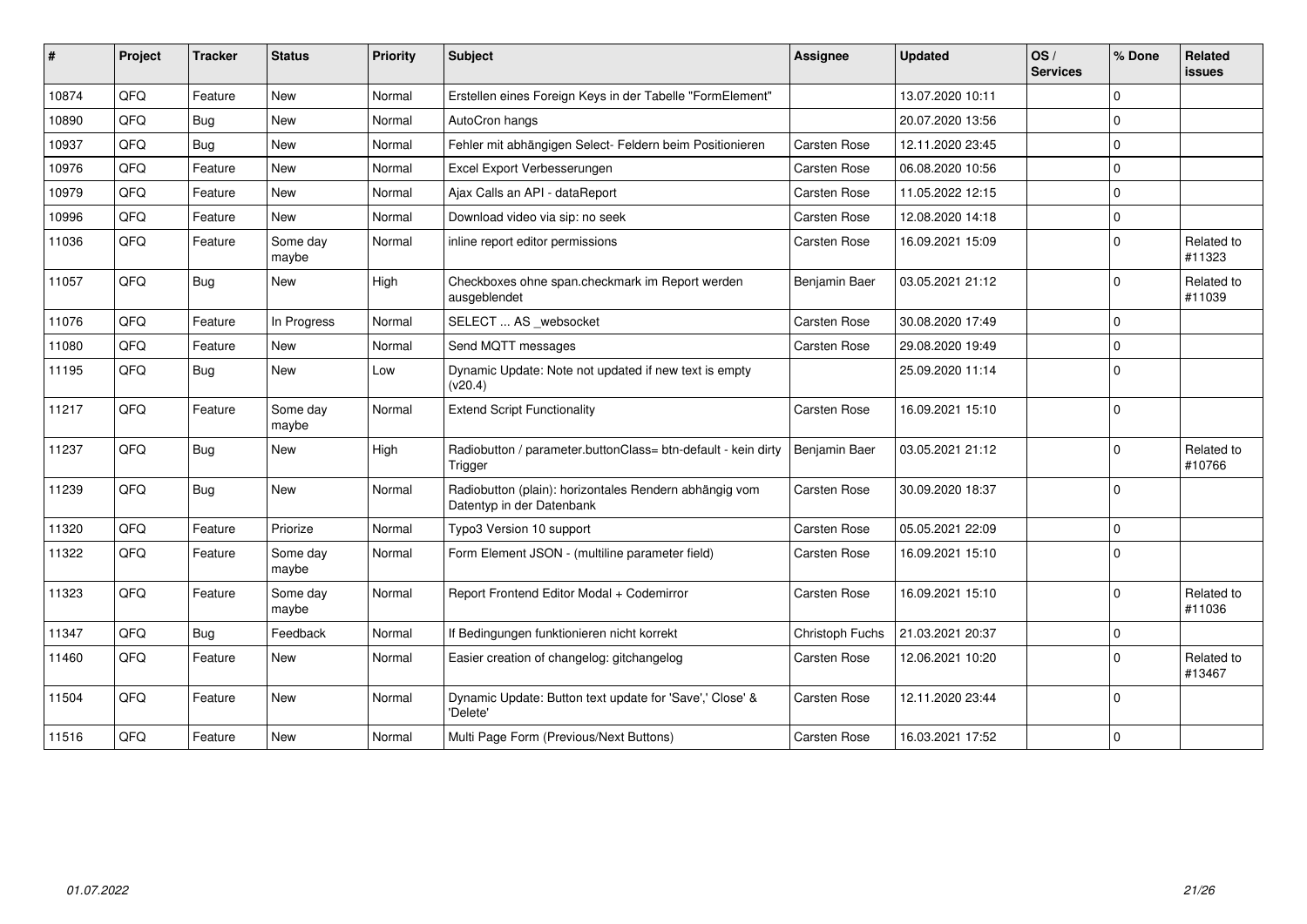| $\vert$ # | Project | <b>Tracker</b> | <b>Status</b> | <b>Priority</b> | Subject                                                                               | <b>Assignee</b>     | <b>Updated</b>   | OS/<br><b>Services</b> | % Done       | <b>Related</b><br><b>issues</b>                                                                                                |
|-----------|---------|----------------|---------------|-----------------|---------------------------------------------------------------------------------------|---------------------|------------------|------------------------|--------------|--------------------------------------------------------------------------------------------------------------------------------|
| 11517     | QFQ     | <b>Bug</b>     | In Progress   | Normal          | extraButtonInfo Broken for multiple FormElements                                      | Carsten Rose        | 12.05.2022 13:12 |                        | $\Omega$     | Related to<br>#7890,<br>Related to<br>#3811, Has<br>duplicate<br>#10905, Has<br>duplicate<br>#10553, Has<br>duplicate<br>#6779 |
| 11522     | QFQ     | <b>Bug</b>     | <b>New</b>    | Normal          | Aus/Einblenden von Reitern                                                            |                     | 13.11.2020 14:58 |                        | $\mathbf 0$  |                                                                                                                                |
| 11523     | QFQ     | Feature        | <b>New</b>    | Normal          | Mit dynamic Update erkennen, ob Upload gemacht wurde                                  | Carsten Rose        | 13.11.2020 15:07 |                        | $\Omega$     | Related to<br>#9533                                                                                                            |
| 11534     | QFQ     | Feature        | New           | Normal          | Report: Action on selected rows - Table batchprocessing<br>feature                    |                     | 18.11.2020 08:15 |                        | $\mathbf{0}$ |                                                                                                                                |
| 11535     | QFQ     | Feature        | <b>New</b>    | Normal          | Ability to create SQL columns in frontend QFQ forms                                   |                     | 17.11.2020 12:11 |                        | $\pmb{0}$    |                                                                                                                                |
| 11630     | QFQ     | <b>Bug</b>     | Feedback      | High            | Bitte check ob CALL() in 20.11.0 noch so funktioniert wie in<br>20.4.1                | Enis Nuredini       | 28.05.2022 13:45 |                        | $\Omega$     | Related to<br>#11325                                                                                                           |
| 11667     | QFQ     | <b>Bug</b>     | <b>New</b>    | Normal          | MySQL mariadb-server-10.3: Incorrect datetime value                                   | <b>Carsten Rose</b> | 03.05.2021 20:48 |                        | $\mathbf 0$  |                                                                                                                                |
| 11668     | QFQ     | Bug            | New           | Normal          | Play function.sql - problem with mysql                                                | Carsten Rose        | 03.05.2021 20:48 |                        | $\mathbf{0}$ |                                                                                                                                |
| 11695     | QFQ     | Bug            | <b>New</b>    | Normal          | MultiForm required FE Error                                                           | <b>Carsten Rose</b> | 04.12.2020 13:34 |                        | $\mathbf 0$  |                                                                                                                                |
| 11702     | QFQ     | Feature        | <b>New</b>    | Normal          | HTML Special Char makes no sense for 'allbut' if '&' is<br>forbidden                  | <b>Carsten Rose</b> | 07.12.2021 16:35 |                        | $\Omega$     | Related to<br>#5112.<br>Related to<br>#14320                                                                                   |
| 11715     | QFQ     | Bug            | <b>New</b>    | Normal          | acceptZeroAsRequired and requiredOffButMark do not<br>coincide                        |                     | 08.12.2020 12:13 |                        | $\mathbf 0$  |                                                                                                                                |
| 11716     | QFQ     | Feature        | <b>New</b>    | Normal          | Form an beliebiger Stelle im Report anzeigen                                          |                     | 09.12.2020 09:47 |                        | $\mathbf{0}$ |                                                                                                                                |
| 11747     | QFQ     | Feature        | New           | Normal          | Maintenance Page with Redirect                                                        | Carsten Rose        | 03.05.2021 20:47 |                        | $\mathbf{0}$ | Related to<br>#11741                                                                                                           |
| 11752     | QFQ     | Bug            | <b>New</b>    | Normal          | checkbox renders multiple input elements with same name                               | Carsten Rose        | 17.12.2020 14:58 |                        | $\mathbf 0$  | Related to<br>#11750                                                                                                           |
| 11775     | QFQ     | Feature        | <b>New</b>    | Normal          | Subrecord Tooltip pro Feld                                                            | <b>Carsten Rose</b> | 18.12.2020 15:22 |                        | $\mathbf 0$  | Related to<br>#11955                                                                                                           |
| 11850     | QFQ     | Feature        | <b>New</b>    | Urgent          | Wizard Form: basierend auf einer Tabelle eine Form<br>anlegen.                        |                     | 03.05.2021 21:12 |                        | $\Omega$     | Blocked by<br>#8082                                                                                                            |
| 11892     | QFQ     | Feature        | <b>New</b>    | Normal          | tablesorter: columns with links are hard to order - new<br>qualifier 'Y: <ord>'</ord> | Enis Nuredini       | 23.03.2022 09:22 |                        | $\mathbf 0$  |                                                                                                                                |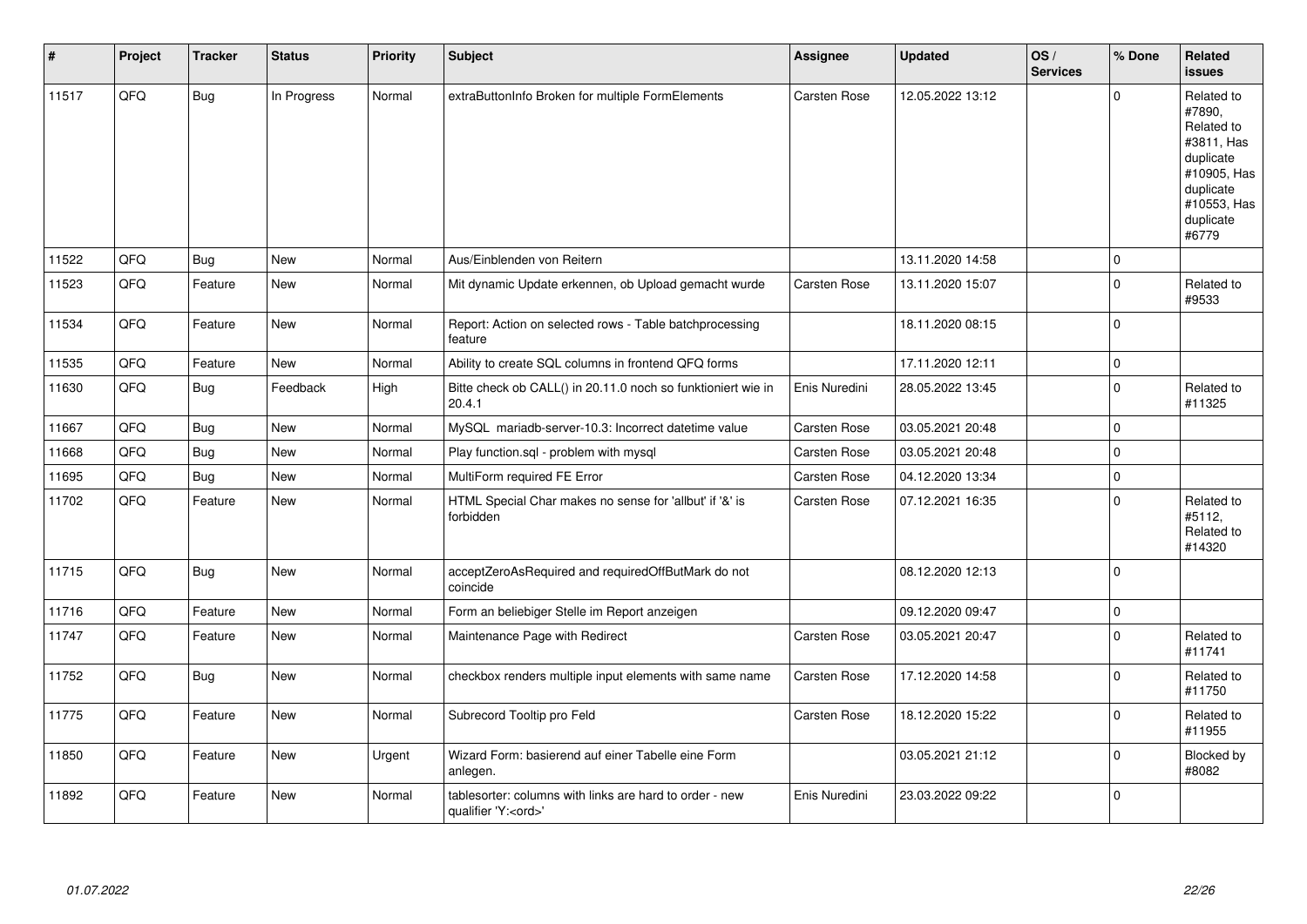| ∦     | Project | <b>Tracker</b> | <b>Status</b> | <b>Priority</b> | <b>Subject</b>                                                                                       | Assignee                                               | <b>Updated</b>      | OS/<br><b>Services</b> | % Done         | <b>Related</b><br><b>issues</b>               |                      |
|-------|---------|----------------|---------------|-----------------|------------------------------------------------------------------------------------------------------|--------------------------------------------------------|---------------------|------------------------|----------------|-----------------------------------------------|----------------------|
| 11893 | QFQ     | Feature        | <b>New</b>    | High            | Broken SIP: a) only report one time, b) only report in main<br>column                                | <b>Carsten Rose</b>                                    | 12.05.2021 12:13    |                        | $\Omega$       | Related to<br>#12532,<br>Related to<br>#14187 |                      |
| 11955 | QFQ     | Feature        | New           | Normal          | subrecord: new title option to set <th> attributes - e.g. to<br/>customize tablesorter options.</th> | attributes - e.g. to<br>customize tablesorter options. | <b>Carsten Rose</b> | 03.05.2021 20:47       |                | $\mathbf 0$                                   | Related to<br>#11775 |
| 11980 | QFQ     | Feature        | In Progress   | Normal          | protected verzeichnis MUSS geschützt werden                                                          | <b>Carsten Rose</b>                                    | 07.09.2021 13:30    |                        | $\mathbf 0$    |                                               |                      |
| 12023 | QFQ     | Feature        | New           | Normal          | MySQL Stored Precdure: QDECODESPECIALCHAR()                                                          | <b>Carsten Rose</b>                                    | 16.02.2021 11:16    |                        | $\overline{0}$ | Related to<br>#12022                          |                      |
| 12024 | QFQ     | Feature        | <b>New</b>    | Normal          | Excel Export: text columns by default decode<br>htmlspeciachar()                                     | Carsten Rose                                           | 17.02.2021 23:55    |                        | $\Omega$       | Related to<br>#12022                          |                      |
| 12038 | QFQ     | Feature        | New           | Normal          | a) STORE_VAR: filenameOnlyStripUniq, b) SP:<br>QSTRIPUNIQ()                                          |                                                        | 17.02.2021 23:55    |                        | $\mathbf{0}$   |                                               |                      |
| 12039 | QFQ     | Feature        | New           | Normal          | Missing htmlSpecialChar() in pre processing on form submit                                           |                                                        | 18.02.2021 00:09    |                        | $\overline{0}$ | Related to<br>#14320                          |                      |
| 12040 | QFQ     | <b>Bug</b>     | <b>New</b>    | Normal          | FE Mode 'hidden' für zwei FEs auf einer Zeile                                                        | Carsten Rose                                           | 18.02.2021 10:13    |                        | $\mathbf{0}$   |                                               |                      |
| 12045 | QFQ     | <b>Bug</b>     | <b>New</b>    | Normal          | templateGroup afterSave FE: Aufruf ohne<br>sqlHonorFormElements funktioniert nicht                   | <b>Carsten Rose</b>                                    | 18.02.2021 16:33    |                        | $\mathbf{0}$   |                                               |                      |
| 12066 | QFQ     | <b>Bug</b>     | <b>New</b>    | High            | enterAsSubmit: Forward wird nicht ausgeführt                                                         | Enis Nuredini                                          | 29.05.2022 09:23    |                        | $\mathbf{0}$   |                                               |                      |
| 12109 | QFQ     | Feature        | <b>New</b>    | Normal          | Donwload Link: Plain, SIP, Persistent Link, Peristent SIP -<br>new notation                          | <b>Carsten Rose</b>                                    | 03.05.2021 20:45    |                        | $\overline{0}$ | Related to<br>#12085                          |                      |
| 12119 | QFQ     | Feature        | <b>New</b>    | Normal          | AS paged: error message missing if there ist no 'r' argument.                                        | <b>Carsten Rose</b>                                    | 03.05.2021 20:51    |                        | $\Omega$       |                                               |                      |
| 12133 | QFQ     | Bug            | <b>New</b>    | Normal          | NPM, phpSpreadSheet aktualisieren                                                                    | <b>Carsten Rose</b>                                    | 15.03.2021 09:04    |                        | $\mathbf 0$    |                                               |                      |
| 12135 | QFQ     | Feature        | New           | Normal          | Subrecord: Notiz                                                                                     |                                                        | 24.04.2021 16:58    |                        | $\mathbf 0$    |                                               |                      |
| 12146 | QFQ     | Feature        | <b>New</b>    | Normal          | Autocron Job: Anzeigen wann der naechste Job ausgefuehrt<br>wird, resp das er nicht ausgefuehrt wird | Carsten Rose                                           | 15.03.2021 15:23    |                        | $\Omega$       |                                               |                      |
| 12156 | QFQ     | Feature        | <b>New</b>    | Normal          | Form: Optional disable 'leave page'                                                                  |                                                        | 03.05.2021 20:45    |                        | $\mathbf{0}$   |                                               |                      |
| 12162 | QFQ     | Feature        | New           | Normal          | FE.type=sendmail: personalized mailing (several mails) via<br>template                               | Carsten Rose                                           | 03.05.2021 20:45    |                        | $\mathbf 0$    |                                               |                      |
| 12163 | QFQ     | Feature        | <b>New</b>    | Normal          | Checkbox: table wrap                                                                                 | Carsten Rose                                           | 03.05.2021 20:51    |                        | $\pmb{0}$      |                                               |                      |
| 12186 | QFQ     | Feature        | New           | High            | TinyMCE Config für Objekte                                                                           | Carsten Rose                                           | 07.12.2021 17:19    |                        | $\mathbf 0$    | <b>Blocks</b><br>#12632                       |                      |
| 12187 | QFQ     | Bug            | <b>New</b>    | Normal          | Trigger FormAsFile() via Report: probably problem with multi<br>DB setup                             | <b>Carsten Rose</b>                                    | 20.03.2021 21:20    |                        | $\overline{0}$ |                                               |                      |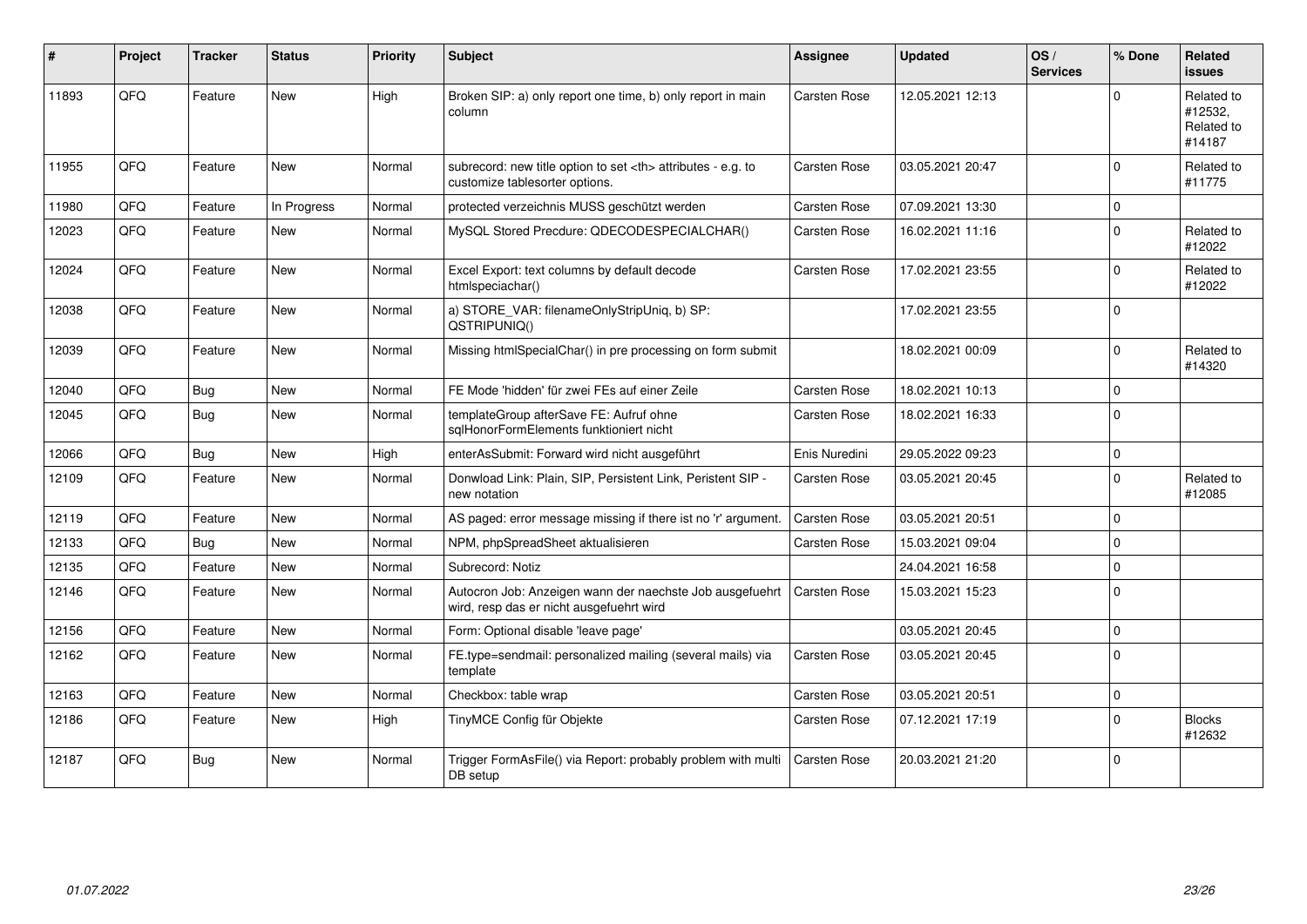| #     | Project | <b>Tracker</b> | <b>Status</b>     | <b>Priority</b> | <b>Subject</b>                                                                                                 | <b>Assignee</b>     | <b>Updated</b>   | OS/<br><b>Services</b> | % Done         | Related<br><b>issues</b>                                                    |
|-------|---------|----------------|-------------------|-----------------|----------------------------------------------------------------------------------------------------------------|---------------------|------------------|------------------------|----------------|-----------------------------------------------------------------------------|
| 12262 | QFQ     | Feature        | ToDo              | Normal          | Form buttons on top: more customable                                                                           | Enis Nuredini       | 17.06.2022 10:44 |                        | $\Omega$       | Related to<br>#13945, Has<br>duplicate<br>#4046, Has<br>duplicate<br>#10080 |
| 12269 | QFQ     | Feature        | New               | Normal          | 2FA - Login                                                                                                    | Carsten Rose        | 03.05.2021 20:45 |                        | $\mathbf{0}$   |                                                                             |
| 12315 | QFQ     | Feature        | Some day<br>maybe | Normal          | Form History (Diffs) / Backups                                                                                 | Carsten Rose        | 16.09.2021 15:10 |                        | $\mathbf{0}$   |                                                                             |
| 12325 | QFQ     | Bug            | Priorize          | Normal          | MultiDB form.dblndex not working for report syntax                                                             | Carsten Rose        | 07.09.2021 13:37 |                        | $\mathbf{0}$   | Related to<br>#12145,<br>Related to<br>#12314                               |
| 12327 | QFQ     | Bug            | New               | Normal          | Copy to clipboard: Glyphicon can not be changed                                                                | Carsten Rose        | 27.12.2021 17:59 |                        | $\mathbf{0}$   |                                                                             |
| 12330 | QFQ     | Feature        | <b>New</b>        | Normal          | Copy to input field / text area / TinyMCE                                                                      | <b>Carsten Rose</b> | 07.04.2021 09:01 |                        | $\mathbf{0}$   |                                                                             |
| 12337 | QFQ     | Feature        | Some day<br>maybe | Normal          | Database.php: better caching                                                                                   | Carsten Rose        | 16.09.2021 15:10 |                        | $\mathbf{0}$   |                                                                             |
| 12395 | QFQ     | <b>Bug</b>     | ToDo              | High            | QFQ Function: Result two times shown                                                                           | Carsten Rose        | 18.02.2022 08:59 |                        | $\mathbf 0$    |                                                                             |
| 12400 | QFQ     | Feature        | New               | Normal          | Tutorial ist in QFQ Doku, Wird in der Suche gefunden, es<br>gibt aber kein Menupunkt - Inhalt ueberpruefen     | Carsten Rose        | 03.05.2021 20:45 |                        | $\mathbf{0}$   |                                                                             |
| 12412 | QFQ     | Feature        | New               | Normal          | Action/Escape qualifier 'e' (empty), '0': if given, an empty<br>string (or '0') will be treated as 'not found' | <b>Carsten Rose</b> | 08.05.2021 09:40 |                        | $\mathbf{0}$   | Related to<br>#12413,<br>Related to<br>#10012                               |
| 12413 | QFQ     | Feature        | New               | Normal          | STORE_TYPO3: enhance for {{be_users.email:T}},<br>{{fe_users.email:T}}                                         | Carsten Rose        | 03.05.2021 20:45 |                        | $\Omega$       | Related to<br>#12412,<br>Related to<br>#10012                               |
| 12439 | QFQ     | Feature        | In Progress       | Normal          | TinyMCE Paste from Word & Character Count/Limit                                                                | Carsten Rose        | 05.05.2021 22:15 |                        | $\mathbf{0}$   |                                                                             |
| 12440 | QFQ     | Feature        | In Progress       | Normal          | Typo3 V10 upgrade (durchfuehren und testen)                                                                    | Carsten Rose        | 21.03.2022 09:53 |                        | 50             | Related to<br>#12357,<br>Related to<br>#12067,<br>Related to<br>#10661      |
| 12452 | QFQ     | Feature        | Priorize          | Normal          | BaseURL: alsways with '/' at the end                                                                           | Carsten Rose        | 19.06.2022 13:45 |                        | $\mathbf 0$    | Related to<br>#10782                                                        |
| 12463 | QFQ     | <b>Bug</b>     | ToDo              | High            | QFQ Function: 'function' and 'sql' on same level - output of<br>sql is shown two times.                        | Carsten Rose        | 15.12.2021 16:31 |                        | $\mathbf 0$    |                                                                             |
| 12465 | QFQ     | Feature        | New               | Normal          | QFQ Function: use in FE to fill StoreRecord                                                                    | Carsten Rose        | 05.05.2021 21:58 |                        | $\mathbf 0$    |                                                                             |
| 12468 | QFG     | <b>Bug</b>     | New               | Urgent          | Form: update Form.title after save                                                                             | Carsten Rose        | 03.05.2021 21:12 |                        | $\overline{0}$ |                                                                             |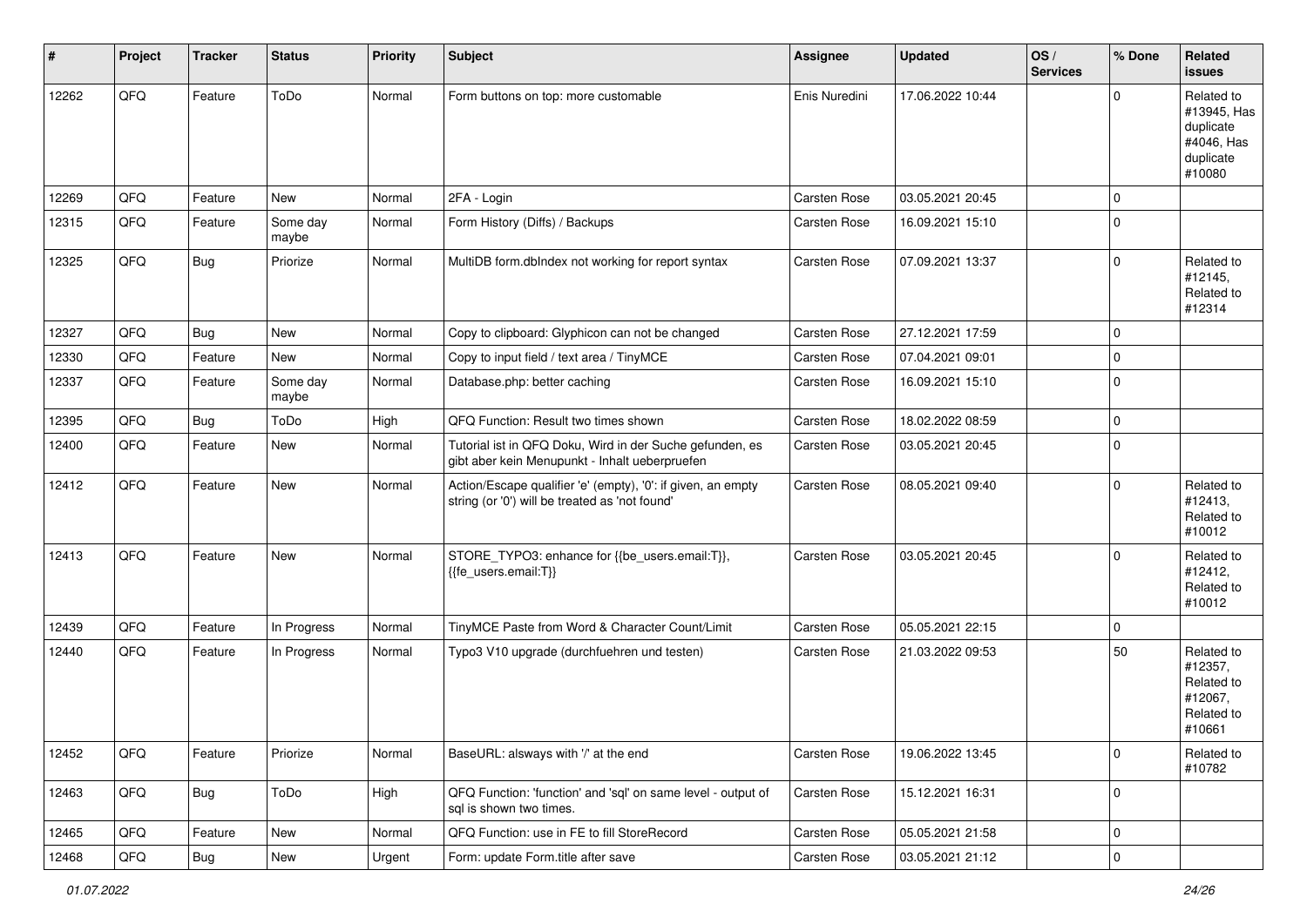| #     | Project | <b>Tracker</b> | <b>Status</b> | <b>Priority</b> | <b>Subject</b>                                                                                                                                      | <b>Assignee</b>     | <b>Updated</b>   | OS/<br><b>Services</b> | % Done       | <b>Related</b><br><b>issues</b>                                       |
|-------|---------|----------------|---------------|-----------------|-----------------------------------------------------------------------------------------------------------------------------------------------------|---------------------|------------------|------------------------|--------------|-----------------------------------------------------------------------|
| 12474 | QFQ     | Feature        | <b>New</b>    | Normal          | Check BaseConfigURL if it is given and the the last char is '/'                                                                                     | Carsten Rose        | 03.05.2021 20:45 |                        | $\Omega$     |                                                                       |
| 12476 | QFQ     | Feature        | <b>New</b>    | Normal          | clearMe: a) should trigger 'dirty', b) sticky on textarea resize                                                                                    | Benjamin Baer       | 04.01.2022 08:40 |                        | $\Omega$     | Related to<br>#9528                                                   |
| 12477 | QFQ     | Feature        | <b>New</b>    | Normal          | Support for refactoring: Form, FormElement, diverse<br>Tabellen/Spalten, tt-content Records                                                         | Carsten Rose        | 03.05.2021 20:45 |                        | $\mathbf{0}$ |                                                                       |
| 12480 | QFQ     | Feature        | <b>New</b>    | Normal          | If QFQ upgrade is running, block further request                                                                                                    | <b>Carsten Rose</b> | 03.05.2021 20:45 |                        | $\mathbf 0$  |                                                                       |
| 12490 | QFQ     | Feature        | <b>New</b>    | Normal          | Loading Plugins in QFQ - see what tinymce does. (lazy<br>loading)                                                                                   | Benjamin Baer       | 08.06.2022 10:37 |                        | $\Omega$     | Related to<br>#12611,<br>Related to<br>#10013.<br>Related to<br>#7732 |
| 12503 | QFQ     | Feature        | Priorize      | Normal          | Detect dangerous UPDATE statement with missing WHERE                                                                                                | <b>Carsten Rose</b> | 05.05.2021 22:09 |                        | $\Omega$     |                                                                       |
| 12504 | QFQ     | Feature        | Priorize      | Normal          | sgl.log: report fe.id                                                                                                                               | <b>Carsten Rose</b> | 05.05.2021 22:09 |                        | $\Omega$     |                                                                       |
| 12508 | QFQ     | <b>Bug</b>     | In Progress   | High            | qfq Form: sendMail                                                                                                                                  | Karin Niffeler      | 19.03.2022 17:48 |                        | $\Omega$     |                                                                       |
| 12512 | QFQ     | Bug            | <b>New</b>    | Normal          | Some MySQL Installation can't use 'stored procedures'                                                                                               | <b>Carsten Rose</b> | 19.03.2022 17:48 |                        | $\pmb{0}$    |                                                                       |
| 12513 | QFQ     | Bug            | <b>New</b>    | High            | Implement server side check of maxlength                                                                                                            | <b>Carsten Rose</b> | 07.12.2021 17:19 |                        | $\mathbf{0}$ |                                                                       |
| 12520 | QFQ     | <b>Bug</b>     | <b>New</b>    | Normal          | Switch FE User: still active even FE User session expired                                                                                           | Carsten Rose        | 19.03.2022 17:48 |                        | $\Omega$     |                                                                       |
| 12532 | QFQ     | Feature        | <b>New</b>    | High            | SIP-Parameter bei Seitenaufruf in Browser-Console<br>anzeigen                                                                                       | Carsten Rose        | 07.12.2021 17:19 |                        | $\Omega$     | Related to<br>#11893,<br>Related to<br>#14187                         |
| 12544 | QFQ     | Feature        | <b>New</b>    | High            | a) ' AS _link' new also as ' AS _format', b) sortierung via<br>'display: none;', c) '_format' benoeitgt nicht zwingend<br>u/U/p/m/z/d               | <b>Carsten Rose</b> | 14.12.2021 16:03 |                        | $\mathbf 0$  |                                                                       |
| 12545 | QFQ     | <b>Bug</b>     | <b>New</b>    | Urgent          | sql.log not created / updated                                                                                                                       | Carsten Rose        | 14.12.2021 16:02 |                        | $\Omega$     |                                                                       |
| 12546 | QFQ     | Bug            | Feedback      | Normal          | Branch 'Development' - Unit Tests mit dirty workaround<br>angepasst                                                                                 | Carsten Rose        | 19.03.2022 17:48 |                        | $\mathbf 0$  |                                                                       |
| 12556 | QFQ     | Feature        | <b>New</b>    | Normal          | Pills Title: colored = static or dynamic on allrequiredgiven                                                                                        | Benjamin Baer       | 19.03.2022 17:49 |                        | $\mathbf 0$  |                                                                       |
| 12581 | QFQ     | <b>Bug</b>     | <b>New</b>    | Normal          | Form.forward=close: Record 'new' in new browser tab > save<br>(& close) >> Form is not reloaded with new created record id<br>and stays in mode=new | <b>Carsten Rose</b> | 19.03.2022 17:48 |                        | $\mathbf{0}$ |                                                                       |
| 12584 | QFQ     | Feature        | Feedback      | Normal          | T3 v10 migration script: replace alias-patterns (v11)                                                                                               | <b>Carsten Rose</b> | 28.05.2022 11:12 |                        | 100          |                                                                       |
| 12603 | QFQ     | Feature        | <b>New</b>    | Normal          | Dropdown (Select), Radio, checkbox:<br>itemListAlways={{!SELECT key, value}}                                                                        | <b>Carsten Rose</b> | 19.03.2022 17:47 |                        | $\Omega$     |                                                                       |